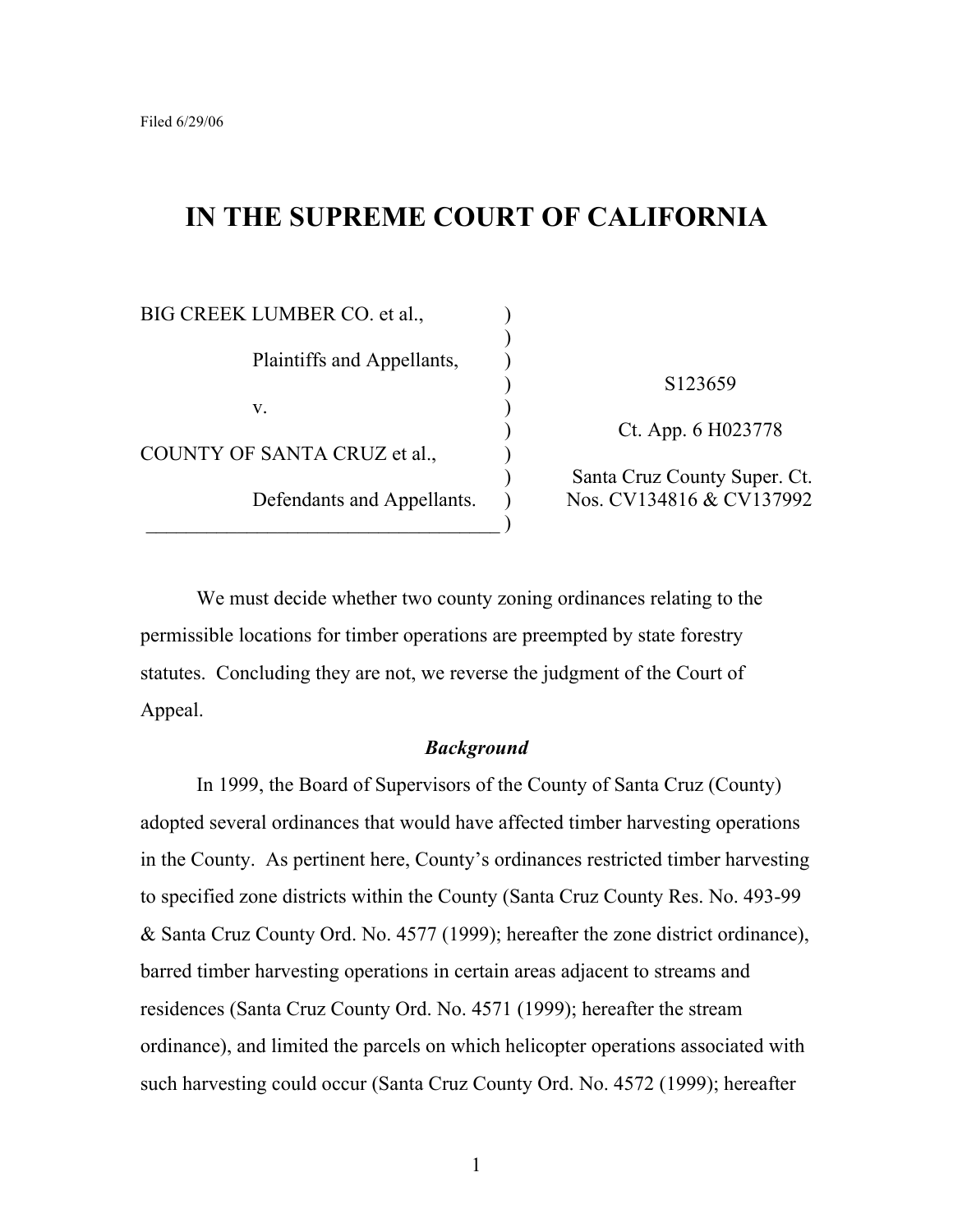the helicopter ordinance). County also requested and obtained from the California Coastal Commission a ruling certifying the zone district ordinance as an amendment to County's local coastal program.

Plaintiffs Big Creek Lumber Co. and Homer T. McCrary (jointly Big Creek) and the Central Coast Forest Association, a nonprofit association of landowners and forestry professionals in the County, filed a petition for writ of mandate against County and the California Coastal Commission, challenging County's timber-related ordinances and the Commission's certification of the zone district ordinance as a local coastal program amendment. Plaintiffs' petition alleged that County's and the California Coastal Commission's actions violated the California Environmental Quality Act (Pub. Resources Code, § 21000 et seq.) and County's ordinances violated the doctrine of preemption.

The preemption claim was bifurcated and heard separately. The trial court found in favor of plaintiffs except as to the zone district ordinance. On appeal, the Court of Appeal invalidated County's ordinances in their entirety. We granted County's petition for review of the Court of Appeal's invalidation of the helicopter and zone district ordinances.**<sup>1</sup>**

#### *Discussion*

The zone district ordinance amends County's zoning laws to restrict timber harvesting operations to areas zoned for timber production, mineral extraction industrial, or parks, recreation and open space. The helicopter ordinance requires that helicopter staging, loading, and servicing facilities associated with timber operations be located either on a parcel of land zoned for timber harvesting or on a

**<sup>1</sup>** Thus, the stream ordinance, which would have established a riparian noharvesting buffer zone around certain stream channels, is not at issue.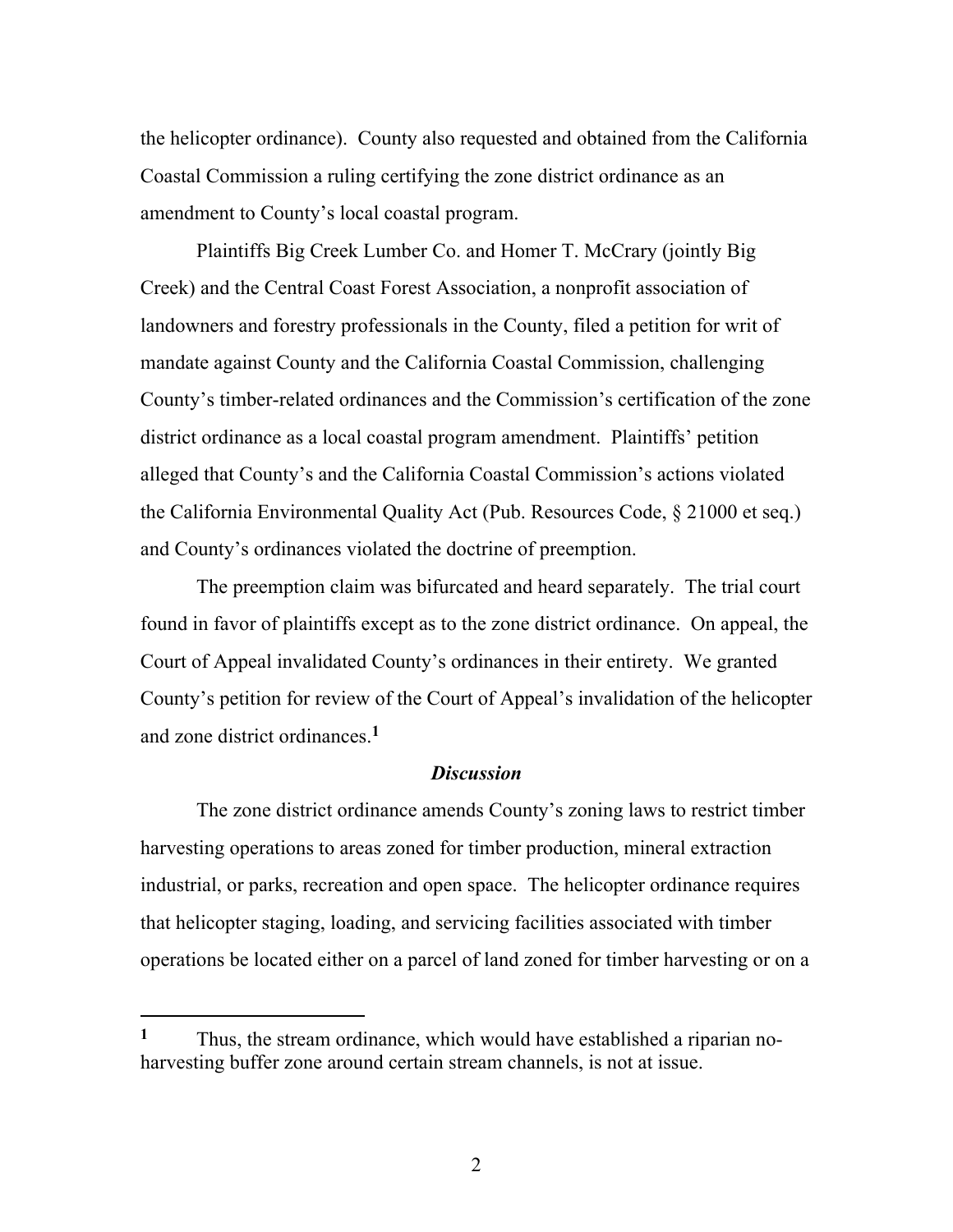parcel adjacent to such, and within the boundaries of a timber harvesting plan that has been approved by the California Department of Forestry and Fire Protection.

Plaintiffs argue that the ordinances are preempted by the Z'berg-Nejedly Forest Practice Act of 1973 (FPA) (Pub. Resources Code, § 4511 et seq.)**<sup>2</sup>** and the California Timberland Productivity Act of 1982 (TPA) (Gov. Code, § 51100 et seq.). For the following reasons, we conclude that County's ordinances are not preempted.

#### **A. Overview: State Forestry Law**

#### **1. The Forest Practice Act**

"Timber harvesting operations in this state must be conducted in accordance with the provisions of the Forest Practice Act. The Act was intended to create and maintain a comprehensive system for regulating timber harvesting in order to achieve two goals" (*Sierra Club v. State Bd. of Forestry* (1994) 7 Cal.4th 1215, 1226): to restore, enhance, and maintain the productivity of timberlands where feasible; and to achieve the maximum sustained production of high-quality timber products, while giving consideration to values relating to recreation, watershed, wildlife, range and forage, fisheries, regional economic vitality, employment, and aesthetic enjoyment (*ibid.*; see § 4513).

As originally enacted in 1973, the FPA permitted individual counties to adopt stricter rules and regulations governing timber operations than those provided under the FPA. (Stats. 1973, ch. 880, § 4, pp. 1615-1616 [adding former § 4516].) In 1982, the Legislature amended the FPA (Stats. 1982, ch. 1561, § 3, pp. 6164-6166) to provide instead that counties may recommend to the California

<sup>&</sup>lt;sup>2</sup> Except where otherwise noted, unlabeled section references are to the Public Resources Code.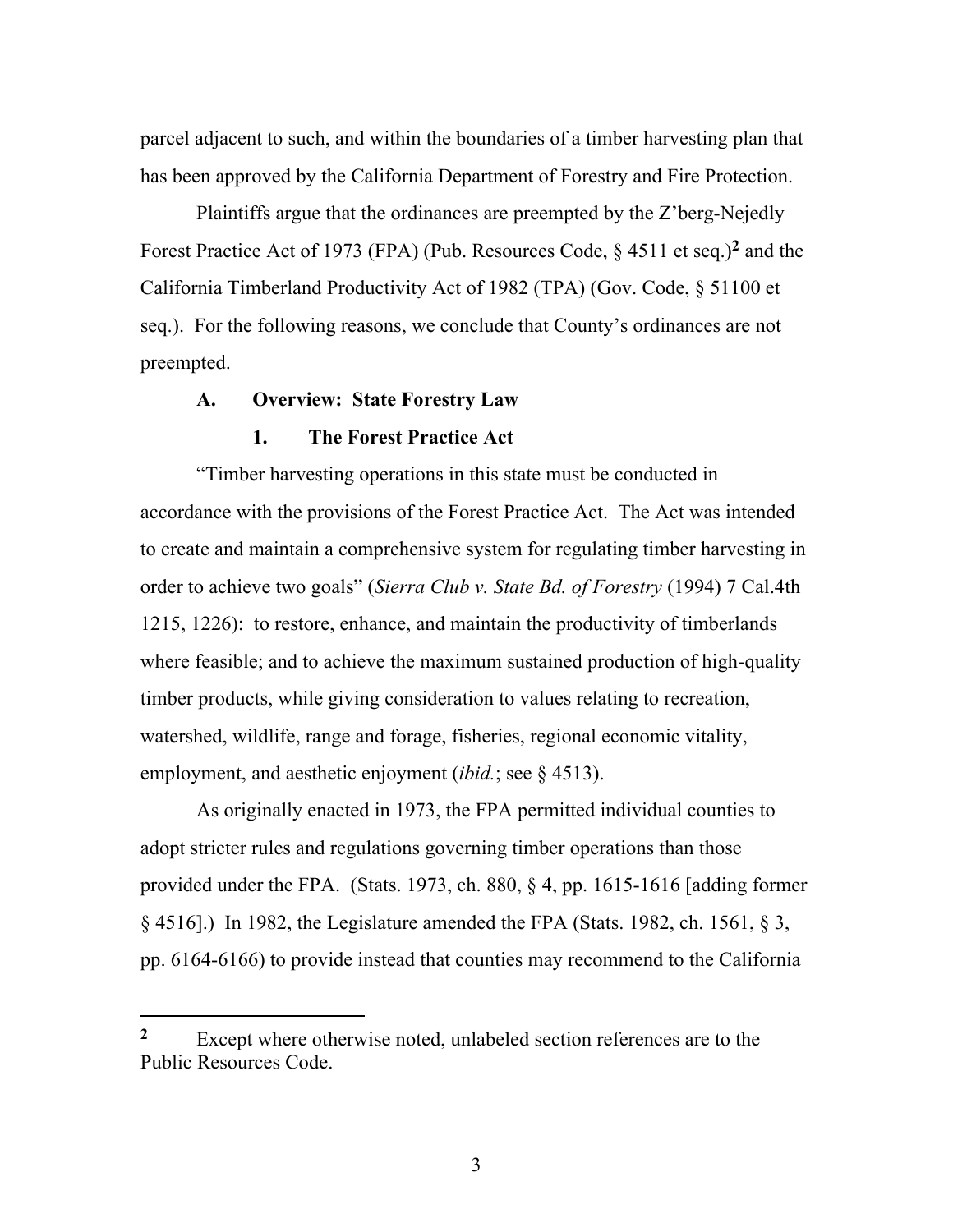Board of Forestry and Fire Protection (Board) additional forest practice rules and regulations  $(\S 4516.5, \text{subds})$ . (a), (b)) but, except with respect to performance bonds or other surety for road protection, counties are forbidden to "regulate the conduct of timber operations" ( $\S$  4516.5, subd. (d); hereafter section 4516.5(d)).<sup>3</sup>

Pursuant to the FPA, "timber operations are controlled by means of a sitespecific timber harvesting plan that must be submitted to the [state forestry] department before timber operations may commence.[**4**] (§§ 4581 and 4582.5.) The Legislature has specified that the plan include the name and address of the timber owner and the timber operator, a description of the land upon which the work is proposed to be done, a description of the silviculture methods to be applied, an outline of the methods to mitigate erosion caused by operations performed in the vicinity of a stream, the provisions, if any, to protect any 'unique area' within the area of operations, and the anticipated dates for commencement and completion of operations. (§ 4582, subds. (a)-(g).)" (*Sierra Club v. State Bd. of Forestry*, *supra*, 7 Cal.4th at p. 1226.) The director of the state forestry department, and the Board on appeal, review timber harvesting plans for compliance with the FPA and applicable regulations. (§ 4582.7.)

l

**<sup>3</sup>** In its entirety, section 4516.5(d) states: "Except as provided in subdivision (e) [Board may delegate to individual counties authority to require surety for road protection], individual counties shall not otherwise regulate the conduct of timber operations, as defined by this chapter, or require the issuance of any permit or license for those operations." Section 4516.5(d) does not apply to parcels smaller than three acres not zoned as timberland production.  $(\S 4516.5, \text{subd.}(\text{f.}))$ 

<sup>&</sup>lt;sup>4</sup> The FPA defines "timber operations" as "the cutting or removal or both of timber . . . from timberlands for commercial purposes, together with all the work incidental thereto, . . . but excluding preparatory work such as treemarking, surveying, or roadflagging."  $(\S 4527)$ ; see also  $\S 4516.5$ , subd. (a).)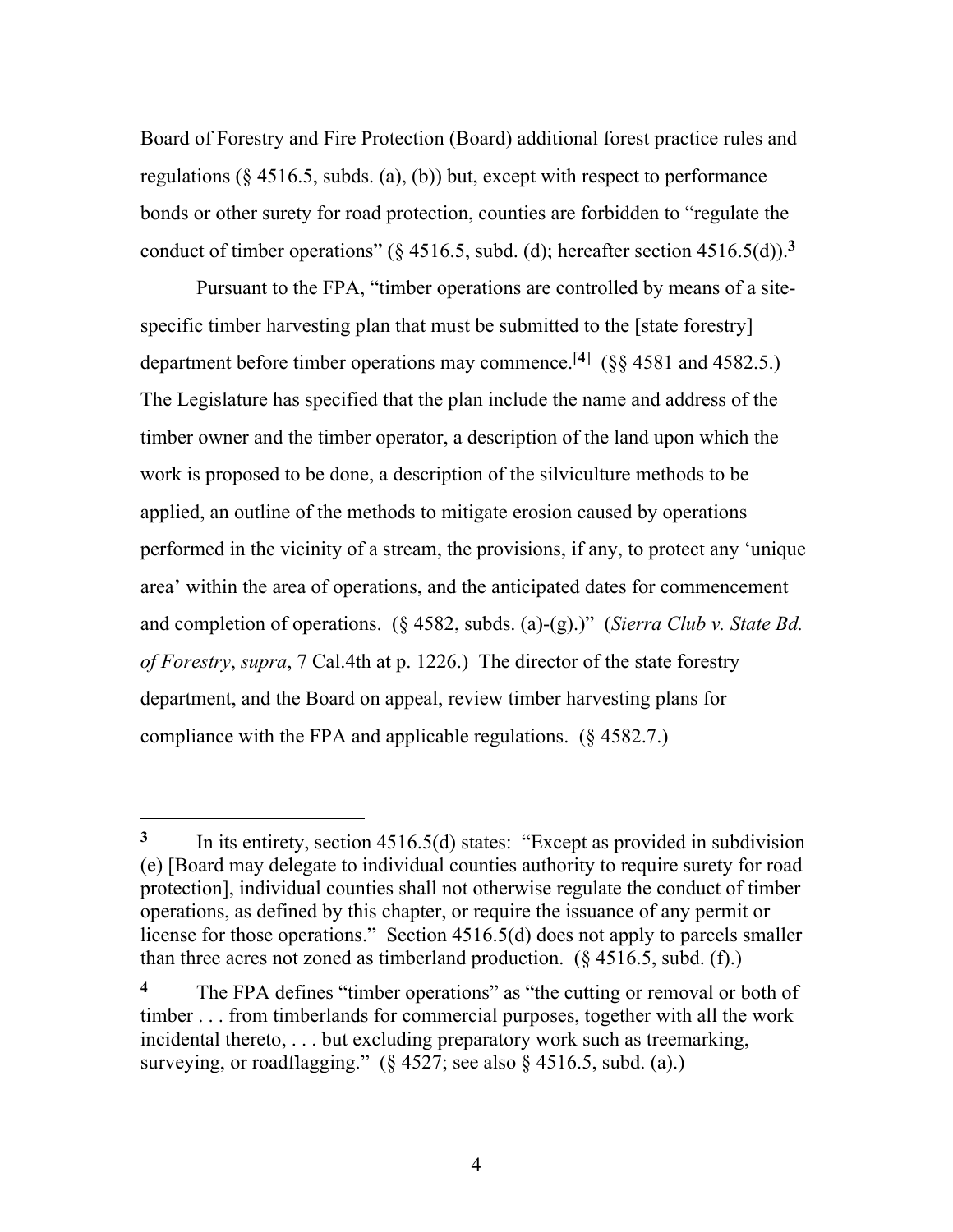#### **2. The Timberland Productivity Act**

The TPA, enacted in 1982 (Stats. 1982, ch. 1489, §§ 1-39, pp. 5748-5766), reflects state policy, inter alia, "that timber operations conducted in a manner consistent with forest practice rules adopted by the [Board] shall not be or become restricted or prohibited due to any land use in or around the locality of those operations" (Gov. Code, § 51102, subd. (b)).**5** The TPA seeks to implement that policy "by including all qualifying timberland in timberland production zones." (*Id.*, § 51103.) "Timberland," the Legislature has stated, "means privately owned land, or land acquired for state forest purposes, which is devoted to and used for growing and harvesting timber, or for growing and harvesting timber and compatible uses, and which is capable of growing an average annual volume of wood fiber of at least 15 cubic feet per acre." (*Id.*, § 51104, subd. (f).)

In order to accomplish its purposes, the TPA relies on tax incentives and zoning mandates. The TPA restricts land in certain timberland production zones (TPZ's) to the growing and harvesting of timber and compatible uses. (See Gov. Code, §§ 51115, 51118.) In exchange, owners of land in a TPZ benefit by lower

l

**<sup>5</sup>** Government Code section 51102 in its entirety states: "(a) The Legislature further declares that to fully realize the productive potential of the forest resources and timberlands of the state, and to provide a favorable climate for long-term investment in forest resources, it is the policy of this state to do all of the following: [¶] (1) Maintain the optimum amount of the limited supply of timberland to ensure its current and continued availability for the growing and harvesting of timber and compatible uses. [¶] (2) Discourage premature or unnecessary conversion of timberland to urban and other uses. [¶] (3) Discourage expansion of urban services into timberland. [¶] (4) Encourage investment in timberlands based on reasonable expectation of harvest. [¶] (b) The Legislature further declares that it is the policy of this state that timber operations conducted in a manner consistent with forest practice rules adopted by the State Board of Forestry and Fire Protection shall not be or become restricted or prohibited due to any land use in or around the locality of those operations."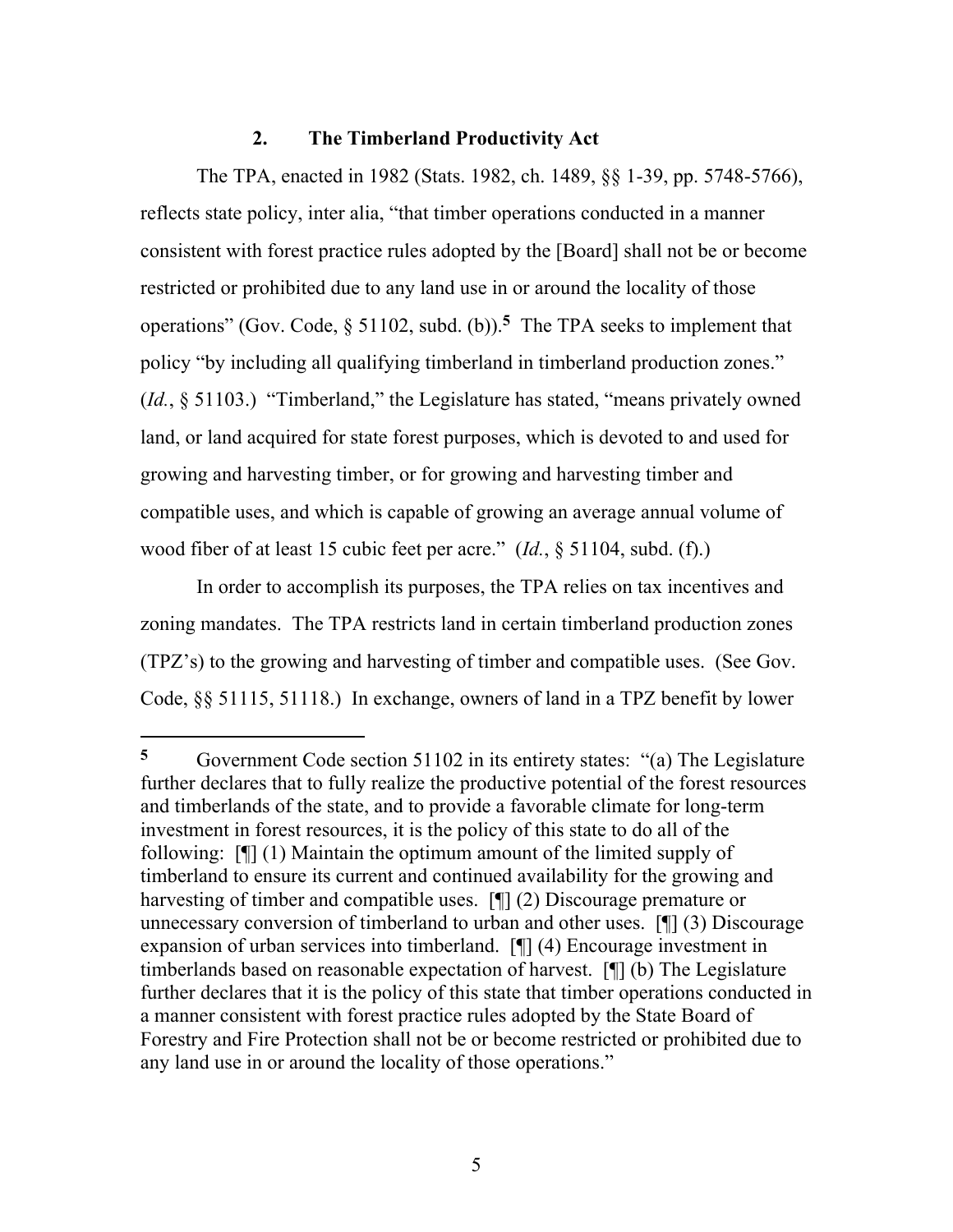property tax valuations that reflect the enforceable statutory restrictions. (See Cal. Const., art. XIII, § 8 [Legislature may tax certain land consistently with use restrictions].)

The TPA's predecessor statute (Stats. 1976, ch. 176, § 4.5, p. 305) dictated "timberland preserve" zoning for certain "list A" parcels that were assessed for growing and harvesting timber as the highest and best use. (Gov. Code, § 51110.) Exceptions to mandatory zoning of list A properties were permitted where a parcel in fact was not used for timber growing and harvesting, or where the owner contested the zoning and local officials found exclusion to be in the public interest. (Gov. Code, § 51112, subds. (a), (b).) Timberland preserve zoning also was dictated for certain other timberlands, called "list B" parcels, that were not at that time assessed for growing and harvesting timber as the highest and best use. (Gov. Code,  $\S 51110.1$ .)<sup>6</sup> Exceptions to mandatory zoning of list B properties were permitted only where local officials found exclusion to be in the public interest. (*Id*., § 51112, subd. (c).) Initial determinations as to parcels' placement on list A and list B were to have been completed by 1978. (*Id.*, subds. (a), (b), (c).)

Since 1978, additional timberland production zoning has been initiated by petition of the property owner. (Gov. Code, § 51113.) The TPA also provides for rezoning and for removal of parcels from timberland production zoning. (See *id.*, §§ 51120-51146.)

**<sup>6</sup>** The "timberland preserve" designation was altered to "timberland *production*" in 1984. (Stats. 1984, ch. 678, § 3, pp. 2497-2498, italics added.)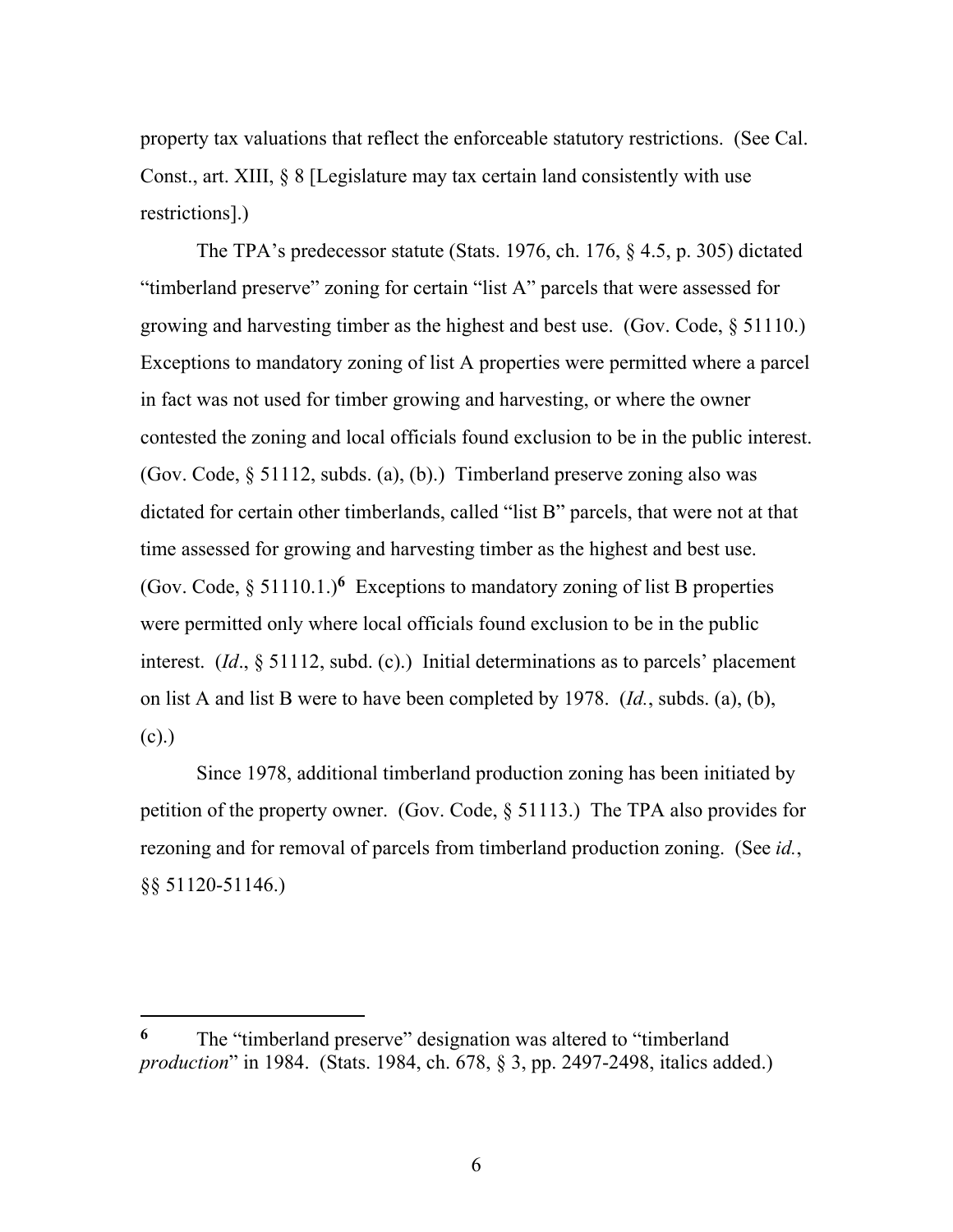#### **B. Preemption Principles**

The party claiming that general state law preempts a local ordinance has the burden of demonstrating preemption. (See, e.g., *Kucera v. Lizza* (1997) 59 Cal.App.4th 1141, 1153.) We have been particularly "reluctant to infer legislative intent to preempt a field covered by municipal regulation when there is a significant local interest to be served that may differ from one locality to another." (*Fisher v. City of Berkeley* (1984) 37 Cal.3d 644, 707; see also *Great Western Shows, Inc. v. County of Los Angeles* (2002) 27 Cal.4th 853, 866-867.) "The common thread of the cases is that if there is a significant local interest to be served which may differ from one locality to another then the presumption favors the validity of the local ordinance against an attack of state preemption." (*Gluck v. City of Los Angeles* (1979) 93 Cal.App.3d 121, 133, citing, inter alia, *Galvan v. Superior Court* (1969) 70 Cal.2d 851, 862-864.)

Thus, when local government regulates in an area over which it traditionally has exercised control, such as the location of particular land uses, California courts will presume, absent a clear indication of preemptive intent from the Legislature, that such regulation is *not* preempted by state statute. (See *IT Corp. v. Solano County Bd. of Supervisors* (1991) 1 Cal.4th 81, 93.) The presumption against preemption accords with our more general understanding that "it is not to be presumed that the legislature in the enactment of statutes intends to overthrow long-established principles of law unless such intention is made clearly to appear either by express declaration or by necessary implication." (*County of Los Angeles v. Frisbie* (1942) 19 Cal.2d 634, 644; accord, *People v. Davenport*  (1985) 41 Cal.3d 247, 266; *Theodor v. Superior Court* (1972) 8 Cal.3d 77, 92.)**<sup>7</sup>**

**<sup>7</sup>** An analogous presumption against preemption is well established in federal law, in that "[t]he party who claims that a state statute is preempted by federal law

*<sup>(</sup>footnote continued on next page)*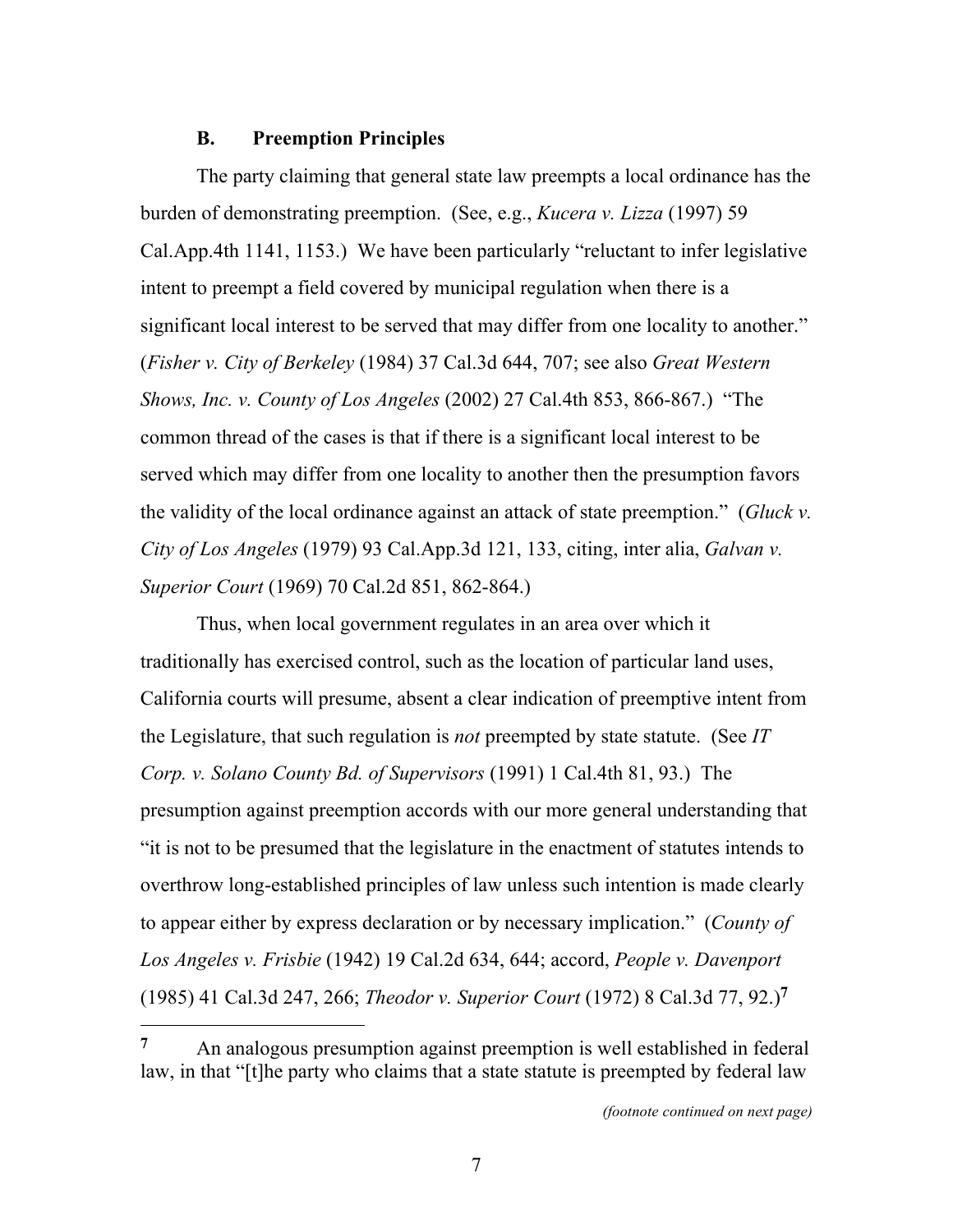Moreover, the "general principles governing state statutory preemption of local land use regulation are well settled. 'The Legislature has specified certain minimum standards for local zoning regulations (Gov. Code, § 65850 et seq.)' even though it also 'has carefully expressed its intent to retain the maximum degree of local control (see, e.g., *id*., §§ 65800, 65802).' (*IT Corp. v. Solano County Bd. of Supervisors*[, *supra*,] 1 Cal.4th [at p.] 89.) 'A county or city may make and enforce within its limits all local, police, sanitary, and other ordinances and regulations *not in conflict with general laws.*' (Cal. Const., art. XI, § 7, italics added.) ' "Local legislation in conflict with general law is void. Conflicts exist if the ordinance duplicates [citations], contradicts [citation], or enters an area fully occupied by general law, either expressly or by legislative implication [citations]." ' " (*Morehart v. County of Santa Barbara* (1994) 7 Cal.4th 725, 747.)

Local legislation is "duplicative" of general law when it is coextensive therewith and "contradictory" to general law when it is inimical thereto. Local legislation enters an area "fully occupied" by general law when the Legislature has expressly manifested its intent to fully occupy the area or when it has impliedly

#### *(footnote continued from previous page)*

l

bears the burden of demonstrating preemption. [Citation.] An important corollary of this rule, often noted and applied by the United States Supreme Court, is that '[*w*]*hen Congress legislates in a field traditionally occupied by the States, "we start with the assumption that the historic police powers of the States were not to be superseded by the Federal Act unless that was the clear and manifest purpose of Congress.*" ' " (*Bronco Wine Co. v. Jolly* (2004) 33 Cal.4th 943, 956-957, citing numerous authorities and quoting *California v. ARC America Corp.* (1989) 490 U.S. 93, 101.) The high court has acknowledged, moreover, that this "presumption applies both to the existence of preemption and to the scope of preemption." (*Bronco Wine Co. v. Jolly*, at p. 957, citing *Mediatronic, Inc. v. Lohr* (1996) 518 U.S. 470, 485.)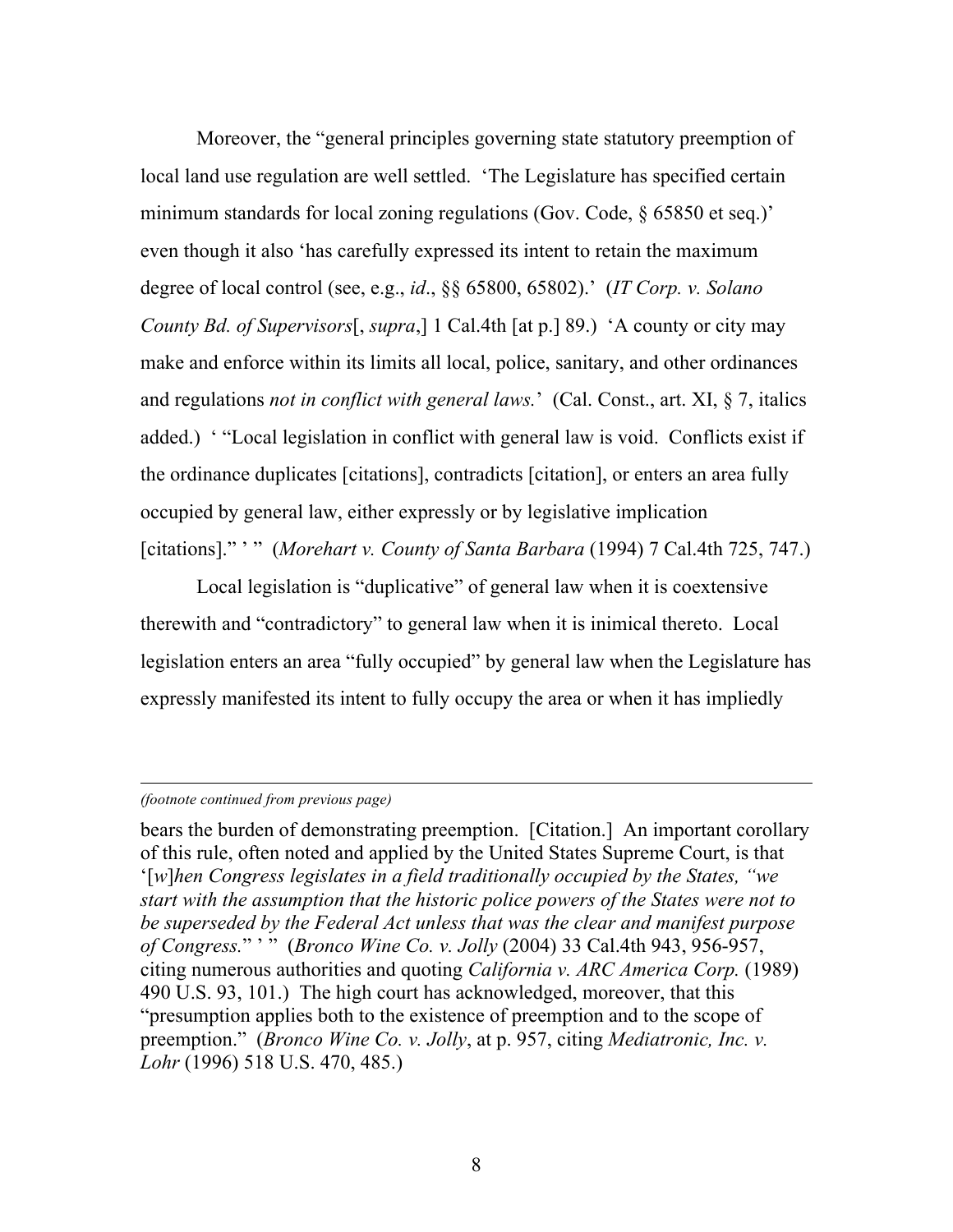done so in light of recognized indicia of intent. (*Great Western Shows, Inc. v. County of Los Angeles*, *supra*, 27 Cal.4th at pp. 860-861.)

#### **C. The Zone District Ordinance**

Plaintiffs contend the zone district ordinance is preempted by section 4516.5(d) of the FPA. With exceptions not relevant here, section 4516.5(d) provides that individual counties shall not "regulate the conduct of timber operations . . . or require the issuance of any permit or license for those operations." As neither ordinance at issue requires the issuance of any permit or license, this case concerns the import of the statutory phrase "conduct of timber operations."

In *Big Creek Lumber Co. v. County of San Mateo* (1995) 31 Cal.App.4th 418, 428 (*Big Creek v. San Mateo*), the Court of Appeal held that section 4516.5(d) does not deprive California counties of authority to zone timberland outside TPZ's for uses other than timber production. The Court of Appeal acknowledged that section 4516.5(d) mandates that the "conduct" of timber harvesting operations be governed exclusively by state law, but held that San Mateo County's ordinance, which restricted the location of non-TPZ commercial timber harvesting, did not offend the statute because it spoke "not to *how* timber operations may be conducted, but rather [to] *where* they may take place." (*Big Creek v. San Mateo*, at pp. 424-425.) The court also noted that numerous provisions of California forestry law reveal the Legislature's intention to preserve local zoning authority. (See *id.* at pp. 425-426, citing statutes.) Harmonizing the FPA and the TPA, the court concluded that "the Legislature did not intend to preclude counties from using their zoning authority to prohibit timber cutting on lands outside TPZ's." (*Id.* at p. 426.) For the following reasons, we agree.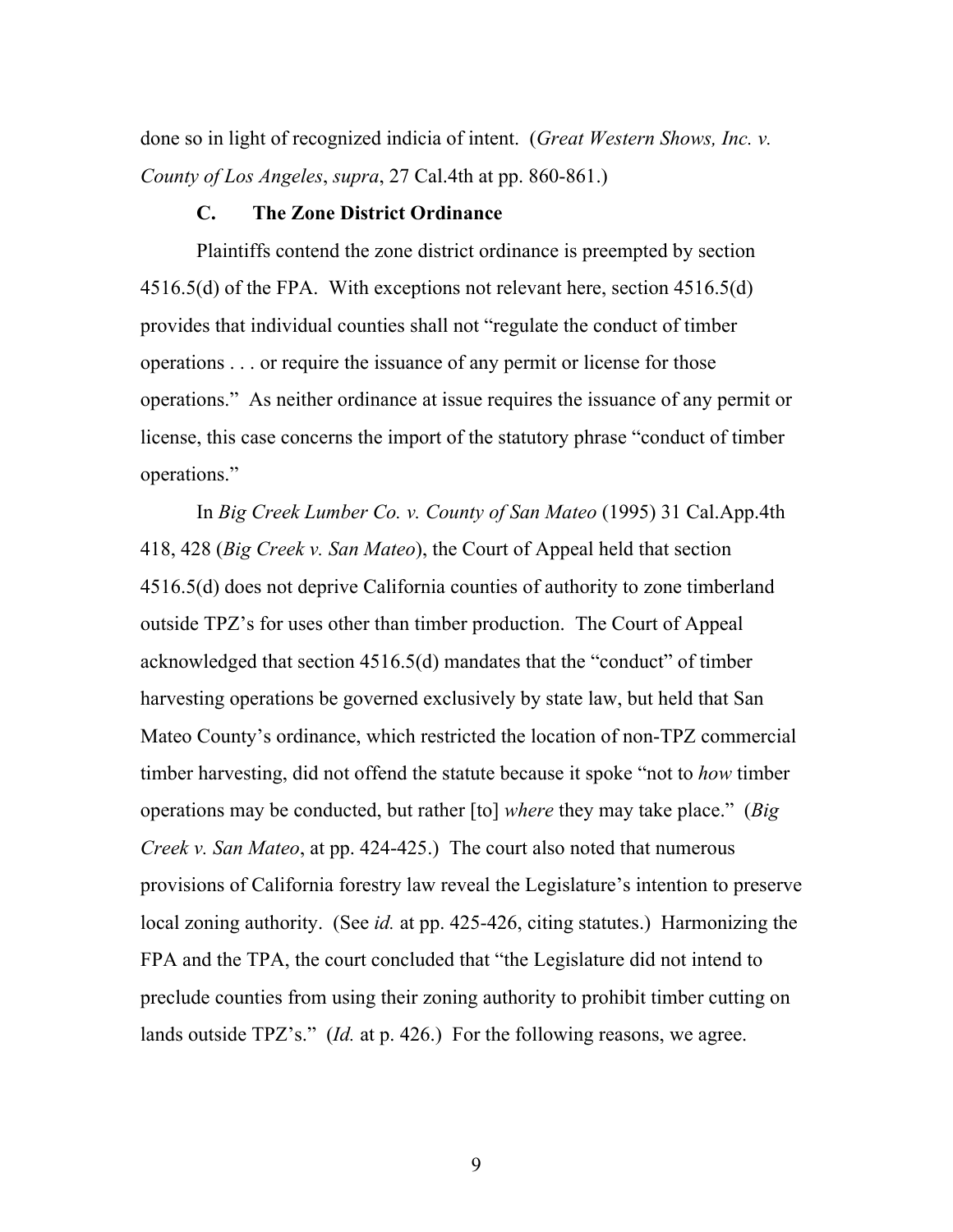### **1. Traditional local zoning power**

Land use regulation in California historically has been a function of local government under the grant of police power contained in article XI, section 7 of the California Constitution.**8** "We have recognized that a city's or county's power to control its own land use decisions derives from this inherent police power, not from the delegation of authority by the state." (*Devita v. County of Napa* (1995) 9 Cal.4th 763, 782.) And the Legislature, when enacting state zoning laws, has declared its " 'intention to provide only a minimum of limitation in order that counties and cities may exercise the maximum degree of control over local zoning matters.' " (*Ibid.*, quoting Gov. Code,  $\delta$  65800.)<sup>9</sup>

Thus, "[t]he power of cities and counties to zone land use in accordance with local conditions is well entrenched." (*IT Corp. v. Solano County Bd. of Supervisors*, *supra*, 1 Cal.4th at p. 89.) "In enacting zoning ordinances, the municipality performs a legislative function, and every intendment is in favor of the validity of such ordinances." (*Lockard v. City of Los Angeles* (1949) 33 Cal.2d 453, 460.)

l

**<sup>8</sup>** Article XI, section 7 of the California Constitution provides in its entirety: "A county or city may make and enforce within its limits all local, police, sanitary, and other ordinances and regulations not in conflict with general laws."

**<sup>9</sup>** Government Code section 65800 provides in its entirety: "It is the purpose of this chapter [i.e., chapter 4, Zoning Regulations] to provide for the adoption and administration of zoning laws, ordinances, rules and regulations by counties and cities, as well as to implement such general plan as may be in effect in any such county or city. Except as provided in Article 4 (commencing with Section 65910 [open-space zoning ordinance] and in Section 65913.1 [zoning sufficient land for residential use] the Legislature declares that in enacting this chapter it is its intention to provide only a minimum of limitation in order that counties and cities may exercise the maximum degree of control over local zoning matters."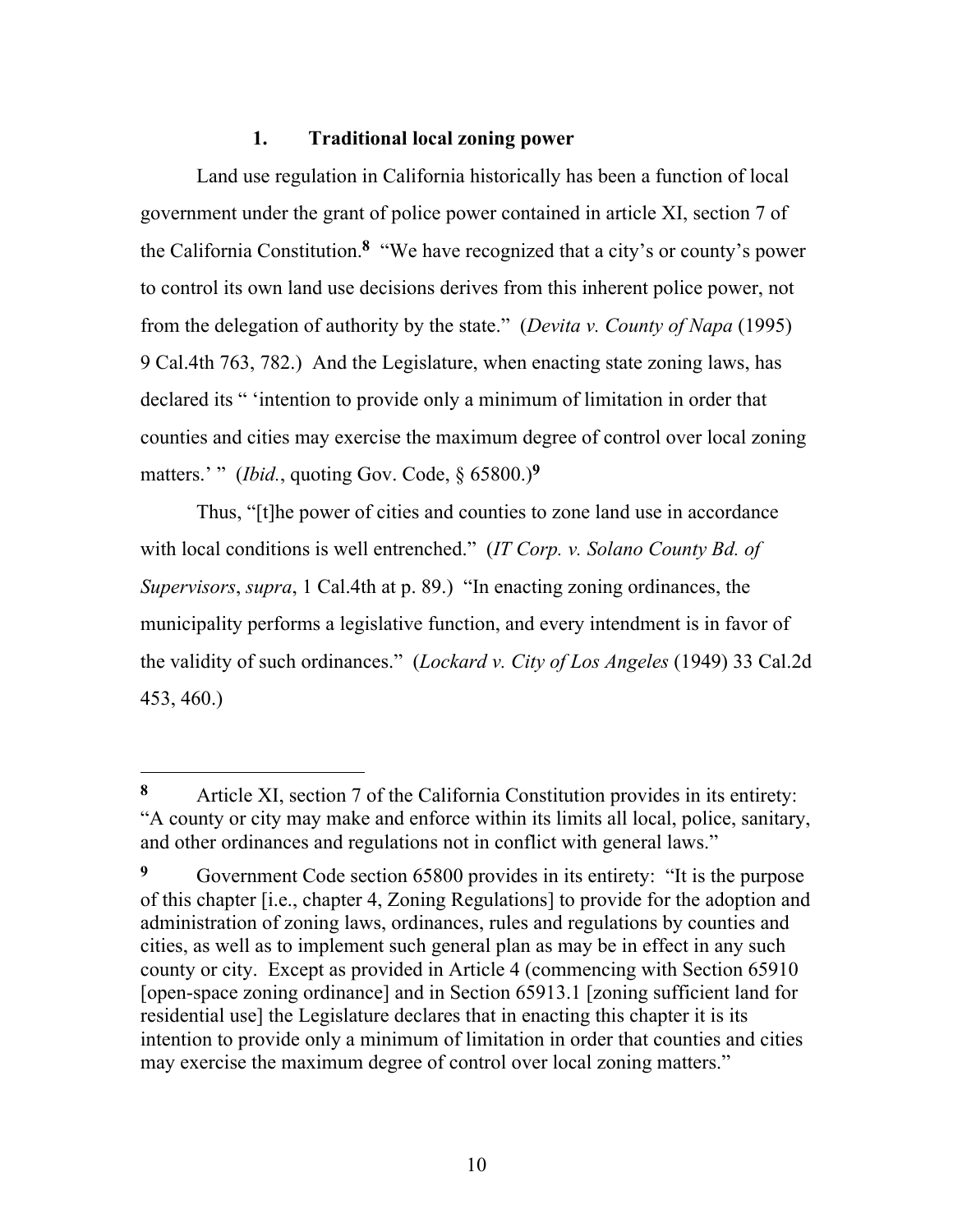#### **2. Express preemption**

In the FPA, the Legislature directed the Board to divide the state into districts (§ 4531) and adopt "forest practice rules and regulations" for each district (§ 4551).**10** No timber operations may be conducted without submission of a timber harvesting plan and approval by the Director of Forestry and Fire Protection or by the Board on appeal. (§§ 4581-4582, 4582.7; see generally *Big Creek v. San Mateo*, *supra*, 31 Cal.App.4th at p. 424.) And, as noted, while individual counties may recommend regulations to the Board (§ 4516.5, subd. (a)), they may not regulate the conduct of timber operations (§ 4516.5(d)). The question of express preemption turns on whether the field the Legislature has occupied in so providing encompasses the County's zone district ordinance. (See *Morehart v. County of Santa Barbara*, *supra*, 7 Cal.4th at p. 748.) Our primary task when interpreting a statute is to determine the Legislature's intent. (*Brown v. Kelly Broadcasting Co.* (1989) 48 Cal.3d 711, 724.) We turn first to the statutory language, since the words the Legislature chose are the best indicators of its intent. (*Adoption of Kelsey S.* (1992) 1 Cal.4th 816, 826.)

Section 4516.5(d) contains no express reference to "zoning," nor does it bar localities in terms from regulating the location of timber operations. Rather,

 $\overline{a}$ 

**<sup>10</sup>** Such rules and regulations "apply to the conduct of timber operations and shall include, but shall not be limited to, measures for fire prevention and control, for soil erosion control, for site preparation that involves disturbance of soil or burning of vegetation following timber harvesting activities conducted after January 1, 1988, for water quality and watershed control, for flood control, for stocking, for protection against timber operations which unnecessarily destroy young timber growth or timber productivity of the soil, for prevention and control of damage by forest insects, pests, and disease, for the protection of natural and scenic qualities in special treatment areas . . . and for the preparation of timber harvesting plans." (§ 4551.5.)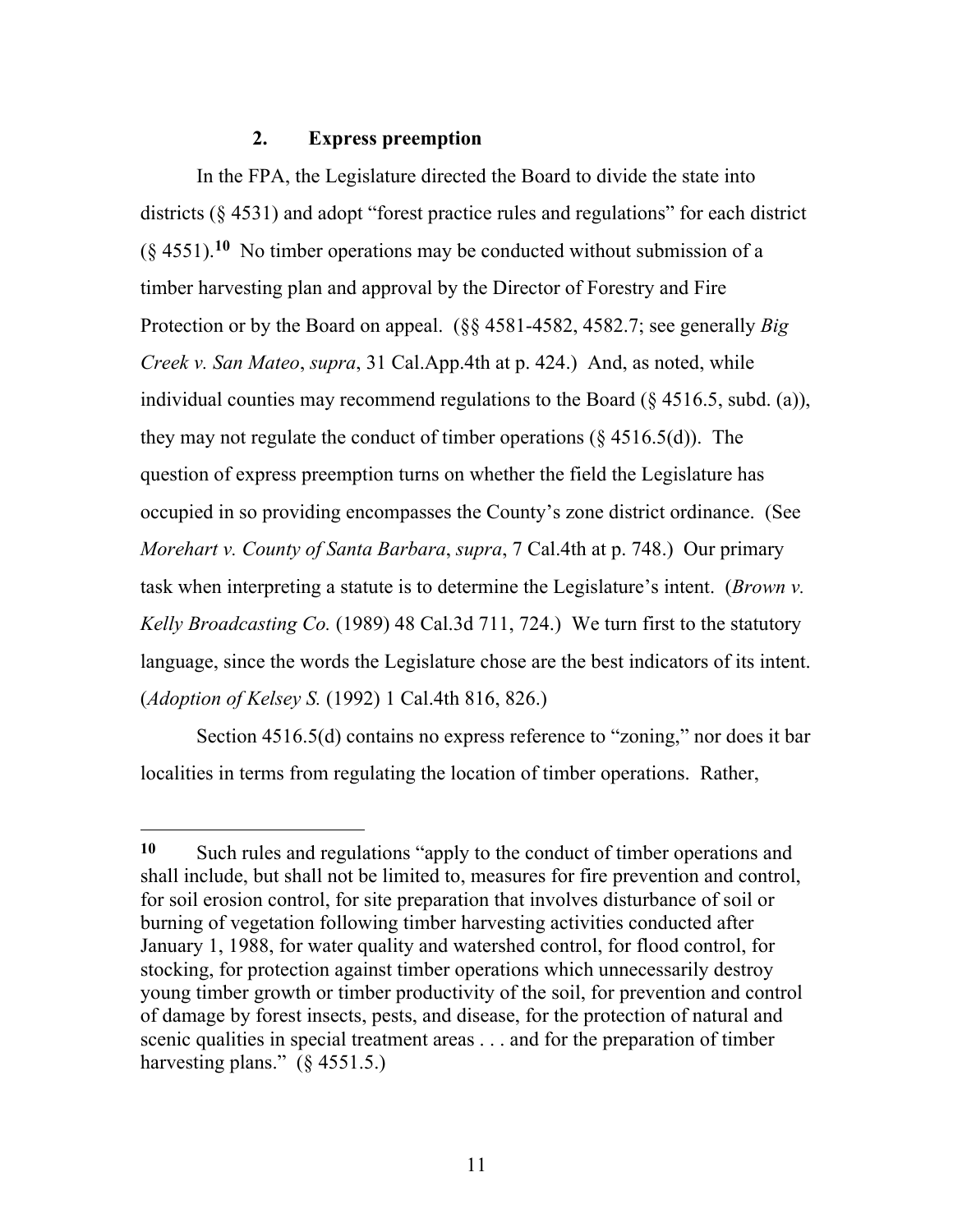counties are forbidden to "regulate the conduct" of timber operations. As the court in *Big Creek v. San Mateo* pointed out, in common parlance an ordinance that avoids speaking to *how* timber operations may be conducted and addresses only *where* they may take place falls short of being "a clear attempt to regulate the conduct" thereof. (*Big Creek v. San Mateo*, *supra*, 31 Cal.App.4th at p. 424; cf. *Desert Turf Club v. Board of Supervisors* (1956) 141 Cal.App.2d 446, 452 [that state has occupied field of horse racing regulation does not deprive county of right to adopt zoning restrictions on placement of racetracks].) Nevertheless, as the Court of Appeal below recognized, to the extent zoning by definition may have the consequence of excluding logging from some locations, it may in that sense be said to "regulate" that activity, at least in the excluded locations.

When as here a statute is susceptible to more than one reasonable interpretation, "we look to 'extrinsic aids, including the ostensible objects to be achieved, the evils to be remedied, the legislative history, public policy, contemporaneous administrative construction, and the statutory scheme of which the statute is a part.' " (*Hoechst Celanese Corp. v. Franchise Tax Bd.* (2001) 25 Cal.4th 508, 519; see also *IT Corp. v. Solano County Bd. of Supervisors*, *supra*, 1 Cal.4th at p. 98.) In this case, such indicia support the construction of section 4516.5(d) adopted by the Court of Appeal in *Big Creek v. San Mateo*, *supra*, 31 Cal.App.4th 418.

First, in many places where it addresses timberland zoning, general state forestry law expressly preserves and plainly contemplates the exercise of local authority. The actual designation of TPZ's, for example, is left to local action. (Gov. Code, § 51104, subds. (a), (c), (g); see, e.g., *id.*, §§ 51112 [on or before March 1, 1977 (list A); on or before March 1, 1978 (list B)] and 51113 [current].) Owners of parcels desiring TPZ zoning must petition local authorities. (*Id.*, § 51113, subd. (a)(1).) If the parcel does not meet state timber stocking standards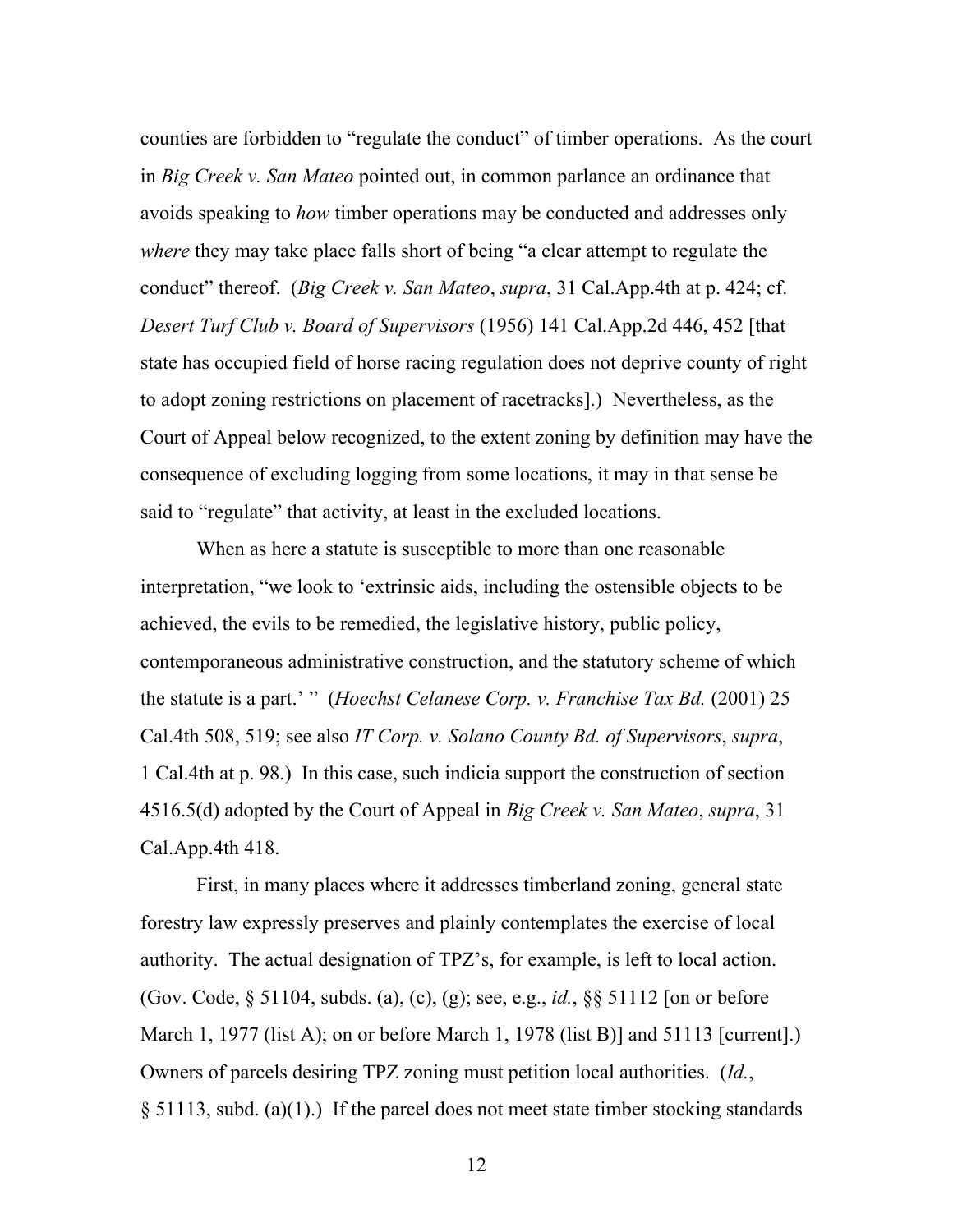and forest practice rules, the owner must agree to do so within five years (*id.*, subd.  $(c)(3)(A)$ , and, if the owner fails to do so, local authorities are empowered to rezone the parcel (*ibid*.) and to "specify a new zone for the parcel, which is in conformance with the county general plan and whose primary use is other than timberland" (*id.*, subd. (c)(3)(B)). Additionally, local bodies are authorized in certain circumstances to rezone TPZ parcels (Gov. Code, § 51120, subd. (c)) or convert them to another use (*id.*, § 51133, subd. (b)).

"Thus, it is clear that the Legislature has deferred a number of important zoning decisions to local authority, even in the case of TPZ's." (*Big Creek v. San Mateo*, *supra*, 31 Cal.App.4th at p. 425.) Certainly neither the TPA nor the FPA suggests localities are restricted in what uses they may prohibit outside TPZ zones. (*Big Creek v. San Mateo*, at p. 428.) "Nowhere in the statutory scheme," in fact, "has the Legislature expressly prohibited the use of zoning ordinances" (*id.* at p. 425).

Second, section 4516.5(d)'s terminology is not "so overshadowing that it obliterates all vestiges of local power as to a subject where municipalities have traditionally enjoyed a broad measure of autonomy." (*Waste Resource Technologies v. Dept. of Public Health* (1994) 23 Cal.App.4th 299, 306 [discussing authority to grant refuse disposal permits].) That the Legislature intended the phrase "regulate the conduct" in section 4516.5(d) to preclude only local regulations that affect *how* timber operations are conducted is borne out by the kinds of issues the Board, under the rubric of "the conduct of timber operations," is in its rules and regulations statutorily required to address. (See § 4551.5.) Fire prevention and control, soil erosion control, site preparation, water quality and watershed control, flood control, disease prevention and control (*ibid*.)—these clearly are matters relating to the process of carrying out timber operations. (See *Big Creek v. San Mateo*, *supra*, 31 Cal.App.4th at p. 426.)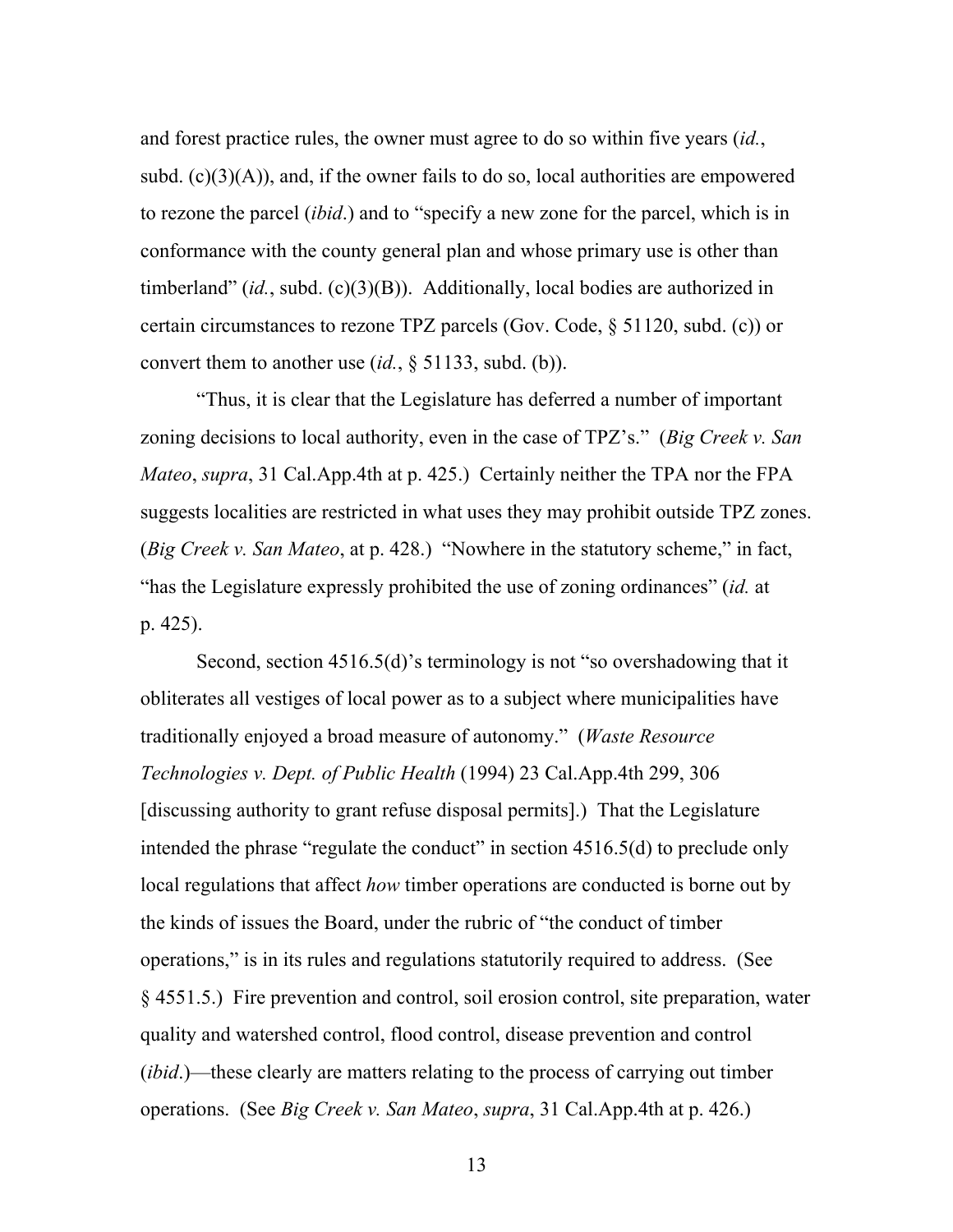Third, the legislative history of the FPA does not support plaintiffs' expansive reading of section 4516.5(d). Although plaintiff Big Creek suggests the Legislature's purpose was to substitute for local regulation procedures whereby the Board would adopt rules addressing local concerns, the available legislative history contains "no discussion of county zoning authority or its relation to regulation of the 'conduct' of logging operations." (*Big Creek v. San Mateo*, *supra*, 31 Cal.App.4th at pp. 426-427.)

Of greater import is that section 4516.5(d) was added to the FPA during the same legislative session in which the TPA was enacted. (See Stats. 1982, ch. 1561, § 3, p. 6164 [adding § 4516.5] and *id.*, ch. 1489, pp. 5748-5766 [adding TPA].) That the Legislature would, in the same legislative session, include in one general forestry statute numerous provisions that rely upon local zoning authority (see, e.g., Gov. Code, §§ 51113, 51133, 51120) and when amending another general forestry statute forbid localities' exercise of such authority seems unlikely. (See *Garvey v. Byram* (1941) 18 Cal.2d 279, 282 [concerning reenactment of former Pol. Code § 3817 with minor amendments during the same legislative session in which former Pol. Code § 3834.25 was enacted]; *People v. Black* (1982) 32 Cal.3d 1, 7-8 [provisions relating to same subject enacted at same legislative session should be consistently construed].)

The history of the legislation that added section 4516.5(d) to the FPA confirms that one of its purposes was to influence local zoning agencies in the exercise of their authority. A TPZ designation puts county residents on notice that timber operations are expected to occur on the parcel (Gov. Code,  $\S 51115.1$ , subd. (b)), inter alia to discourage expansion of urban services into timberland (*id.*, § 51102, subd. (a)(3)). By restricting timber harvesting to timberland production, mineral extraction industrial, and park, recreation and open space zone districts, County's zone district ordinance encourages non-TPZ timberland owners who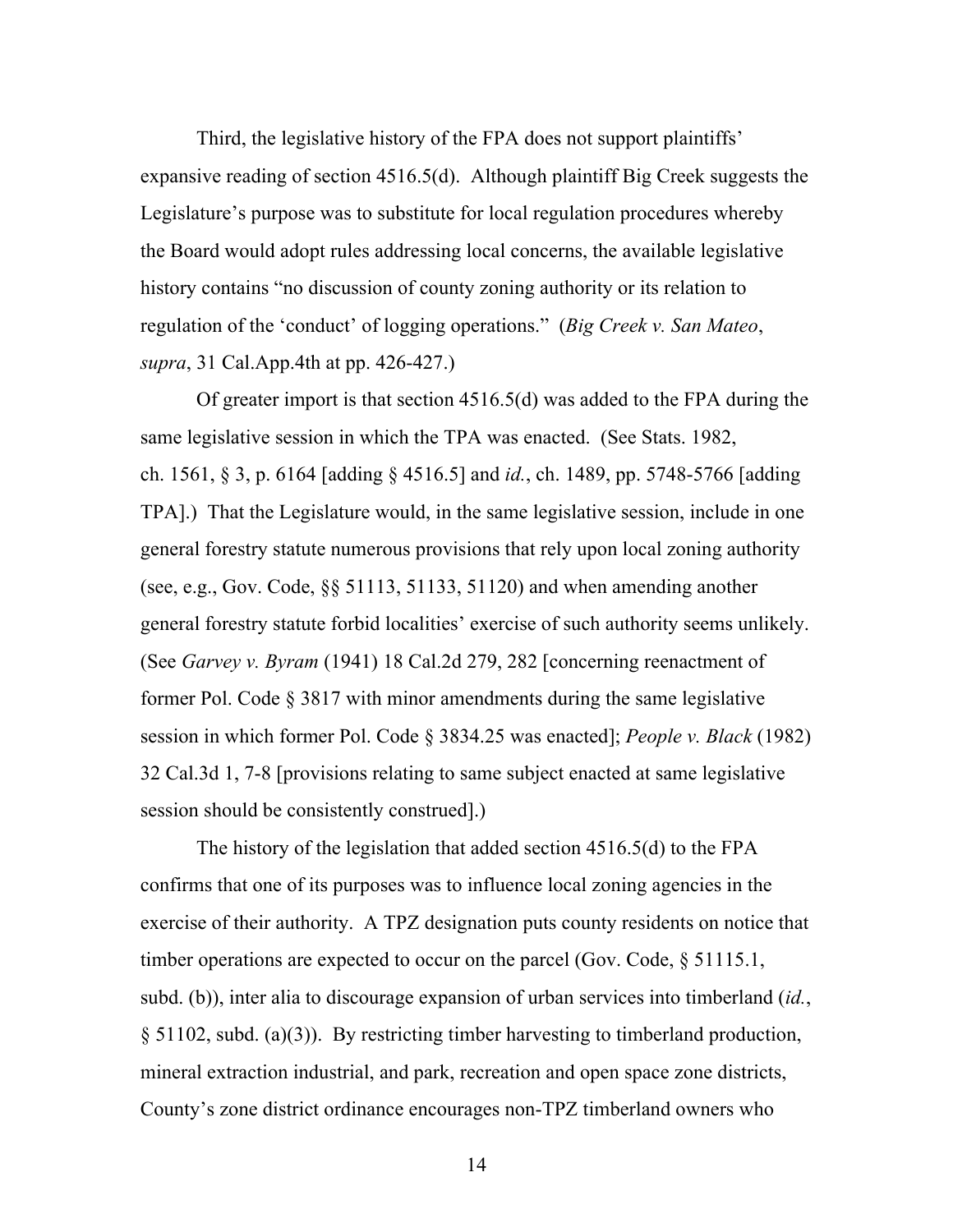desire to harvest their timber to rezone their property to one of these permitted zone districts. This in turn advances the Legislature's objective of "including all qualifying timberland in timberland production zones" (*id.*, § 51103).

Fourth, construing section 4516.5(d) so as to encompass every local regulation of timber operations without regard to whether the regulation purports to control the process or manner of carrying out such operations would not account for the Legislature's having included the phrase "the conduct of" in the FPA's express preemption provision. As the United States Supreme Court has reminded us, " '*each phrase* within [an express preemption provision] limits the universe of [local action] pre-empted by the statute.' " (*Lorillard Tobacco Co. v. Reilly* (2001) 533 U.S. 525, 550-551, italics added.) Plaintiffs' proposed reading of section 4516.5(d) would give the phrase "the conduct of" no limiting effect on the universe of local action preempted by that statute.

Plaintiffs' reading of section 4516.5(d) also would violate the fundamental rule that "[c]ourts should give meaning to every word of a statute if possible, and should avoid a construction making any word surplusage" (*Arnett v. Dal Cielo* (1996) 14 Cal.4th 4, 22). One effect of plaintiffs' reading would be to render the FPA's definition of "timberland" (see § 4526) partly surplusage. As previously noted, for the purposes of the FPA (with exceptions not pertinent), "timberland" means "land . . . which is available for, and capable of, growing a crop of trees of any commercial species used to produce lumber and other forest products" (*ibid.*). The phrase "available for" would be superfluous if the definition were read to include *any* land that is capable of growing qualified trees, but that is what plaintiffs implicitly urge by suggesting that section 4516.5(d) displaces counties' traditional power to declare which parcels among all those capable of growing trees are available for timbering.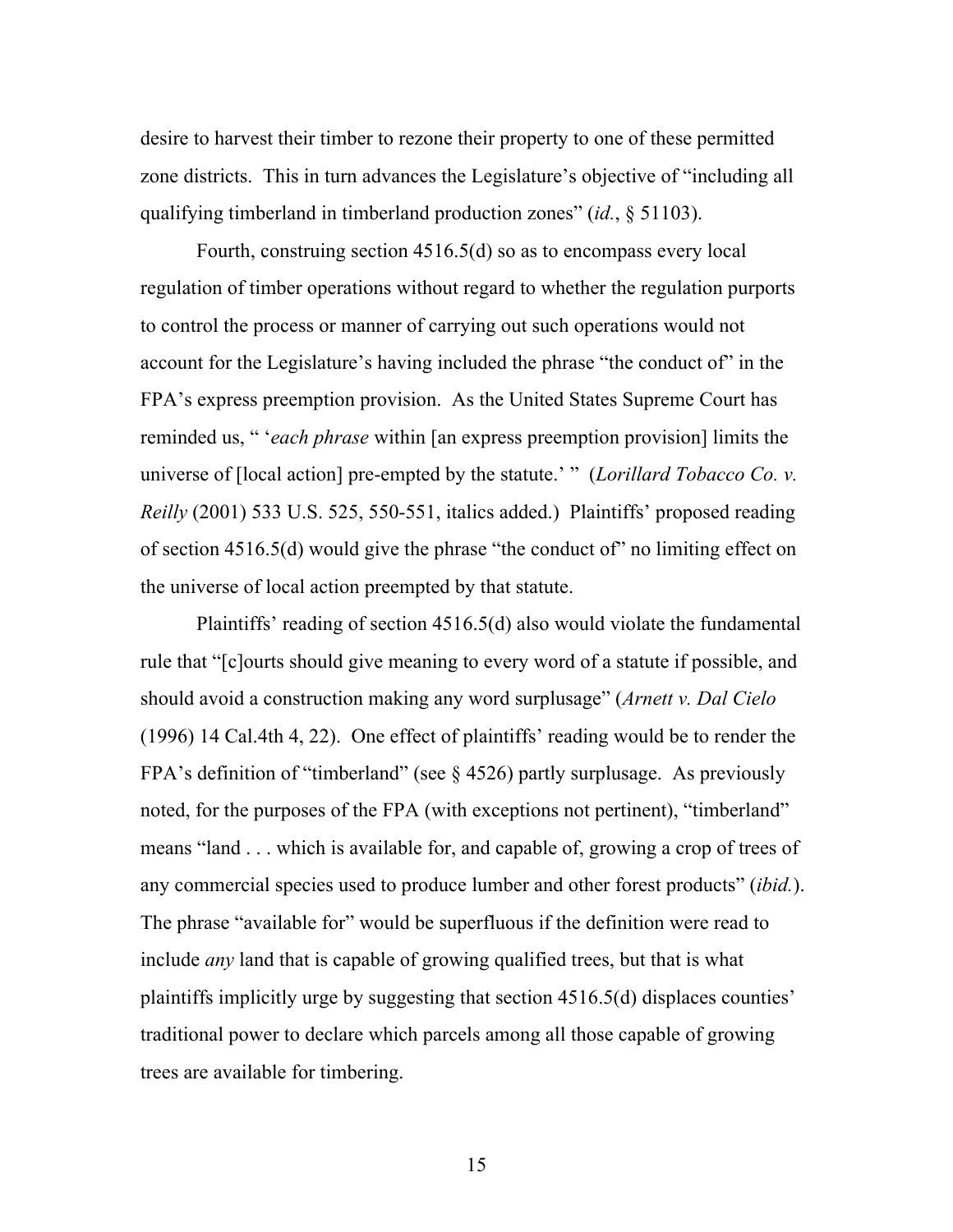When the Legislature wishes expressly to preempt all regulation of an activity, it knows how to do so. For example, the Legislature has provided in the TPA that "[p]arcels zoned as timberland production [i.e., located in TPZ's] shall be zoned so as to restrict their use to growing timber and to compatible uses. *The growing and harvesting of timber on those parcels shall be regulated solely pursuant to state statutes and regulations.*" (Gov. Code, § 51115, italics added.) One implication of this provision, of course, is that the growing and harvesting of timber on non-TPZ parcels need not be regulated solely pursuant to state statutes and regulations.

Moreover, to read section 4516.5(d) as precluding all local zoning control over timber operations could lead to absurd results. Such a reading, for example, apparently would require cities and counties to allow commercial logging even in residential districts. Neither the language of the statute nor its legislative history supports such a reading. (See *Big Creek v. San Mateo*, *supra*, 31 Cal.App.4th at p. 427.)

The Legislature has had ample opportunity over the past decade to amend section 4516.5(d) to abrogate or modify the Court of Appeal's construction of the statutory phrase "regulate the conduct of timber operations" in *Big Creek v. San Mateo*. Yet, notwithstanding it has amended the FPA in numerous other particulars every year since that decision was filed, it has not done so. Several California judicial decisions, moreover, have relied on *Big Creek v. San Mateo* in the intervening years.<sup>11</sup> " 'Where a statute has been construed by judicial

l

**<sup>11</sup>** See *City of Malibu v. Santa Monica Mts. Conservancy* (2002) 98 Cal.App.4th 1379, 1384-1385 (comprehensive zoning is legitimate exercise of local government's police power); *Placer Ranch Partners v. County of Placer* (2001) 91 Cal.App.4th 1336, 1341 (zoning "buffers are among the tools counties may use in the interest of sound community planning"); *Burchett v. City of*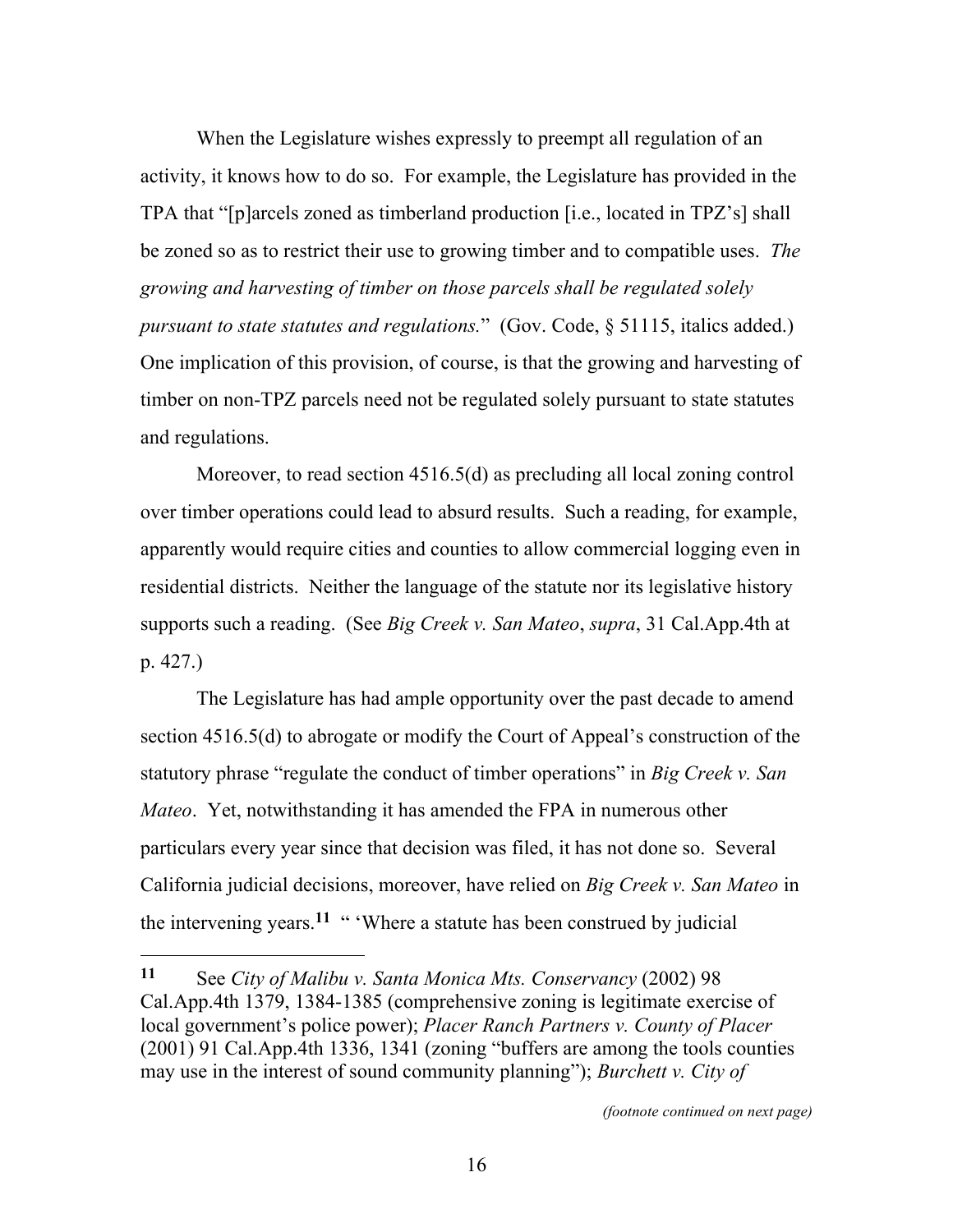decision, and that construction is not altered by subsequent legislation, it must be presumed that the Legislature is aware of the judicial construction and approves of it.' " (*Wilkoff v. Superior Court* (1985) 38 Cal.3d 345, 353.) The Legislature's failure to amend section 4516.5(d), while not conclusive, "may be presumed to signify legislative acquiescence" in the *Big Creek v. San Mateo* decision. (*People v. Leahy* (1994) 8 Cal.4th 587**,** 604, citing numerous authorities.)**<sup>12</sup>**

For the foregoing reasons, we agree with the Court of Appeal in *Big Creek v. San Mateo* that "the 'conduct' of timber harvesting operations is exclusively governed by state law. 'Conduct' [however] is not given a specialized definition in the FPA. Its ordinary meaning is 'the act, manner, or process of carrying out (as a task) or carrying forward (as a business, government, or war).' " (*Big Creek* 

#### *(footnote continued from previous page)*

l

*Newport Beach* (1995) 33 Cal.App.4th 1471, 1482 (same). See also *Westhaven Community Development Council v. County of Humboldt* (1998) 61 Cal.App.4th 365, 369, footnote 5 (TPA "requires cities and counties to zone described timberlands as 'timberland production zones,' or TPZ's"), 370 (distinguishing *Big Creek v. San Mateo* as not addressing local permit requirements).

**<sup>12</sup>** The dissent complains that we fail to address former section 4516.5, subdivision (e) (the sunset provision), asking rhetorically, "Why would the Legislature declare *all* county ordinances, rules, or regulations regarding timber operations null and void in former section 4516.5, subdivision (e), if in the preceding subdivision it only sought to limit local authority over *how* timber harvesting could take place?" (Dis. opn., *post*, at p. 6.) Assuming only for the sake of argument that the dissent accurately characterizes the sunset provision's impact on the 1982 legal landscape in which it was enacted, we decline to speculate on what policy goals a Legislature besieged by competing economic and other interests might have been seeking to maximize during the period both provisions were the law. The issue before us today is the meaning of *current* section 4516.5(d). As the dissent acknowledges, the sunset provision was repealed by the Legislature in 1984. (See dis. opn., *post*, at p. 6, fn. 3, citing Stats. 1984, ch. 1446, § 1, pp. 5059-5060.) The ordinances at issue in this case were adopted in 1999, so obviously the sunset provision can have no direct application to them.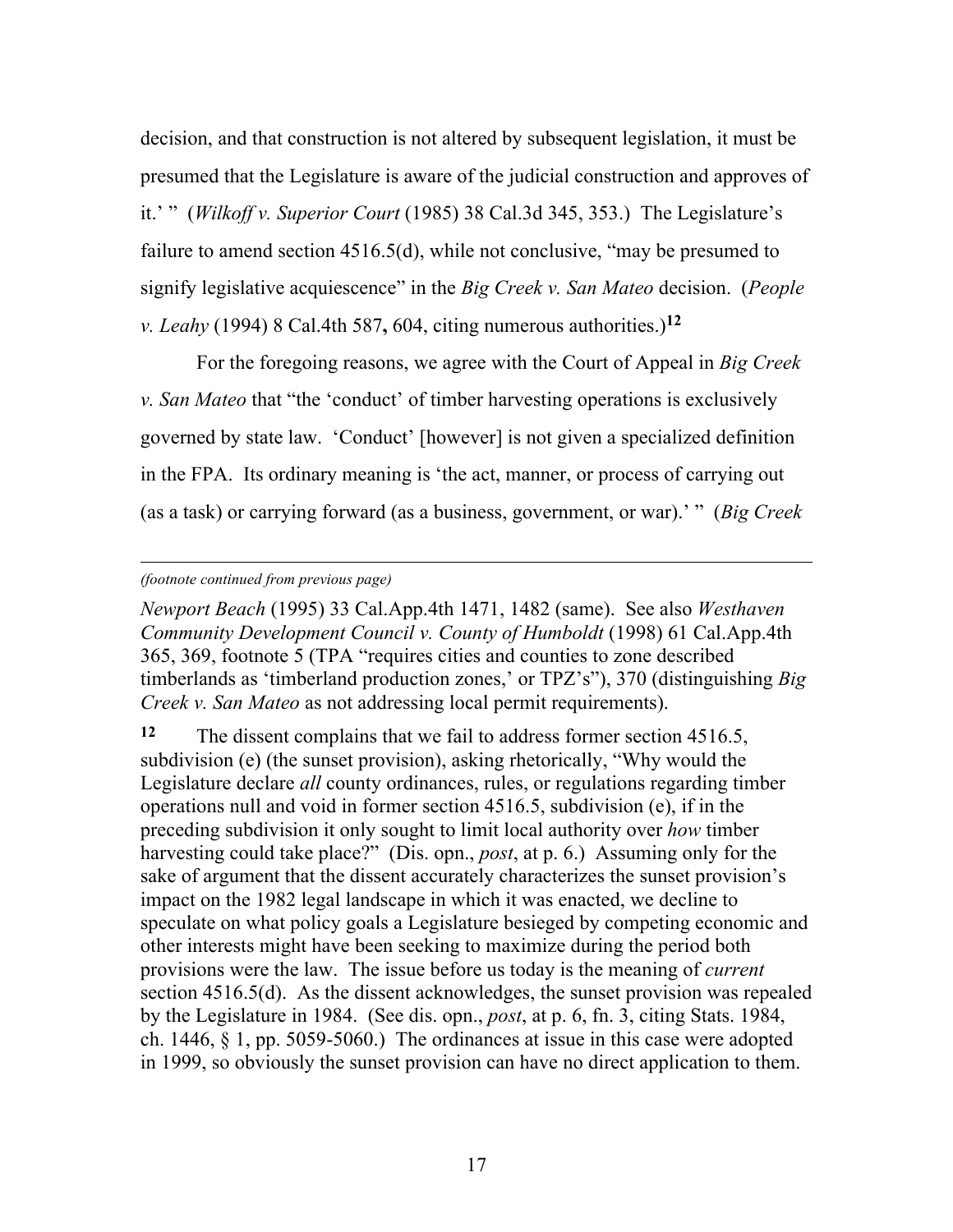*v. San Mateo*, *supra*, 31 Cal.App.4th at p. 426.) Accordingly, local zoning ordinances, like the County's zone district ordinance, that speak to the location of timber operations but not to the manner in which they are carried out, are not expressly preempted by section 4516.5(d).

#### **3. Implied preemption**

The Legislature's "preemptive action in specific and expressly limited areas weighs against an inference that preemption by implication was intended elsewhere." (*IT Corp*. *v. Solano County Bd. of Supervisors*, *supra*, 1 Cal.4th at p. 95; see also *Cippolone v. Liggett Group* (1992) 505 U.S. 504, 517 ["Congress' enactment of a provision defining the pre-emptive reach of a statute implies that matters beyond that reach are not pre-empted"].) In addition, and specifically pertinent here, "[p]reemption by implication of legislative intent may not be found when the Legislature has expressed its intent to permit local regulations. Similarly, it should not be found when the statutory scheme recognizes local regulations." (*People ex rel. Deukmejian v. County of Mendocino* (1984) 36 Cal.3d 476, 485.)

Both these bars to implied preemption are present. By expressly preempting local regulations targeting the conduct of timber operations, section 4516.5(d) implicitly permits local regulations addressed to other aspects of timber operations. And, as has been explained, general forestry law―in particular, the TPA―expressly recognizes local zoning authority. Notwithstanding we might, therefore, forgo applying the test for implied preemption applicable when state statutes do not recognize local regulations, applying that test buttresses our conclusion that County's ordinances are not preempted.

"In determining whether the Legislature has preempted by implication to the exclusion of local regulation we must look to the whole purpose and scope of the legislative scheme." (*People ex rel. Deukmejian v. County of Mendocino*,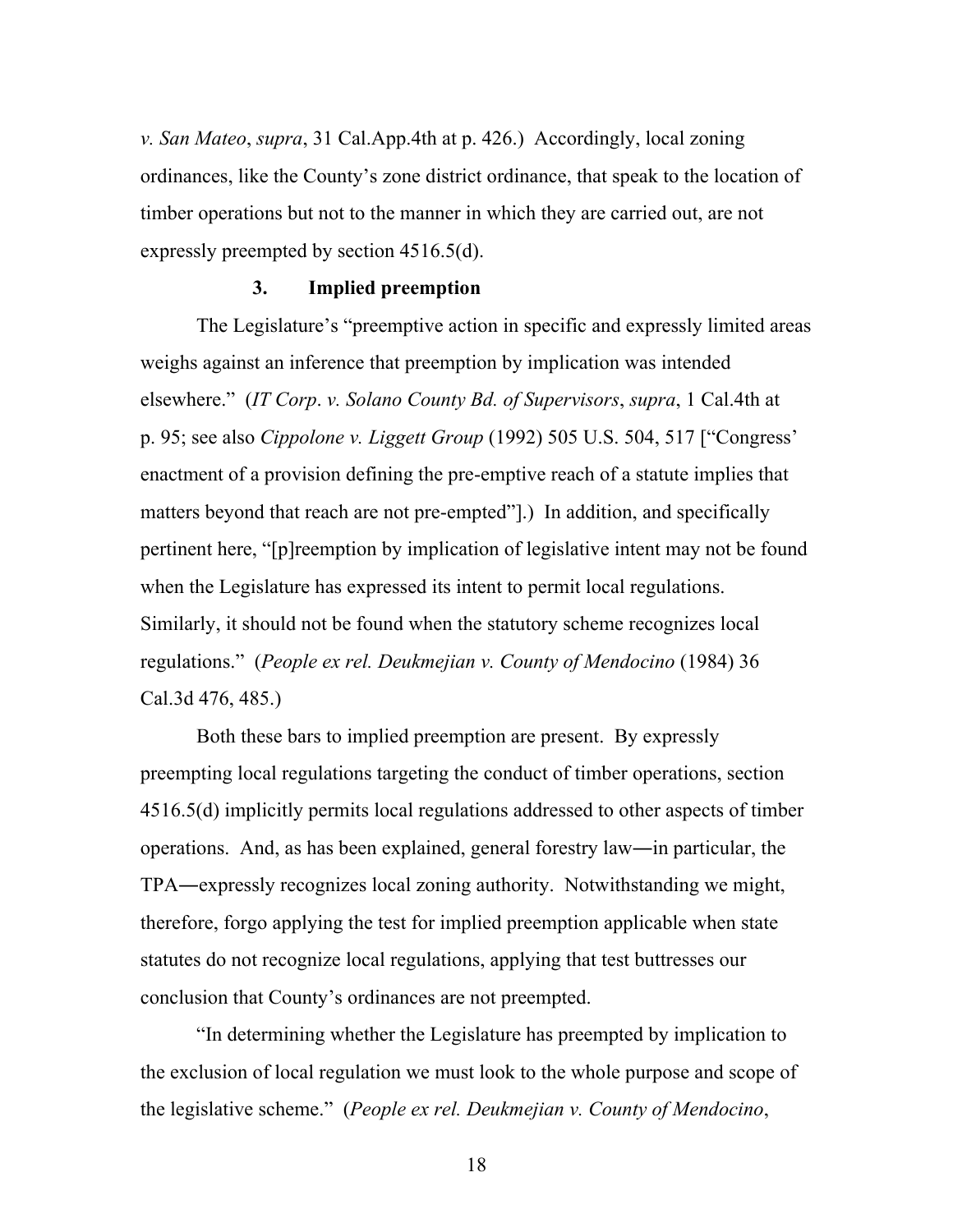*supra*, 36 Cal.3d at p. 485.) Implied preemption occurs when: (1) general law so completely covers the subject as to clearly indicate the matter is exclusively one of state concern; (2) general law partially covers the subject in terms clearly indicating a paramount state concern that will not tolerate further local action; or (3) general law partially covers the subject and the adverse effect of a local ordinance on transient citizens of the state outweighs the possible municipal benefit. (*Ibid*.)

#### **(a) Complete coverage**

l

Plaintiffs contend the Legislature has demonstrated its intent to preempt all local restrictions on timber harvesting by fully occupying the field of timber harvesting regulation. Plaintiffs first note the Legislature's statement of intent, when enacting the FPA, "to create and maintain an effective and comprehensive system of regulation and use of all timberlands." (§ 4513.) Invoking the maxim *expressio unius est exclusio alterius*, they argue that certain provisions of the FPA recognizing limited local authority to regulate timber operations indicate that local authority is otherwise preempted.**13** But as County points out, the Legislature adopted section 4513 at the same time it adopted a provision authorizing counties to adopt timber harvest rules and regulations stricter than the state's rules (Stats. 1973, ch. 880, § 4, pp. 1615-1616 [adding former § 4516]), so the general

**<sup>13</sup>** See, e.g., sections 4516.5, subdivision (f) (counties may regulate conduct of timber operations on "any land area of less than three acres and which is not zoned timberland production"), 4516.5, subdivision (e) (counties may "require performance bonds or other surety for the protection of roads"), and 4584, subdivision (j)(4) (timber operations exempted by Board from FPA for fuelbreak maintenance "shall conform" inter alia to "implementing ordinances, and ... zoning ordinances").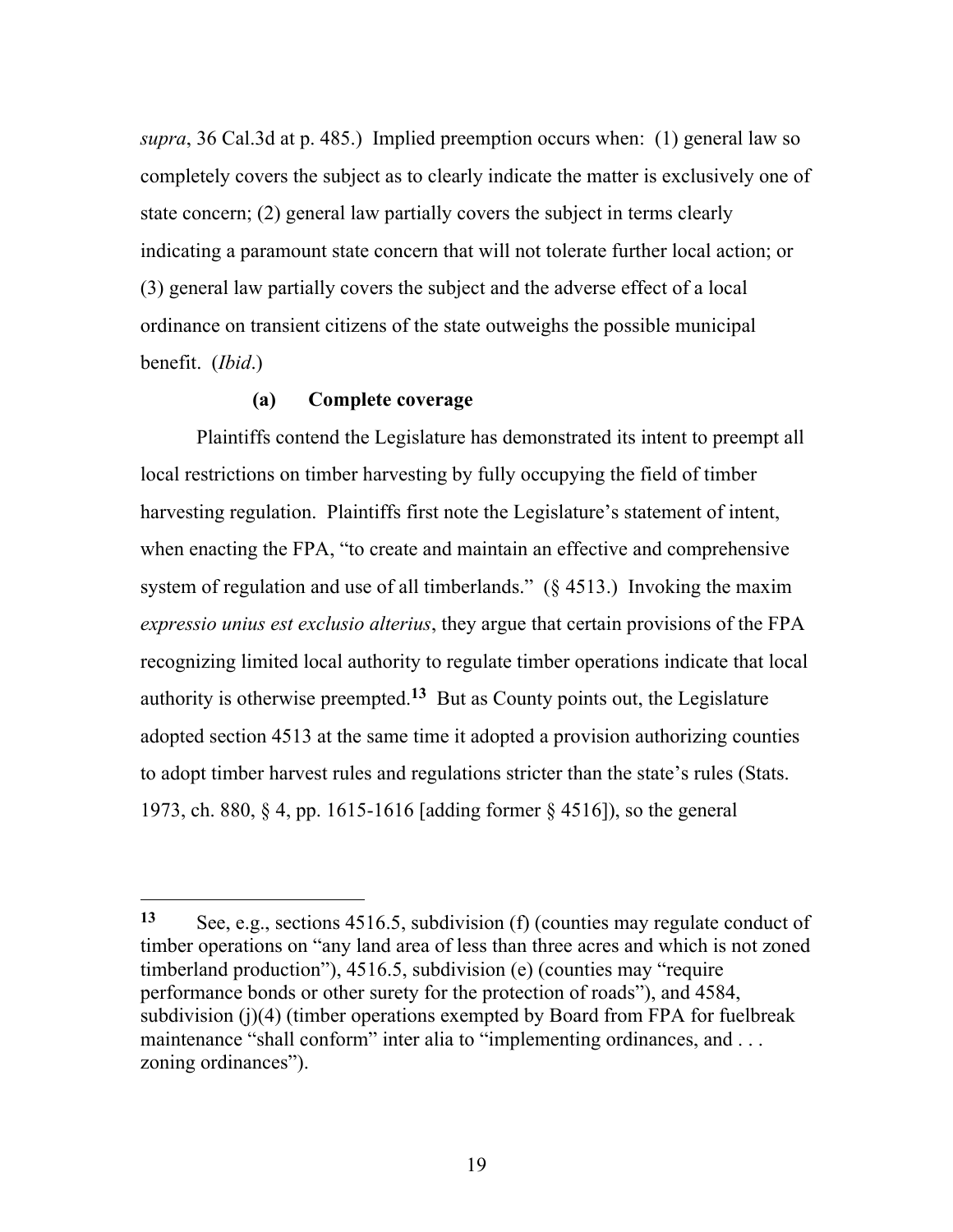statement of intent in section 4513 cannot have been intended to preempt local restrictions by occupying the field.

Moreover, plaintiffs' "*expressio unius*" argument implicitly assumes the statutory preemption of local rules that regulate the conduct of timber operations encompasses geographic zoning restrictions on the location of such operations. But because, as demonstrated, section 4516.5(d) does not have that broad meaning, the Legislature had no need to exempt traditional county zoning power from the section's preemptive scope; hence, the presence of statutory exceptions to FPA preemption demonstrates nothing about the Legislature's intent respecting counties' exercise of that power.

To summarize, general forestry law preempts local regulation of the conduct of timber operations but otherwise expressly contemplates retention of local zoning authority. "[L]ocalities must designate certain lands as TPZ's. These zones are dedicated to timber growing and harvesting, and localities may not prohibit logging on them. As to other lands that may contain timber, the TPA expressly reaffirms local authority to choose appropriate zoning. Local legislative bodies retain authority to exclude from the TPZ's certain parcels when they believe exclusion is in the public interest. [Citation.] Localities also retain the authority to choose the non-TPZ zones into which excluded or removed parcels are placed." (*Big Creek v. San Mateo*, *supra*, 31 Cal.App.4th at p. 428.)

We observe, further, that California's Planning and Zoning Law (Gov. Code, § 65000 et seq.) contemplates the continuation of local government's traditional zoning authority in connection with timber resources. In adopting that law, the Legislature specified that localities should "exercise the maximum degree of control over local zoning matters" (*id.*, § 65800), inter alia by designating the "location and extent of the uses of the land" (*id.*, § 65302, subd. (a)) and including the "conservation, development, and utilization of . . . forests" in their general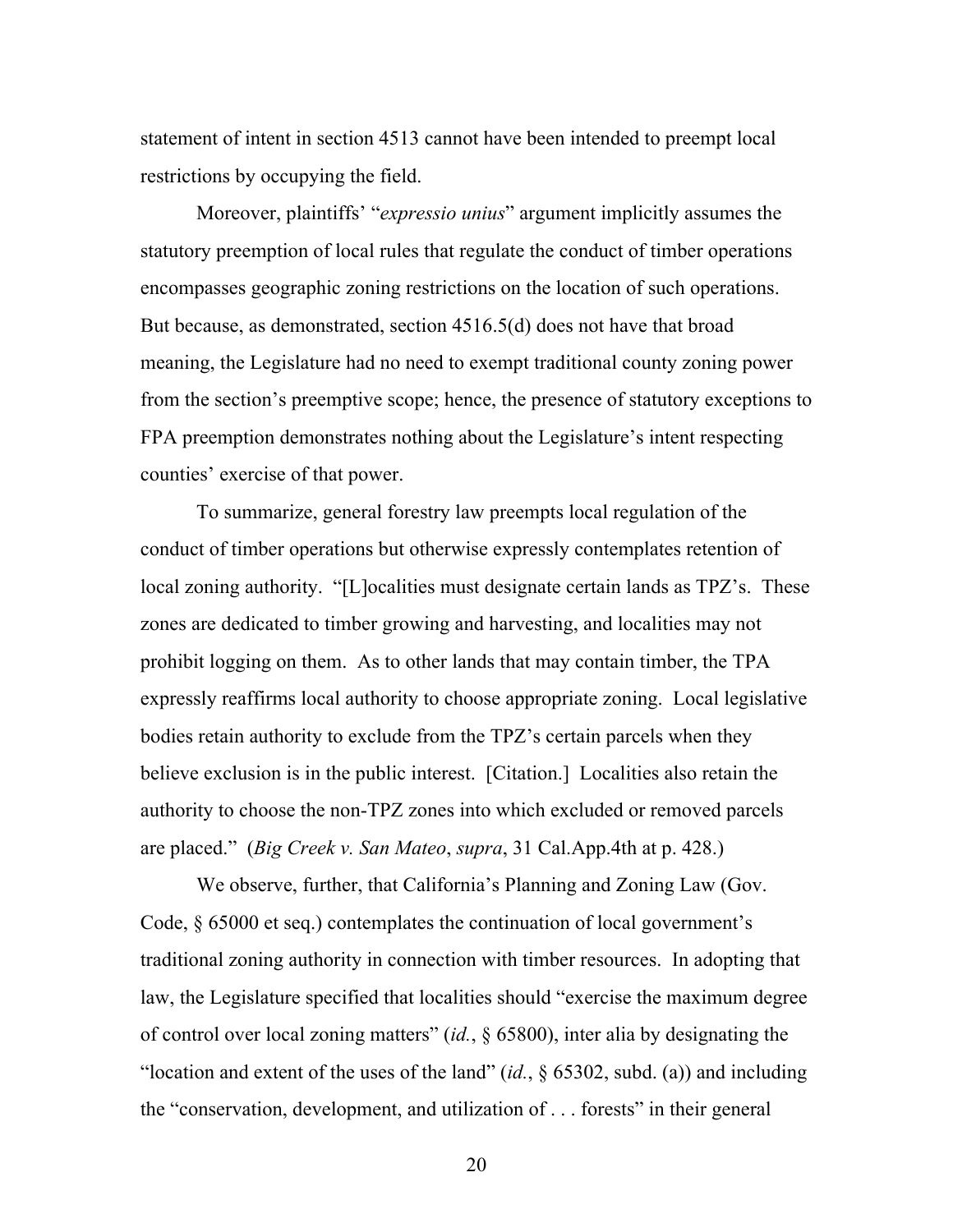plans (*id.*, subd. (d)). The Planning and Zoning Law also requires counties to adopt in their general plans land use elements that "[d]esignate, *in a land use category that provides for timber production* those parcels of real property zoned for timberland production pursuant to the [TPA]" (*id.*, subd. (a)(1), italics added), thus implicitly acknowledging the potential for locally designated land use categories that do *not* provide for timber production.

In sum, this is not a case in which "the subject matter [of where logging can occur] has been so fully and completely covered by general law as to clearly indicate that it has become exclusively a matter of state concern." (*People ex rel. Deukmejian v. County of Mendocino*, *supra*, 36 Cal.3d at p. 485.)

#### **(b) Partial coverage/paramount state concern**

Plaintiffs argue that even if the state has not fully occupied the field of timber operations regulation, it has a paramount interest in determining the location of such operations. They point to the FPA's requirements that the Board adopt rules and regulations governing the conduct of timber operations (§ 4551.5), that any person seeking to conduct timber operations submit and have approved a timber harvesting plan (§ 4581), and that such plans contain a "description of the land on which the work is proposed to be done"  $(\S 4582, \text{subd. (c)})$ . They point also to the Board's enactment of several rules that restrict the harvesting activities that may be conducted in particular types of terrain.

We disagree with plaintiffs that either the Legislature's having directed the Board to adopt rules governing the conduct of timber operations or the Board's having adopted such rules, impliedly displaces (any more than it expressly does so) traditional local authority to zone permissible (non-TPZ) locations for timber operations. Surely, "[l]ogging, even when conducted according to state regulations, may have *some* impacts properly addressed by the [local] zoning authority. That the state has sought to reduce and control these same occurrences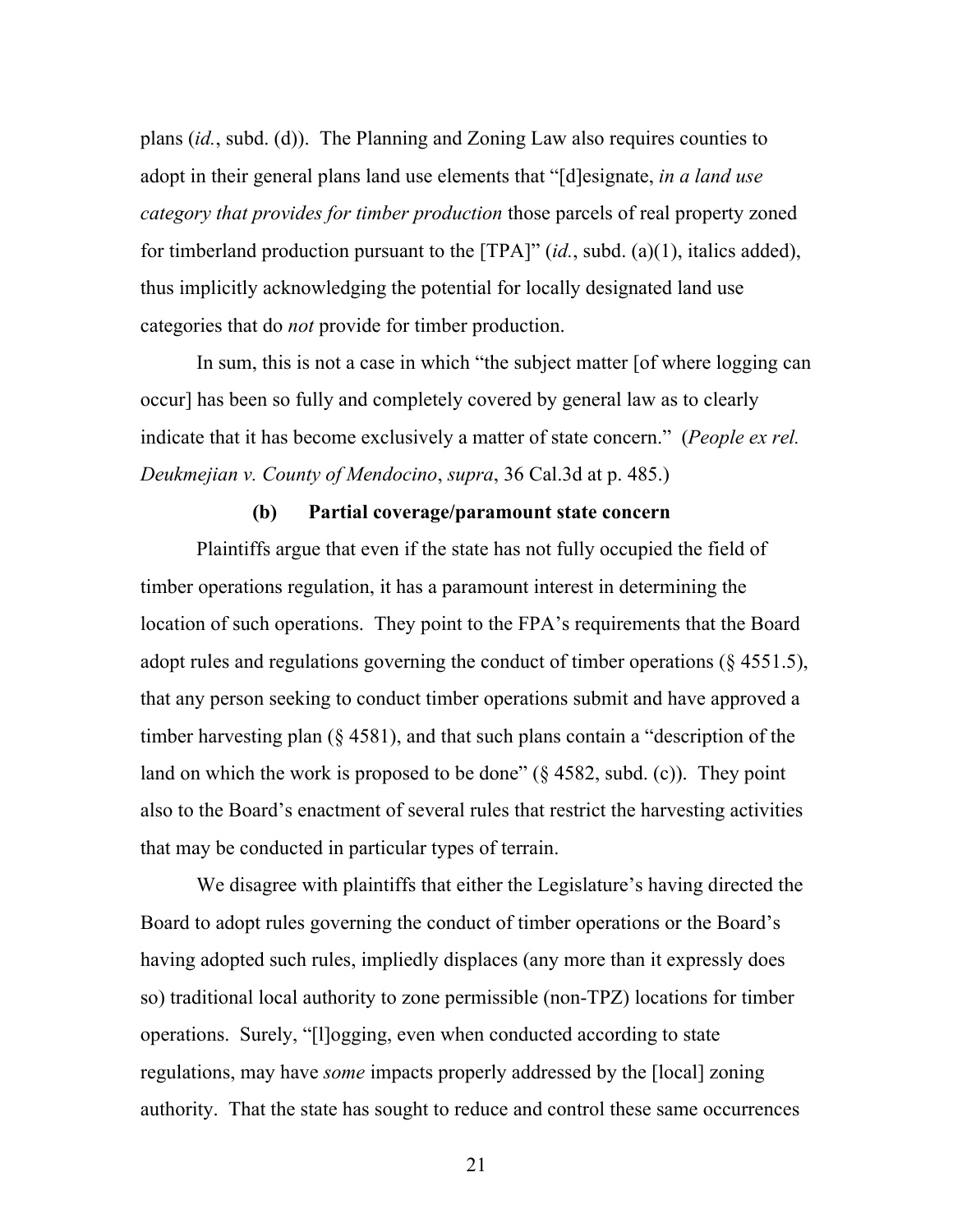through general regulation does not preempt local zoning control, any more than the state and federal regulation of industrial air pollution would preclude a local zoning authority from relying on air pollution as a reason for excluding industrial plants from residential districts." (*Big Creek v. San Mateo*, *supra*, 31 Cal.App.4th at p. 427.)

The Attorney General reached a similar conclusion over 30 years ago, when addressing analogous circumstances. (See *County Zoning Ordinances*, 52 Ops.Cal.Atty.Gen. 138 (1969).) Asked whether a Marin County zoning ordinance purporting to bar "commercial logging, mining, quarrying, and drilling, together with all associated uses, activities and structures, in certain areas of the county" (*id.* at p. 139) was preempted by general state laws (including forestry laws) governing the zoned activities, the Attorney General concluded it was not. "It is true," the Attorney General reasoned, "that California has numerous laws regulating each of the activities prohibited by the proposed ordinance. However, these laws do nothing to preclude an otherwise valid zoning ordinance which prohibits extraction of the resource in question." (*Id.* at pp. 139-140.)

Specifically with respect to "the field of commercial logging" (*County Zoning Ordinances*, *supra*, 52 Ops.Cal.Atty.Gen. at p. 140), the Attorney General in evaluating Marin County's ordinance stated: "The Forest Practice Act [then §§ 4521-4618], together with the forest practice rules . . . comprehensively regulate forest practices [so as to] occupy the entire field [of forest practices] and local ordinances with respect to such general practices, are invalid due to such preemption. . . . In our opinion, however, this pre-empted area is not so broad as to invalidate a zoning ordinance which *prohibits* logging where such prohibition is otherwise reasonable." (*Ibid.*)

For similar reasons we conclude that today's general forestry statutes and regulations fall short of "indicat[ing] clearly that a paramount state concern will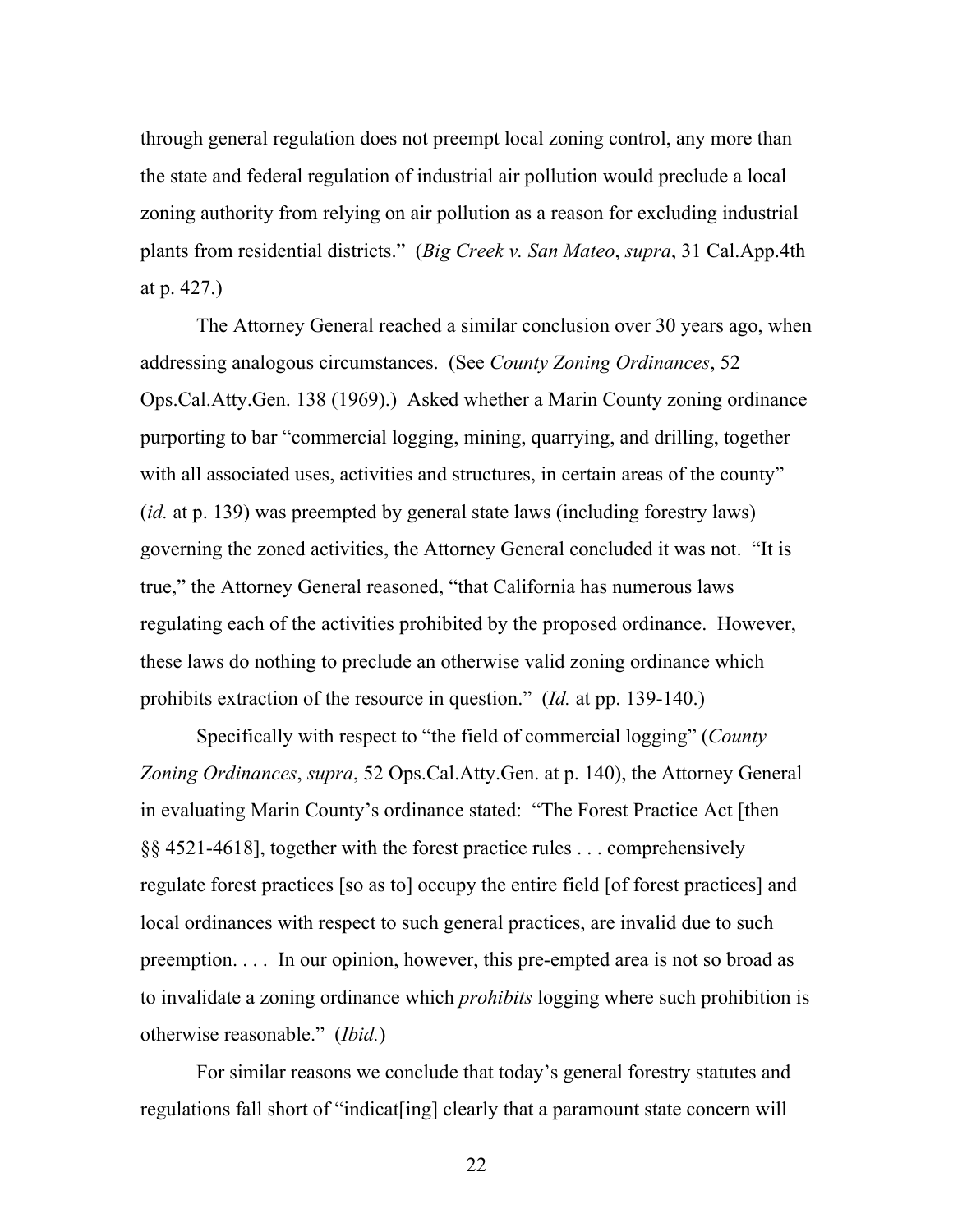not tolerate further or additional local action" (*People ex rel. Deukmejian v. County of Mendocino*, *supra*, 36 Cal.3d at p. 485) respecting the location of timber operations.

#### **(c) Partial coverage/adverse effect on transient citizens**

Plaintiffs' overriding concern appears to be that localities may by locational zoning prohibit timber harvesting altogether. The ordinance before us does not have that effect, nor does it appear that any county has attempted such a result.**<sup>14</sup>** The zone district ordinance permits timber harvesting on parcels zoned timberland production, mineral extraction industrial, and parks, recreation and open space. To require that commercial timber harvesting occur on land in a "timberland production" or other specified zone is no more a ban on timber harvesting than a regulation requiring that industrial land uses occur on land zoned "industrial" is a ban on factories. County concedes that landowners wishing to harvest timber may apply to County for approval to rezone parcels to TPZ and that County may not deny TPZ rezoning to any qualifying parcel (Gov. Code, § 51113, subd. (a)(1)), nor may County prohibit timber harvesting in TPZ's.**<sup>15</sup>**

We previously have explained that a local ordinance is not impliedly preempted by conflict with state law unless it "mandate[s] what state law expressly forbids, [or] forbid[s] what state law expressly mandates." (*Great Western Shows, Inc. v. County of Los Angeles*, *supra*, 27 Cal.4th at p. 866.) That is because, when a local ordinance "does not prohibit what the statute commands

**<sup>14</sup>** Amicus curiae County of San Mateo notes that, in the 10 years since *Big Creek v. San Mateo* upheld San Mateo's timber operation locational zoning ordinance, no county, including Santa Cruz, has attempted to altogether prohibit timber harvesting.

**<sup>15</sup>** In fact, the record reveals that County has rezoned more than 800 acres of land to the TPZ designation since the challenged ordinances were enacted.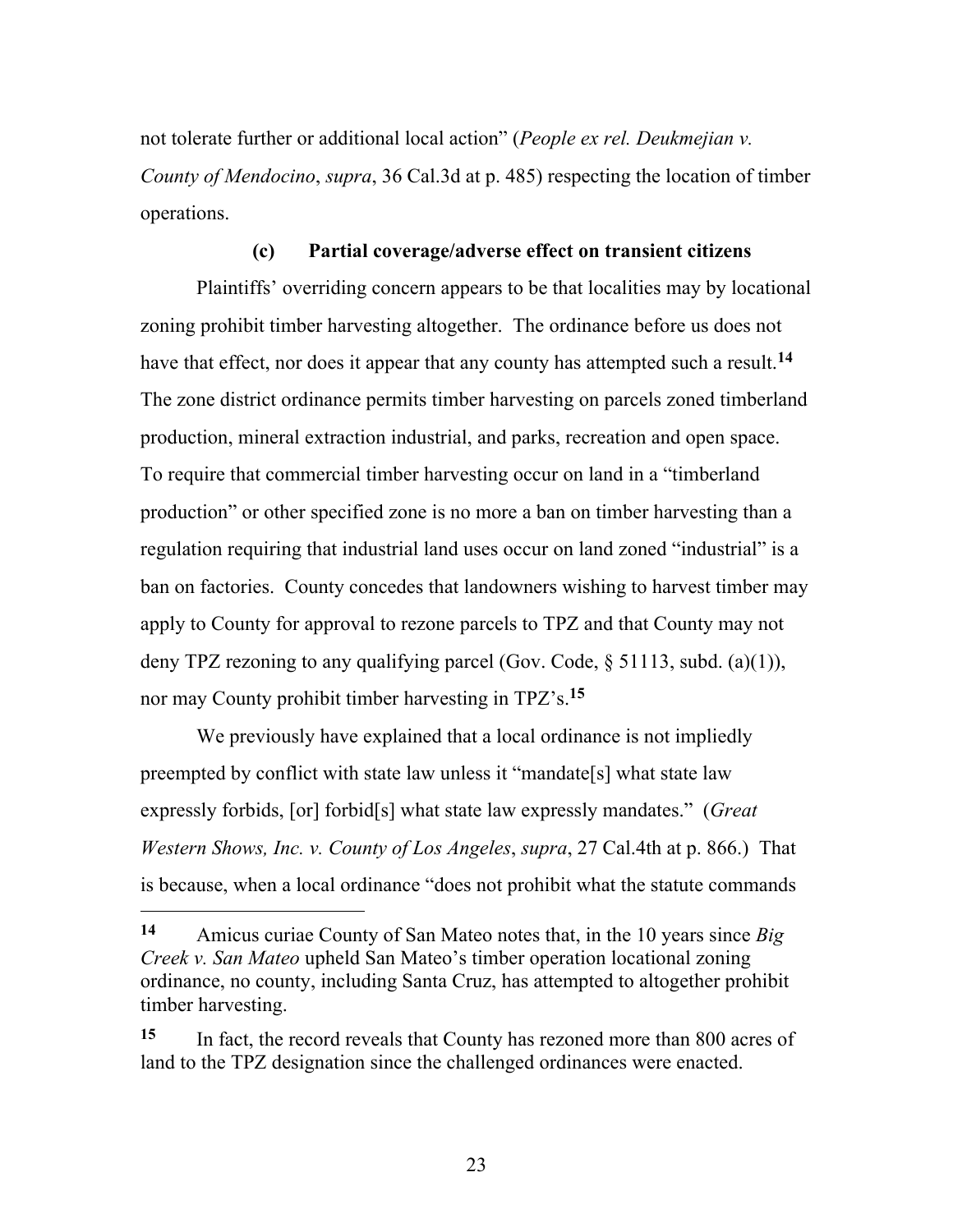or command what it prohibits," the ordinance is not "inimical to" the statute. (*Sherwin-Williams Co. v. City of Los Angeles* (1993) 4 Cal.4th 893, 902.) Here, County's ordinances are not impliedly preempted by conflict with state forestry law because it is reasonably possible for a timber operator to comply with both.

The zone district ordinance does not mandate what general forestry law forbids or forbid what general forestry law mandates. While the forestry laws generally encourage "maximum sustained production of high-quality timber products  $\ldots$  while giving consideration to" competing values (§ 4513), they do not require that every harvestable tree be cut. Accordingly, County's zoning ordinance does not conflict with state law simply because it may have the effect of placing some trees, at least temporarily, off limits to logging.**16** Nor does it appear the Board has adopted for Santa Cruz, or any other county, rules that comprehensively address appropriate geographical locations within the county for timber harvesting.

In sum, plaintiffs have not identified a clear statement by the Legislature of an intent, when enacting the FPA, to preempt traditional local zoning authority over the location of timber operations. Accordingly, and for all the foregoing reasons, we conclude, as did the Court of Appeal in *Big Creek v. San Mateo*, that "the Legislature did not intend to preclude counties from using their zoning authority to prohibit timber cutting on lands outside the TPZ's" (*Big Creek v. San Mateo*, *supra*, 31 Cal.App.4th at p. 426).

 $\overline{a}$ 

**<sup>16</sup>** When interpreting statutory provisions "intended to further two separate objectives," we have "stressed the importance of attempting to harmonize these goals" (*Far West Financial Corp. v. D & S Co.* (1988) 46 Cal.3d 796, 810).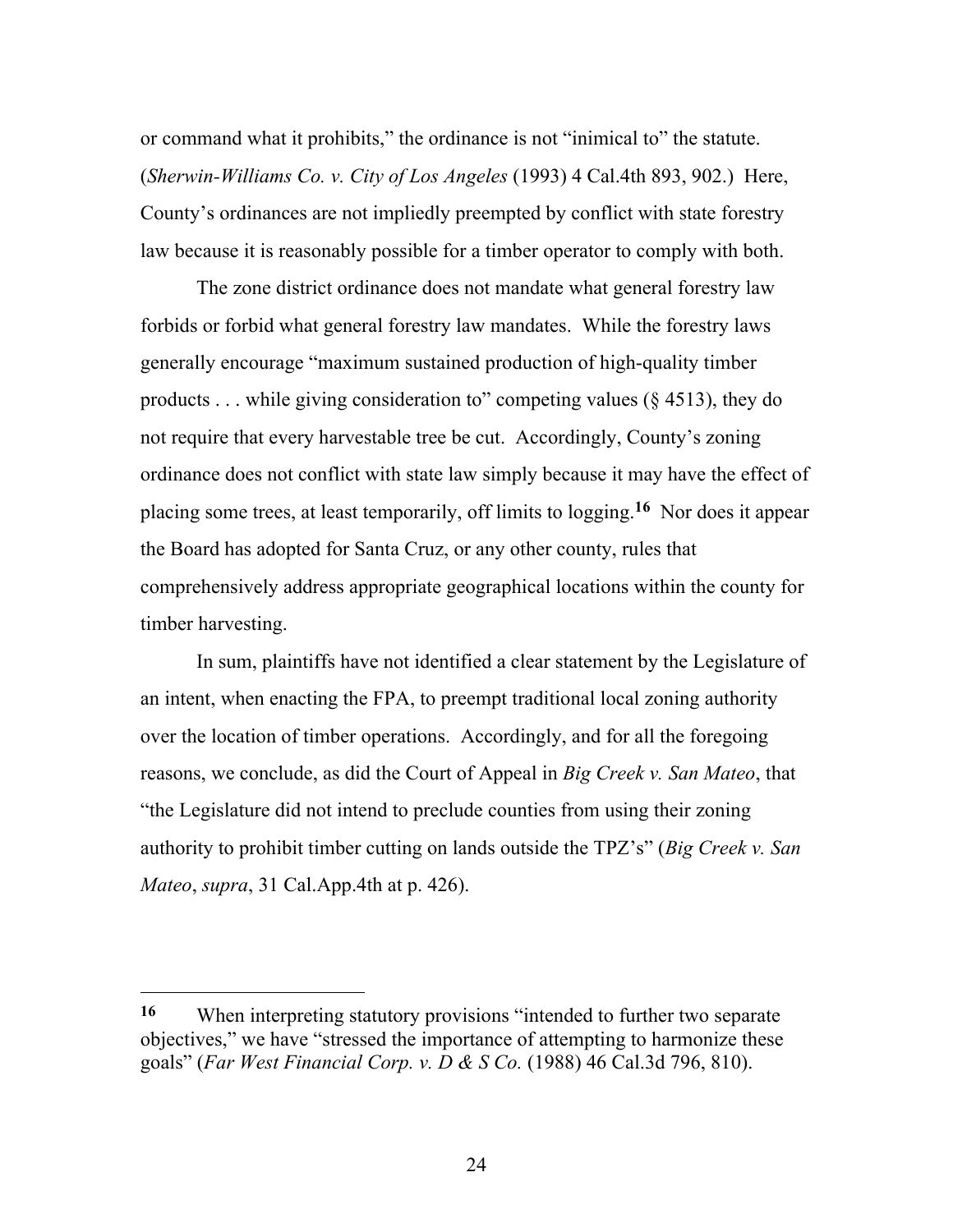#### **D. The Helicopter Ordinance**

Like the zone district ordinance's specification of permissible zone districts for timber harvesting, County's helicopter ordinance is a locational zoning provision that regulates not how timber operations may be conducted, but rather where they may take place. (See *Big Creek v. San Mateo*, *supra*, 31 Cal.App.4th at pp. 424-425.) The helicopter ordinance does not attempt to locally regulate the removal of timber, as it speaks neither to whether nor how helicopters may be used to remove timber. County concedes it lacks authority to prohibit timber removal by helicopters or to regulate the manner in which any such removal is conducted. The helicopter ordinance requires simply that any helicopter staging, loading, and servicing facilities associated with timber operations be *located* either on a parcel of land zoned for timber harvesting or on a parcel adjacent to such, and within the borders of an approved timber harvesting plan.

Accordingly―and for the reasons reviewed in detail above―the helicopter ordinance is preempted neither expressly by section 4516.5(d) nor impliedly by general state forestry law. In the case of the helicopter ordinance, which County apparently enacted to address citizens' fears created by helicopters transporting multi-ton logs by air over or near their neighborhoods, and citizen concerns with throbbing and unbearable noise, the conclusion is buttressed by the fact that both the FPA and the TPA expressly contemplate the survival of localities' power to abate nuisances endangering public health or safety. (See especially Pub. Resources Code, § 4514; Gov. Code, § 51115.5, subds. (a), (b).)

Specifically, the FPA provides that "[n]o provision of [the FPA] or any ruling, requirement, or policy of the [B]oard is a limitation on . . . the power of any city or county or city and county to declare, prohibit, and abate nuisances." (Pub. Resources Code, § 4514, subd. (a).) And the TPA provides that, while timber operations conducted within a TPZ pursuant to the FPA "shall not constitute a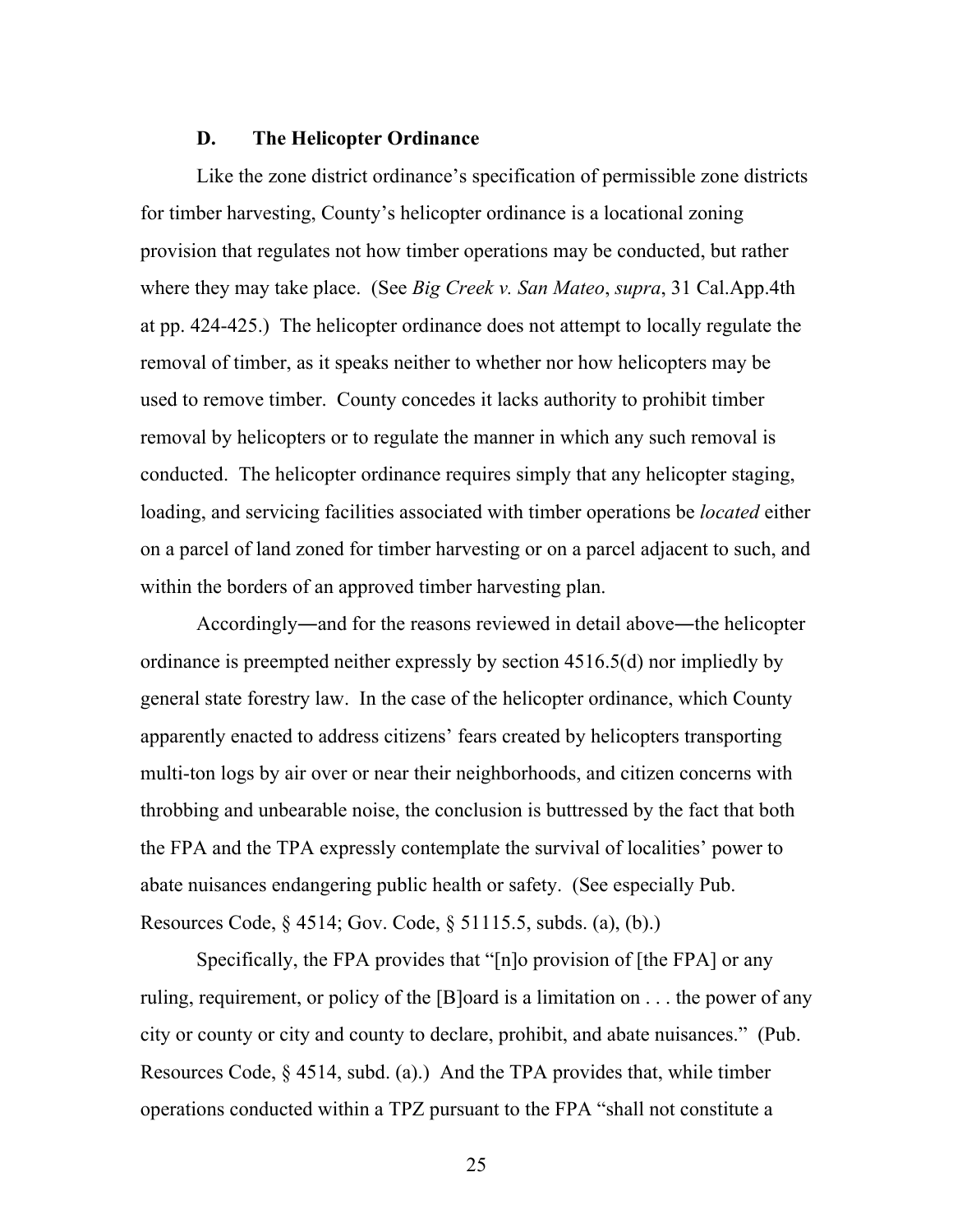nuisance" (Gov. Code, § 51115.5, subd. (a)), that limitation is inapplicable to any timber operation that "endangers public health or public safety or . . . prohibits the free passage or use of any navigable lake, river, bay, stream, canal, or basin, or any public park, street, or highway" (*id.*, subd. (b)). (See also Civ. Code, § 3479 [definition of nuisance closely mirrors language preserving nuisance-abatement power in Gov. Code, § 51115.5, subd. (b)].)

### *Disposition*

For the foregoing reasons, we reverse the judgment of the Court of Appeal and remand the cause for further proceedings consistent with our opinion.

## WERDEGAR, J.

WE CONCUR: GEORGE, C. J. CHIN, J. CORRIGAN, J.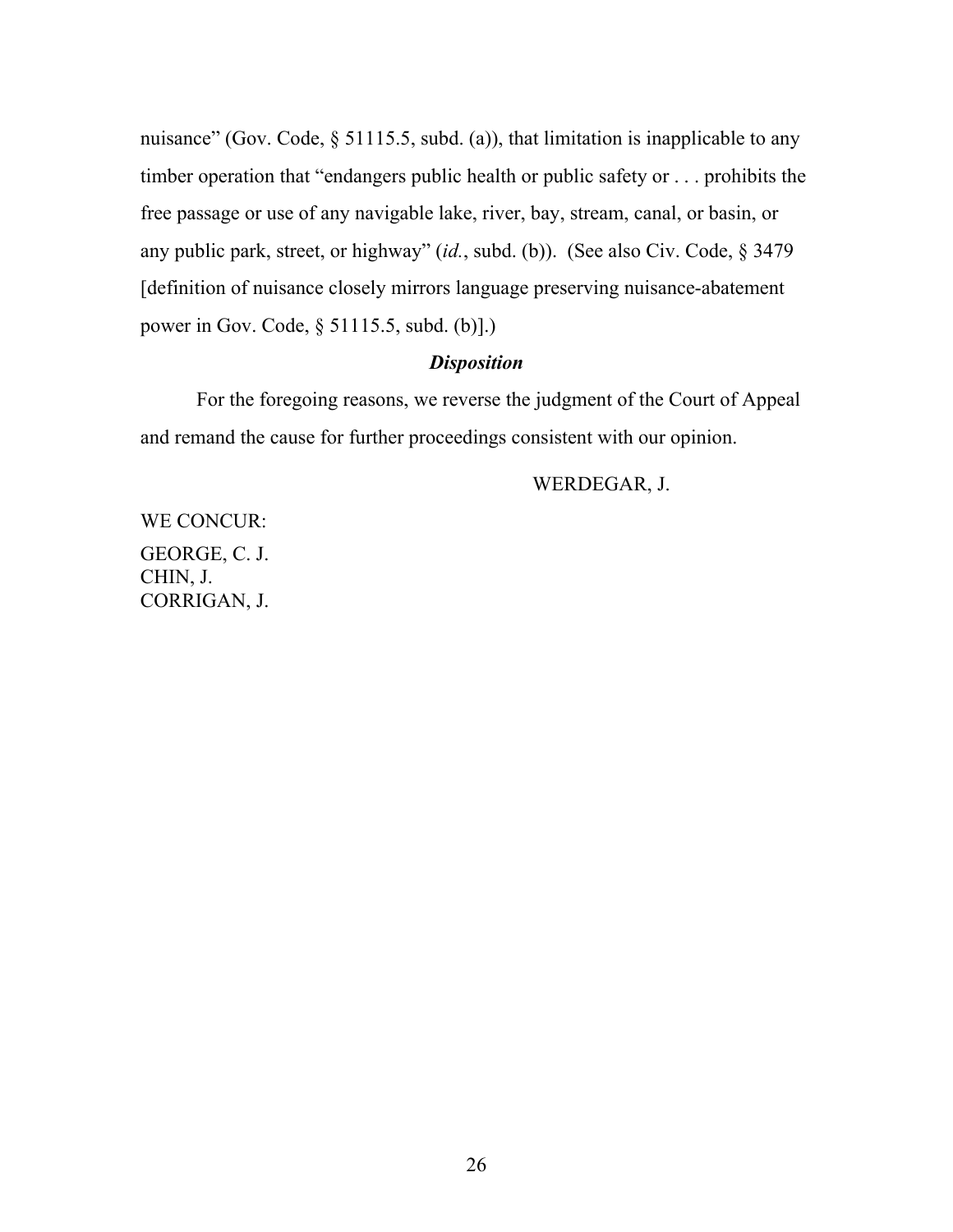#### **DISSENTING OPINION BY MORENO, J.**

I respectfully dissent. The majority pulls an interpretive rabbit out of a statutory hat by construing Public Resources Code section 4516.5, subdivision (d),**17** part of the Z'berg-Nejedly Forest Practice Act of 1973 (§ 4511 et seq.) (FPA), as preempting only county-imposed limitations on *how* timber operations occur, and not local restrictions on *where* these activities take place. This interpretation cannot be reconciled with the language and purpose of section 4516.5, subdivision (d); with the FPA generally; or with common sense. The distinction that the majority draws between county resolutions, rules, and ordinances regulating how logging transpires, and measures controlling where it takes place, breaks down upon passing scrutiny and provides a roadmap for those who would use technical artifices to evade the letter and spirit of the FPA. The Court of Appeal below properly rejected this delusive distinction and concluded that state law preempts the resolutions and ordinances that are at issue here. I agree with the Court of Appeal, and would affirm.

The disputed resolutions and ordinances were adopted by Santa Cruz County (County) in 1999. Of the measures presently before us, two combine to limit timber harvesting to particular zone districts (Santa Cruz County Res. No.

 $\overline{a}$ 

**<sup>17</sup>** All subsequent statutory references are to the Public Resources Code except as otherwise noted.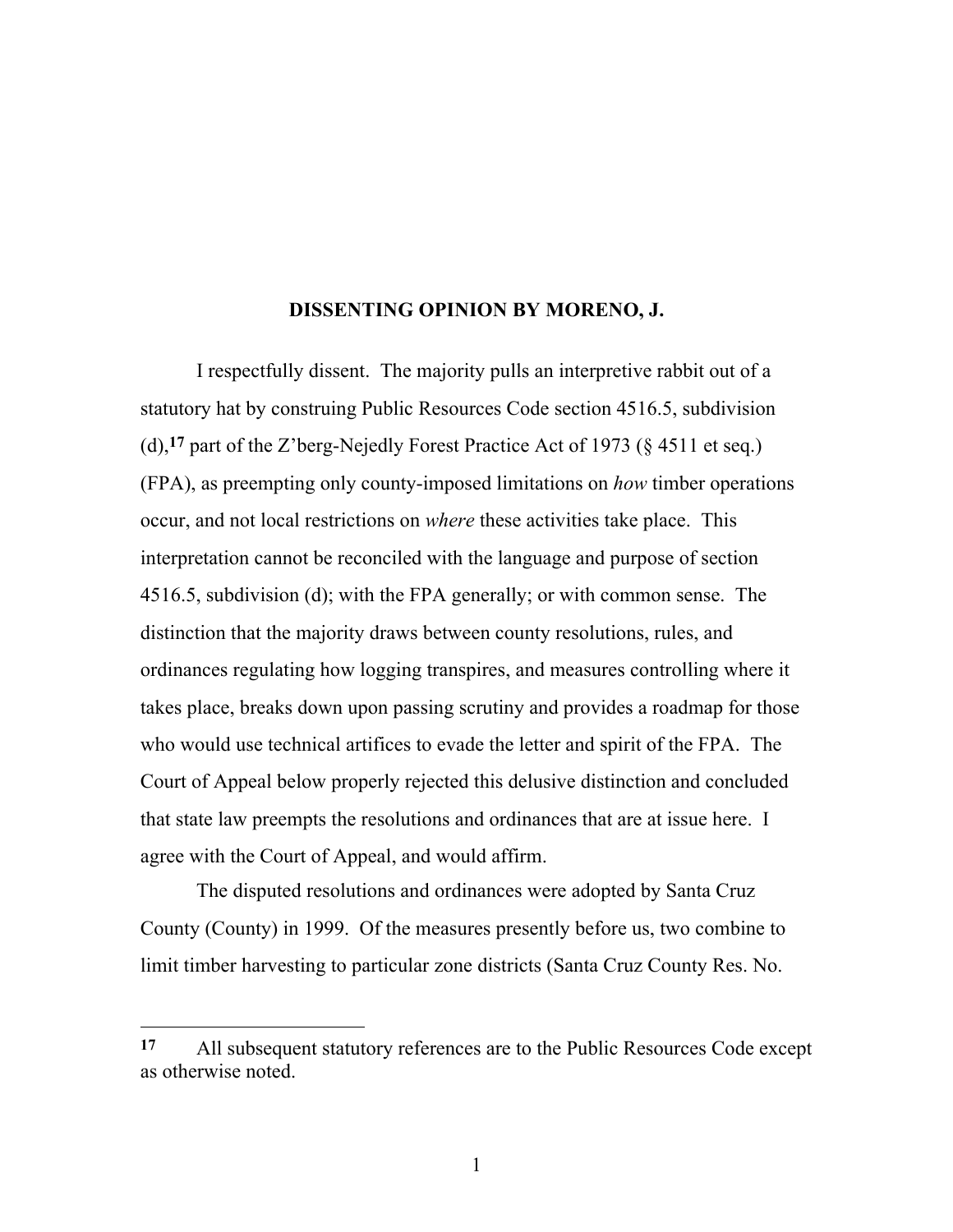493-99; Santa Cruz County Ord. No. 4577) and the other forbids helicopter staging, service, and loading areas except within certain areas (Santa Cruz County Ord. No. 4572). The question presented here concerns whether these enactments are preempted by the FPA and, in particular, by section 4516.5, subdivision (d). This subdivision states that, except for exercising authority delegated to them by the State Board of Forestry and Fire Protection (Board of Forestry) to require bonds or other surety for the protection of roads, "individual counties shall not otherwise regulate the conduct of timber operations, as defined by this chapter, or require the issuance of any permit or license for those operations." (*Ibid*.)

To ascertain the meaning of this language, "we look to the intent of the Legislature in enacting the law, 'being careful to give the statute's words their plain, commonsense meaning. [Citation.] If the language of the statute is not ambiguous, the plain meaning controls and resort to extrinsic sources to determine the Legislature's intent is unnecessary.' [Citation.] Additionally, we must interpret [section 4516.5, subdivision (d)] in context with the entire statute and the statutory scheme. [Citation.]" (*In re Jennings* (2004) 34 Cal.4th 254, 263.)

Following these principles, it is important to note at the outset that the preemption provision replaced a statutory scheme that allowed for county regulation of timber operations above and beyond that undertaken by the state. The FPA is designed to "create and maintain an effective and comprehensive system of regulation and use of all timberlands." (§ 4513.) Toward this purpose, the FPA creates an architecture for state control over timber operations. As originally enacted, the FPA also allowed counties to, "within the reasonable exercise of their police power . . . adopt rules and regulations by ordinance or resolution which are stricter than those provided under this chapter and its regulations." (Former § 4516, added by Stats. 1973, ch. 880, § 4, p. 1615.)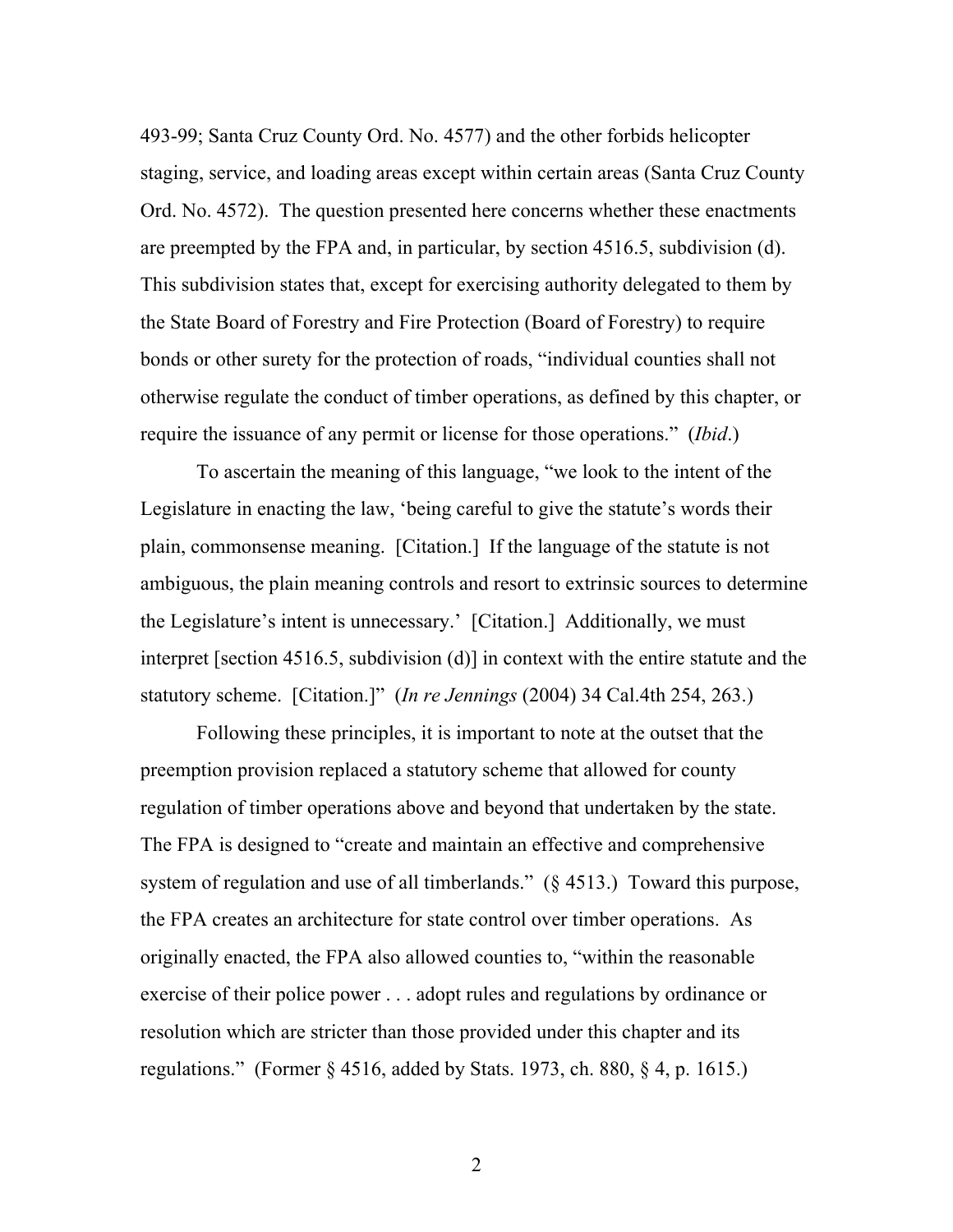By the early 1980's, however, some observers regarded county ordinances as having "essentially prevented the harvest of timber, contrary to the intent of the FPA." (Dept. of Forestry, Enrolled Bill Rep. on Sen. Bill No. 856 (1981-1982 Reg. Sess.) Sept. 15, 1982, p. 2.) This concern prompted a revision of the FPA in 1982 that replaced county regulation of timber operations with a system in which counties could recommend rules and regulations to the Board of Forestry. As signed into law, the amendments deleted the provisions of the FPA that had allowed for stricter local control over timber operations. (Stats. 1982, ch. 1561, § 2, p. 6164.) At the same time, the measure added section 4516.5 to the law. (Stats. 1982, ch. 1561,  $\S 3$ , pp. 6164-6165.) Whereas the deleted provisions had endorsed direct local regulation of timber harvesting, section 4516.5 instead allows counties to recommend proposed forestry rules to the Board of Forestry, thereby channeling local concerns through the state agency with principal responsibility for interpreting the FPA. (§ 4516.5, subd. (a).) The Board of Forestry must adopt these proposed rules as regulations if they comport with state law and are necessary to protect the "needs and conditions" of the proposing county. (*Id*., subd. (b).) Except for this procedure for proposing regulations to the Board of Forestry, and limited, delegated authority to require surety for the protection of roads (*id*., subd. (e)), the FPA prohibits counties from regulating timber operations. As stated above, "[I]ndividual counties shall not otherwise regulate the conduct of timber operations, as defined by this chapter, or require the issuance of any permit or license for those operations." (§ 4516.5, subd. (d).)**18**

**<sup>18</sup>** The FPA also includes a savings clause, which clarifies that the law does not affect the authority of local governments to declare, prohibit, and abate nuisances. (§ 4514, subd. (a).) Local regulations concerning certain timber operations covering less than three acres are also exempted from the preemption provision. (§ 4516.5, subd. (f).)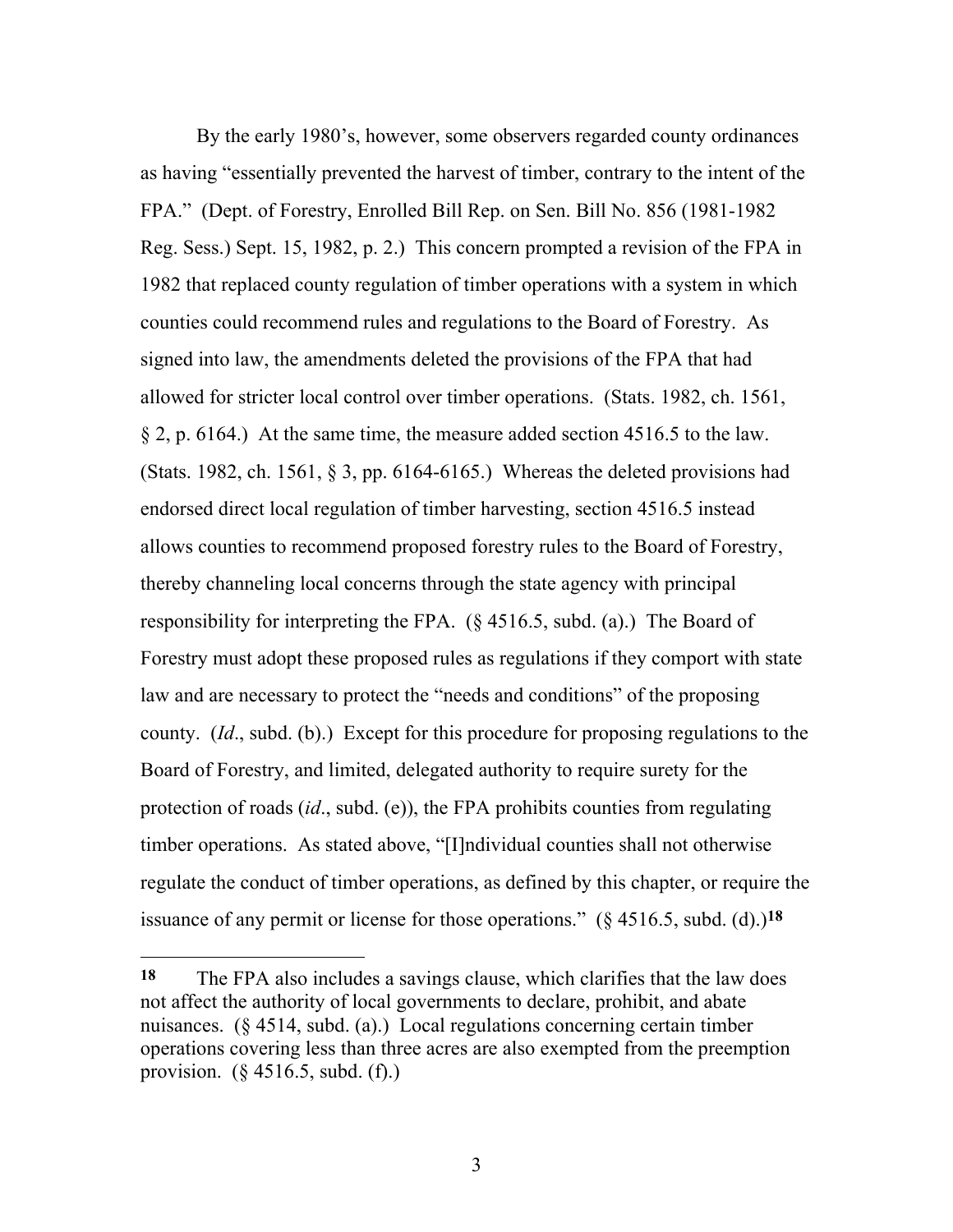The plain language of this preemption provision offers no support for the interpretation advanced by *Big Creek Lumber Co. v. County of San Mateo* (1995) 31 Cal.App.4th 418, 424-426 (*Big Creek I*) and adopted by the majority (maj. opn., *ante*, at p. 18), to the effect that the statute preempts only county rules, regulations, and ordinances affecting how timber operations occur, while leaving untouched measures addressing where these operations take place. Instead, the preemption provision speaks in terms that are expansive enough to leave no doubt that the Legislature intended to displace all local rules, ordinances, and resolutions specifically regulating timber operations. Section 4516.5, subdivision (d) prohibits county regulation of "the conduct of timber operations." As *Big Creek I* and the decision by the Court of Appeal below recognized, "conduct" means " 'the act, manner, or process of carrying out (as a task) or carrying forward (as a business, government, or war).' (Webster's Third New Internat. Dict. (1970) p. 473.)" (*Big Creek I*, *supra*, 31 Cal.App.4th at p. 426; see also Black's Law Dict. (6th ed. 1991) p. 295 [defining "conduct" as "[p]ersonal behavior; deportment; mode of action; any positive or negative act"].) If we substitute this definition of "conduct" into the statute, section 4516.5, subdivision (d) would provide in relevant part: "Individual counties shall not otherwise regulate the [act, manner, or process] of timber operations, as defined by this chapter, or require the issuance of any permit or license for those operations." The Court of Appeal below, therefore, accurately discerned that "conduct," as used in the statute, "necessarily includes the 'act' of doing the task at all. Local measures that forbid logging in certain locations 'regulate the conduct of timber operations' in those places in the most fundamental way imaginable—by prohibiting it outright."

The Legislature did not draw a line between permissible "where" and impermissible "how" ordinances both because such a distinction would have no relationship to the impetus for the amendments and because, in practical fact, no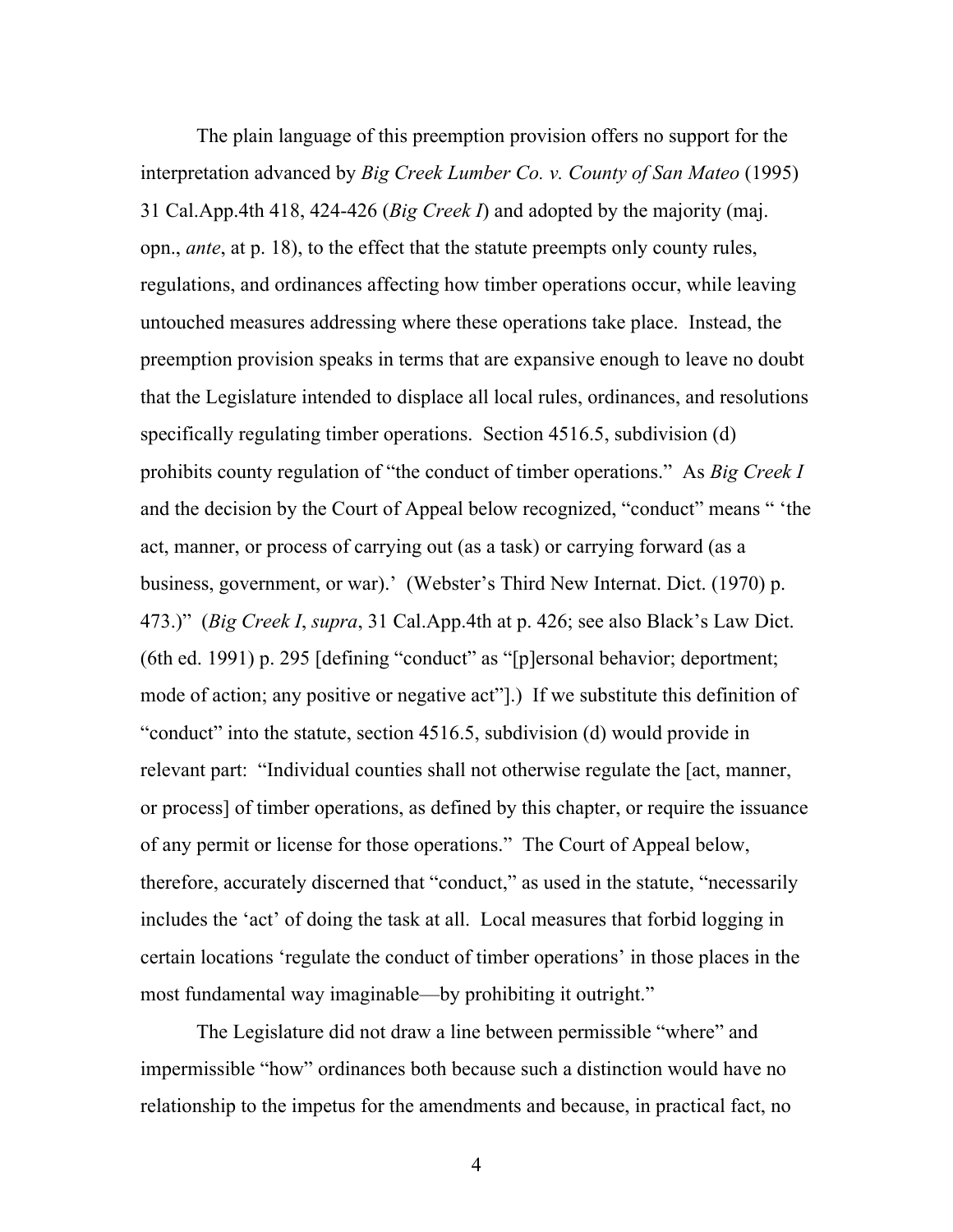such line can ever be drawn. Does an ordinance precluding the clear-cutting method of logging within riparian corridors concern *where* clear-cutting may take place, or *how* logging occurs within specified areas? Clearly it does both. What about an ordinance that precludes the use of heavy machinery within county limits? Does that ordinance limit *how* a business may conduct its affairs (i.e., by using heavy machinery, or not), or *where* it may operate (i.e., in the county, or not), if it chooses to use that machinery? And does an ordinance barring the yarding of felled trees by helicopter become any more permissible if the county achieves the same goal by drafting the measure so that it forbids the placement of helicopter landing pads anywhere in the county?

True, a regulation may superficially purport to address only how or where timber operations take place. But given the aims of the Legislature in adding section 4516.5 to the FPA, I find it difficult to believe that section 4516.5, subdivision (d) concerns only the form, and not the substance, of county ordinances. To paraphrase the point made by the Court of Appeal below, the Legislature could not have intended to allow counties a continued ability to "essentially prohibit[] the harvest of timber" (Dept. of Forestry, Enrolled Bill Rep. on Sen. Bill No. 856 (1981-1982 Reg. Sess.), *supra*, at p. 2), through the simple expedient of disallowing said harvesting virtually anywhere in the county. And whatever the Legislature had in mind in enacting section 4516.5, subdivision (d), I doubt that it intended to create a cottage industry in the drafting of local ordinances that appear to regulate only where timber operations may occur, while in actual practice directing how these operations may take place.

From the above, I conclude that section 4516.5, subdivision (d), on its own, directs affirmance of the Court of Appeal, for both the zoning ordinance and the helicopter ordinance regulate the "conduct of timber operations" by directly constraining the "act, manner, or process" of these operations. Yet while the plain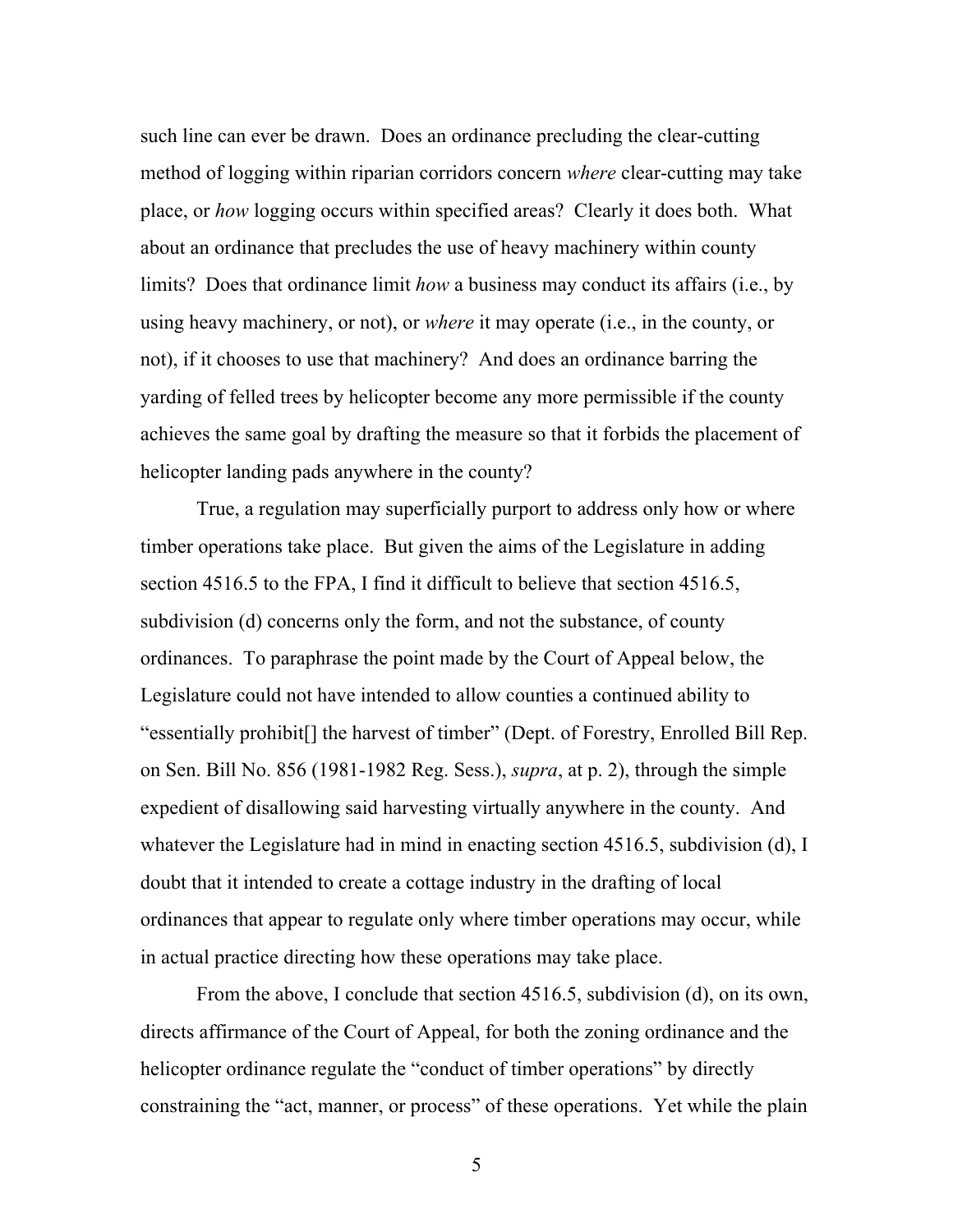language of section 4516.5, subdivision (d) suffices to resolve this case, other provisions of the FPA further establish that the how/where distinction espied by the majority was never contemplated by the Legislature, and that lawmakers sought to abrogate ordinances similar to those involved here.

As enacted, section 4516.5 included a sunset provision that nullified existing county regulations and ordinances regulating timber operations. The sunset provision provided as follows: "Notwithstanding this section or any other provision of state law, any county which regulated the growing or harvesting of timber or the conduct of timber harvesting operations pursuant to an ordinance, rule, or regulation in effect on January 1, 1982, may continue fully to enforce the ordinance, rule or regulation until July 1, 1983. On and after that date, all such local ordinances, rules and regulations, unless adopted pursuant to this section, shall be null, void, and have no force or effect." (Former § 4516.5, subd. (e), added by Stats. 1982, ch. 1561, § 3, p. 6165.)**19** This provision on its face renders null and void any and all local ordinances, rules, and regulations "which regulate<sup>[]</sup> the growing or harvesting of timber or the conduct of timber harvesting operations." The majority regards comparable language as unambiguously manifesting an intent to outlaw all local regulation of timber operations. (See maj. opn., *ante*, at p. 16.) The reasoning embraced by the majority thus begs the following question: Why would the Legislature declare *all* county ordinances, rules, or regulations regarding timber operations null and void in former section 4516.5, subdivision (e), if in the preceding subdivision it only sought to limit local authority over *how* timber harvesting could take place?

l

**<sup>19</sup>** The sunset period having expired, the Legislature amended section 4516.5 in 1984 to remove the sunset provision. (Stats. 1984, ch. 1446, § 1, pp. 5059- 5060.)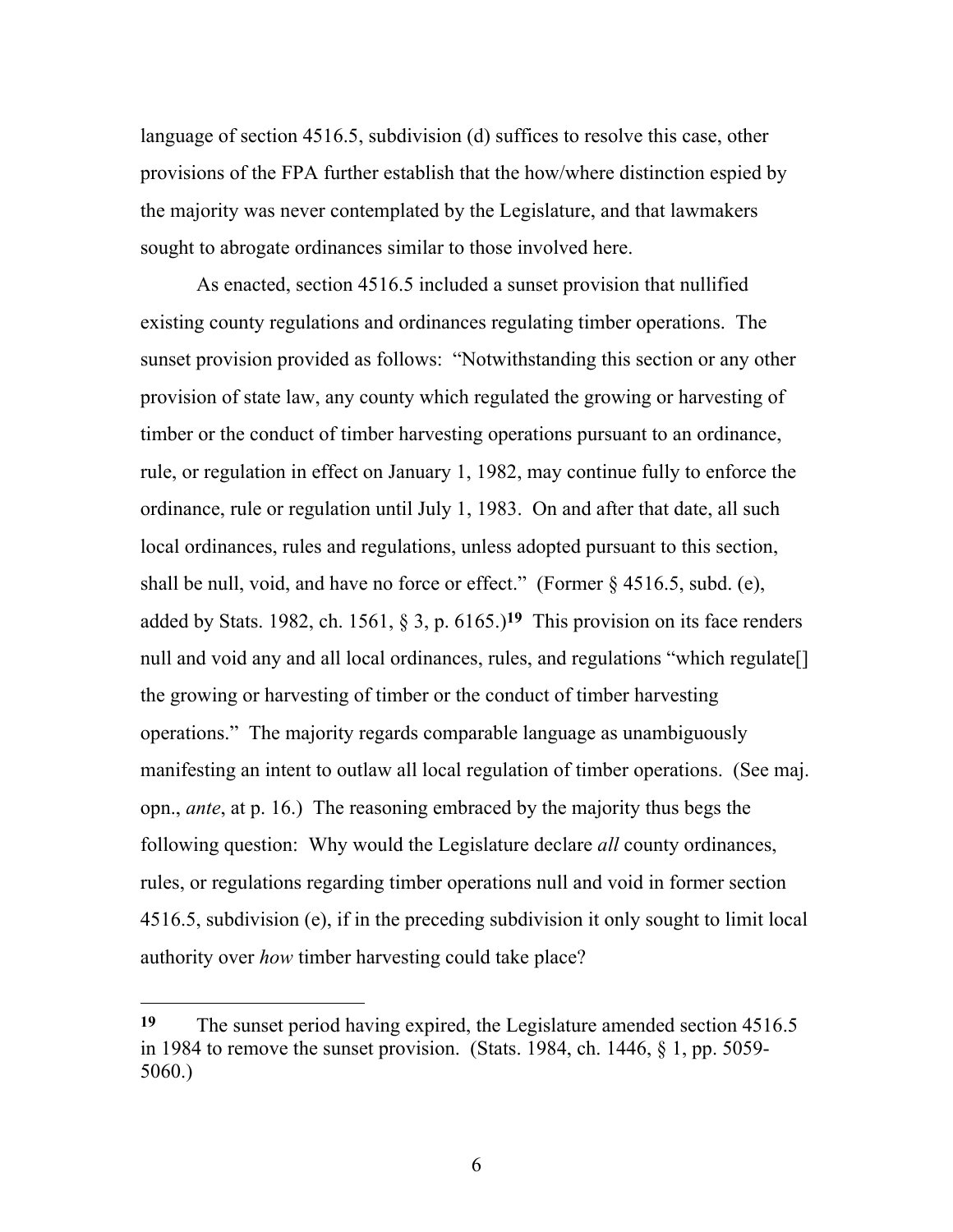The FPA's savings clause, meanwhile, reserves to counties their traditional prerogative of declaring nuisances. (See  $\S$  4514, subd. (a).) Yet neither the savings clause nor any other provision of the FPA mentions zoning or other locational ordinances, except to provide that in situations where timber harvesting undertaken to minimize fire hazards is *exempt* from the FPA (thus averting any possibility of conflicts between the FPA and local ordinances), said harvesting must comply with generic zoning ordinances.  $(\S 4584, \text{subd.} (i)(4))$ . That the Legislature has expressly preserved within the FPA one aspect of local police power (nuisance regulation) but not another (zoning) indicates that the omission of the latter was intentional, not accidental, and that zoning designed to limit timber operations does not escape the preemptive scope of section 4516.5, subdivision (d).**20**

The analyses and reports prepared for Senate Bill No. 856—the legislation that abrogated local regulatory authority over timber operations and added section 4516.5 to the FPA—shed additional light on the Legislature's intent in enacting the measure. The Legislature and its staff framed the preemptive effect of the legislation in broad terms. The Conference Committee report on this measure provided, in pertinent part, "Certain counties (Santa Cruz, Santa Clara, San Mateo, Sonoma, Marin) have adopted forest practice rules and regulations which are

 $\overline{a}$ 

**<sup>20</sup>** Moreover, the Legislature has shown in other contexts that it knows how to expressly preserve local zoning when it wants to do so. Some other laws that might otherwise have had an effect on local zoning prerogatives expressly save the authority of local entities to regulate zoning. (See, e.g., Bus. & Prof. Code, § 23791 [Alcoholic Beverage Control Act provision disavowing any interference with local zoning authority], Health & Saf. Code,  $\S$  18300, subd. (g)(1) [provision in the Mobilehome Parks Act allowing local governments to establish certain zones for mobilehomes].) But the Legislature chose not to add similar language to the FPA.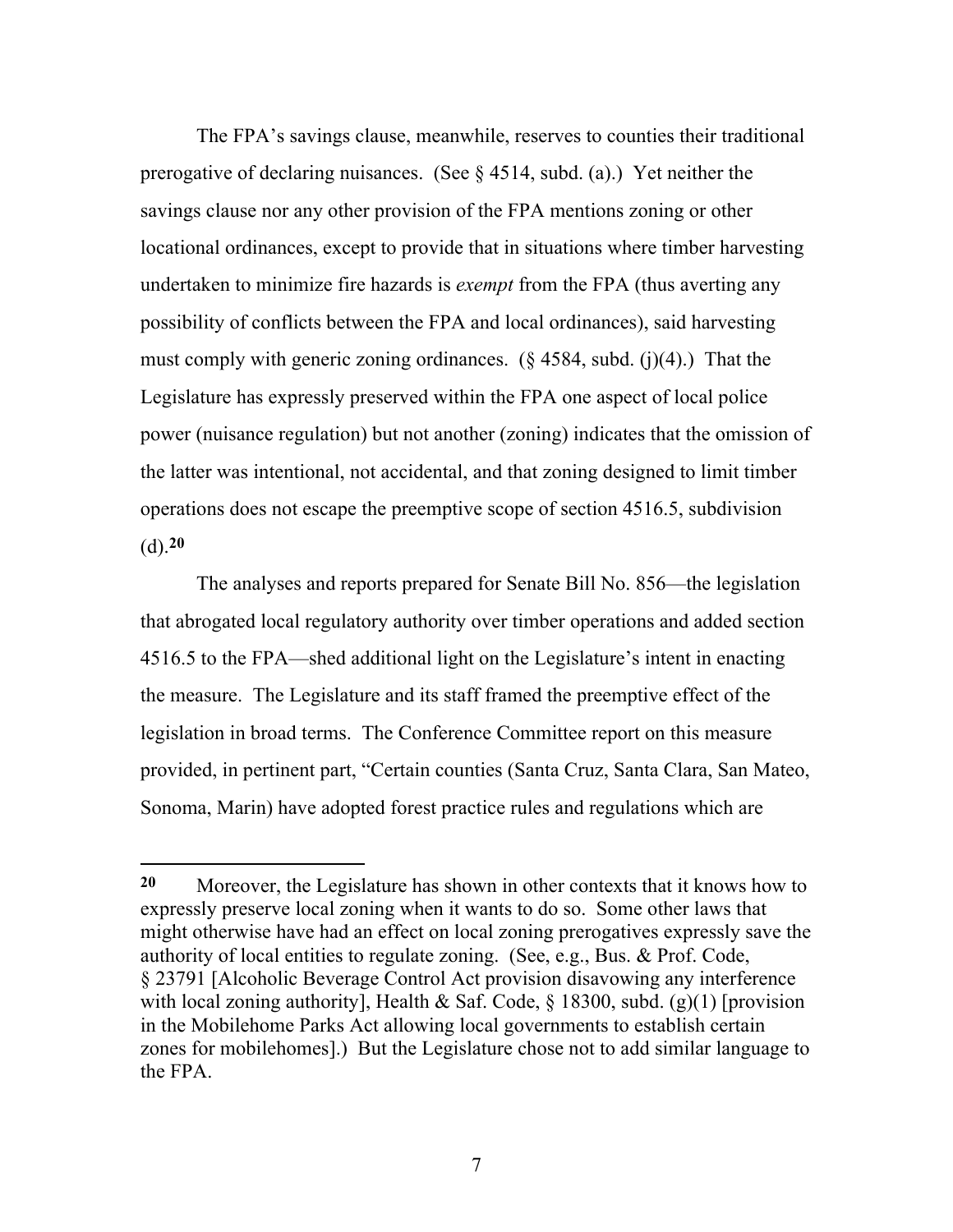stricter than those provided under the Z'berg-Nejedly Forest Practice Act. This bill would take away that power by preempting counties from exercising local control." (Conf. Com., Rep. on Sen. Bill No. 856 (1981-1982 Reg. Sess.) Aug. 24, 1982, p. 2.) Similarly, the Legislative Analyst's analysis of the bill provided, "This bill . . . [r]epeals provisions of existing law which authorize counties to regulate timber harvesting more restrictively than provided under the Z'berg-Nejedly Forest Practice Act," while noting that the legislation "[e]stablishes an alternate process whereby individual counties may recommend to the Board of Forestry for adoption new rules and regulations governing timber operations." (Legis. Analyst, analysis of Sen. Bill No. 856 (1981-1982 Reg. Sess.) May 24, 1982, p. 1.) Likewise, the enrolled bill report prepared by the Department of Forestry and Fire Protection (Department of Forestry) observed that the legislation "*eliminates the authority of individual counties to regulate timber harvesting operations*, and establishes instead a procedure for the Board of Forestry to adopt rules to cover local concerns." (Dept. of Forestry, Enrolled Bill Rep. on Sen. Bill No. 856 (1981-1982 Reg. Sess.), *supra*, at p. 1, italics added.) Noticeably absent from these and other expressions of intent is any indication that the Legislature intended to allow counties continued control over *where* timber harvesting could occur, and eliminate only local authority over *how* logging operations are performed.

In sum, the Legislature enacted section 4516.5 in response to local ordinances that had "essentially prevented the harvest of timber, contrary to the intent of the FPA." (Dept. of Forestry, Enrolled Bill Rep. on Sen. Bill No. 856 (1981-1982 Reg. Sess.), *supra*, at p. 2.) Consistent with the Legislature's objective, section 4516.5, subdivision (d) prohibits local regulation of "the conduct of timber operations." The word "conduct," as used in section 4516.5, subdivision (d), includes *both* the act of doing something *and* how it is done. And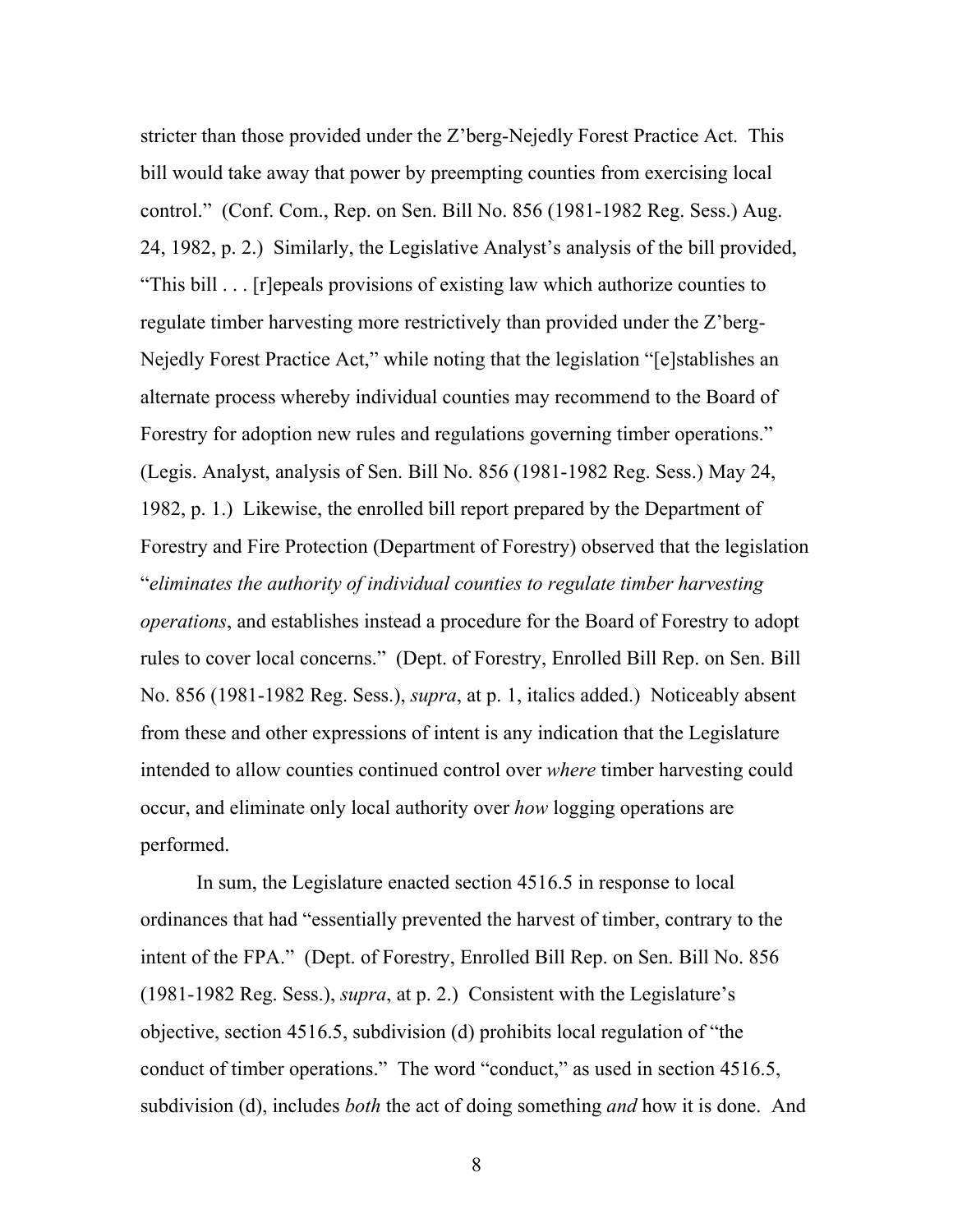at the same time that the Legislature enacted section 4516.5, it "sunsetted" all local rules, regulations and ordinances relating to "the growing or harvesting of timber or the conduct of timber harvesting operations" (former § 4516.5, subd. (e)), using language so sweeping that the majority does not even attempt to address it.**21** In my view, these facts establish that section 4516.5, subdivision (d), constrains counties' ability to directly regulate timber harvesting, regardless of whether said regulations are better described as affecting how logging operations occur or where they take place.

Nonetheless, the majority regards the Legislature as having limited only counties' authority to regulate how logging transpires. In other words, the majority considers it perfectly acceptable for a county to "essentially prevent[] the harvest of timber" (Dept. of Forestry, Enrolled Bill Rep. on Sen. Bill No. 856 (1981-1982 Reg. Sess.), *supra*, at p. 2), provided a county does so by regulating *where* timber harvesting occurs, not *how* it happens. The majority advances several arguments in support of this interpretation of section 4516.5, subdivision (d). None of these contentions withstand scrutiny.

l

**<sup>21</sup>** The majority's sole response to the sunset provision consists of a footnote (maj. opn., *ante*, at p. 17, fn. 12) that asserts that we need not consider the clause at all because it is no longer part of the FPA. But "[i]t is axiomatic that in assessing the import of a statute, we must concern ourselves with the Legislature's purpose *at the time of the enactment*." (*In re Pedro T.* (1994) 8 Cal.4th 1041, 1048, italics added.) The sunset provision, which was enacted as part of section 4516.5, affords substantial insight into the Legislature's intent in amending the FPA to limit local authority over timber operations. That the Legislature later removed the sunset provision from the FPA once the sunset period came to an end does not somehow strip the clause of its usefulness for purposes of discerning the intent of the enacting Legislature. "[L]egislative activity *after* the passage of the sunset provision casts no light on the Legislature's intent *when it enacted the statute*." (*In re Pedro T.*, *supra*, 8 Cal.4th at p. 1048.)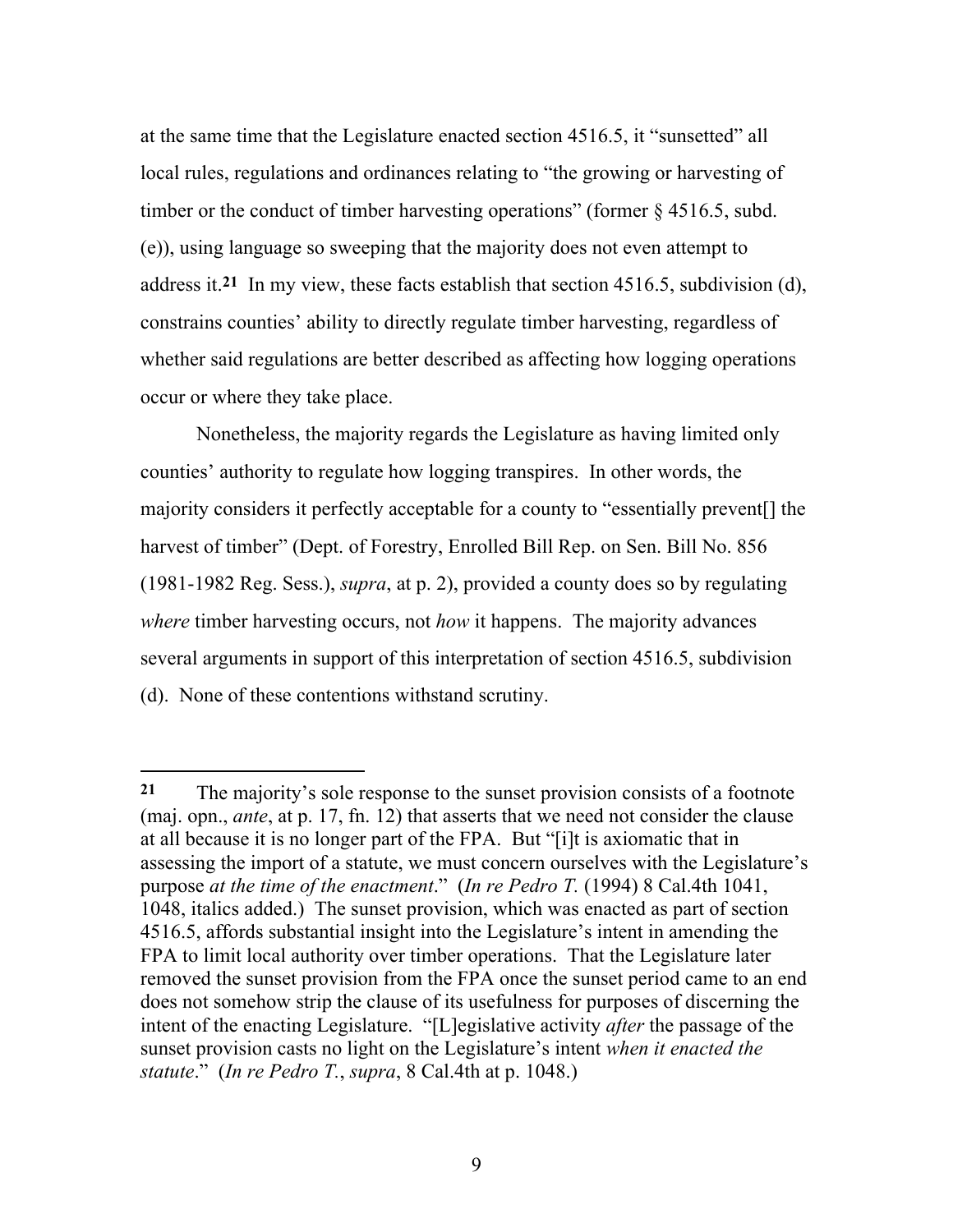The majority begins by invoking a presumption against state preemption of "a field covered by municipal regulation when there is a significant local interest to be served that may differ from one locality to another." (*Fisher v. City of Berkeley* (1984) 37 Cal.3d 644, 707.)**22** The majority restyles this presumption into a "clear indication" rule, announcing that "when local government regulates in an area over which it traditionally has exercised control, such as the location of particular land uses, California courts will presume, absent a clear indication of preemptive intent from the Legislature, that such regulation is *not* preempted by state statute." (Maj. opn., *ante*, at p. 7.) Neither *IT Corp. v. Solano County Bd. of Supervisors* (1991) 1 Cal.4th 81, 93, which the majority cites for this principle, nor any other decision by this court has ever so augmented the *Fisher* presumption against state abrogation of local regulations. Instead, the approach adopted by the majority appears to draw from the rule applied in cases involving federal preemption of state law. (See *Bronco Wine Co. v. Jolly* (2004) 33 Cal.4th 943, 956-958.) The majority transplants this clear indication rule into the context of state preemption of local regulations, but without considering whether the factors that have led courts to recognize the precept in federal preemption cases apply with equal force here. Nor does the majority attempt to devise a coherent approach toward distinguishing those areas in which localities have "traditionally" exercised control from those in which they have not, except to say that "the

l

**<sup>22</sup>** In a recent case decided by this court also involving a claim of express state preemption of local land use regulations, *Morehart v. County of Santa Barbara* (1994) 7 Cal.4th 725, we stated that "[t]he general principles governing state statutory preemption of local land use regulation are well settled." (*Id*. at p. 747.) Yet our ensuing discussion of these "well settled" principles made no mention of any presumption against preemption. (*Id*. at pp. 747-748.)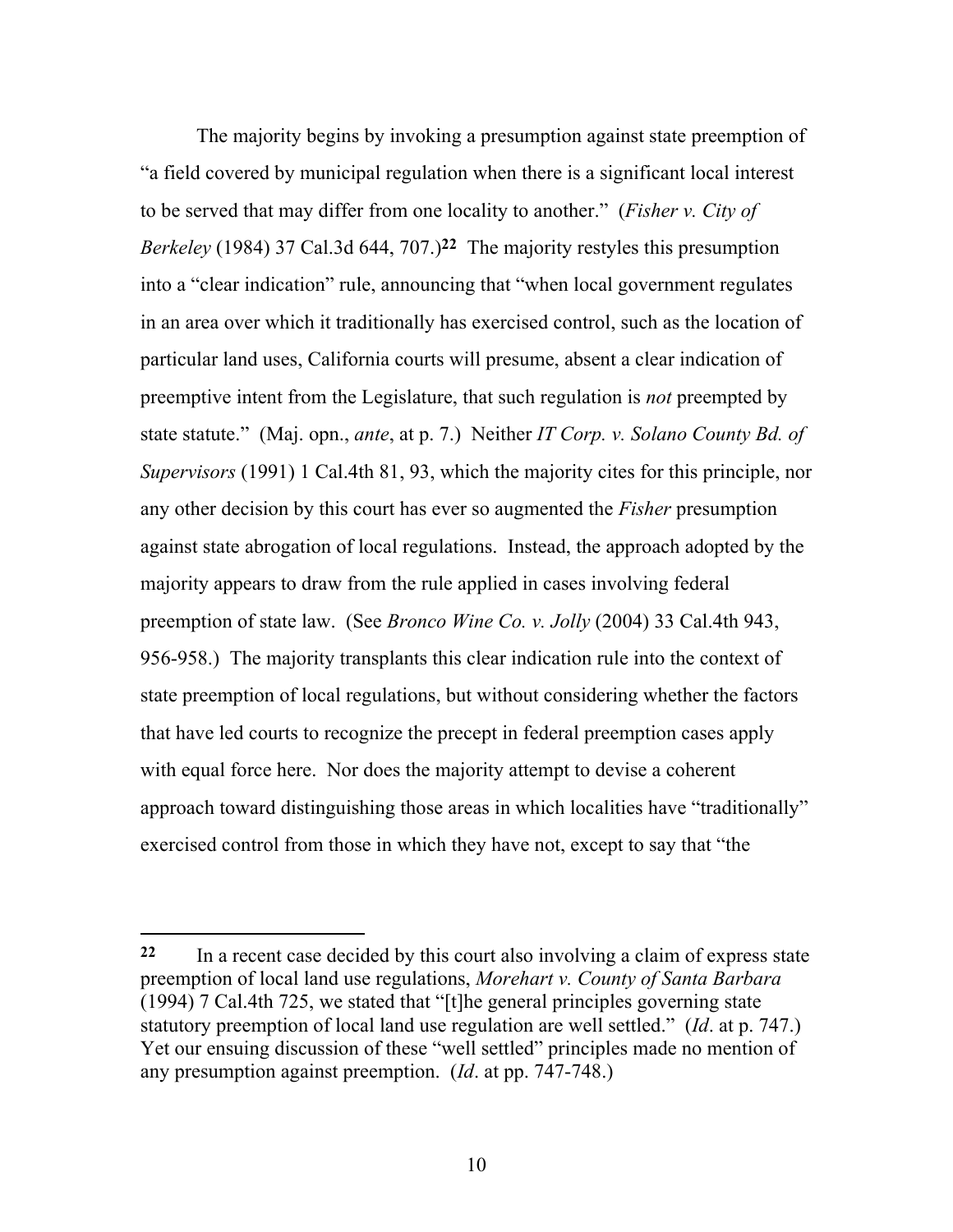location of particular land uses" generally qualifies as a traditional subject of local regulation.

Putting these deficits aside, and leaving for another day the question of whether it is appropriate to employ a clear indication rule in disputes involving state preemption of local regulations, there are several problems with the majority's application of this approach here. The majority concludes that the Legislature did not clearly indicate its preemptive intent with regard to zoning because section 4516.5, subdivision (d) does not refer to zoning or other locational restrictions expressly or "in terms." (Maj. opn., *ante*, at p. 11.) But the majority cites no authority that has endorsed or even intimated this "magic words" approach to statutory interpretation. Up until now, it has sufficed for the Legislature to make its intentions known in the manner it sees fit, without being required to employ particular terms. The Legislature that enacted section 4516.5, subdivision (d) could not have foreseen that it had to refer to county zoning or other locational ordinances "in terms" for a court to later determine that lawmakers meant to preclude these measures.

Perhaps more important, the "terms" approach subtly invades the province and prerogatives of the Legislature by requiring lawmakers to embrace particular verbal formulations as a prerequisite to judicial recognition of their avowed intent. Our job as jurists is not to make the Legislature jump through linguistic hoops of our own capricious design. "[T]he [majority] does not explain by what authority courts can dictate to legislative drafters the forms in which laws must be written to express the legislative intent. Rather, what *is* required is that the Legislature demonstrate its intention with sufficient clarity that a reviewing court can discern and effectuate it." (*In re Pedro T.*, *supra*, 8 Cal.4th at pp. 1048-1049, footnote omitted.)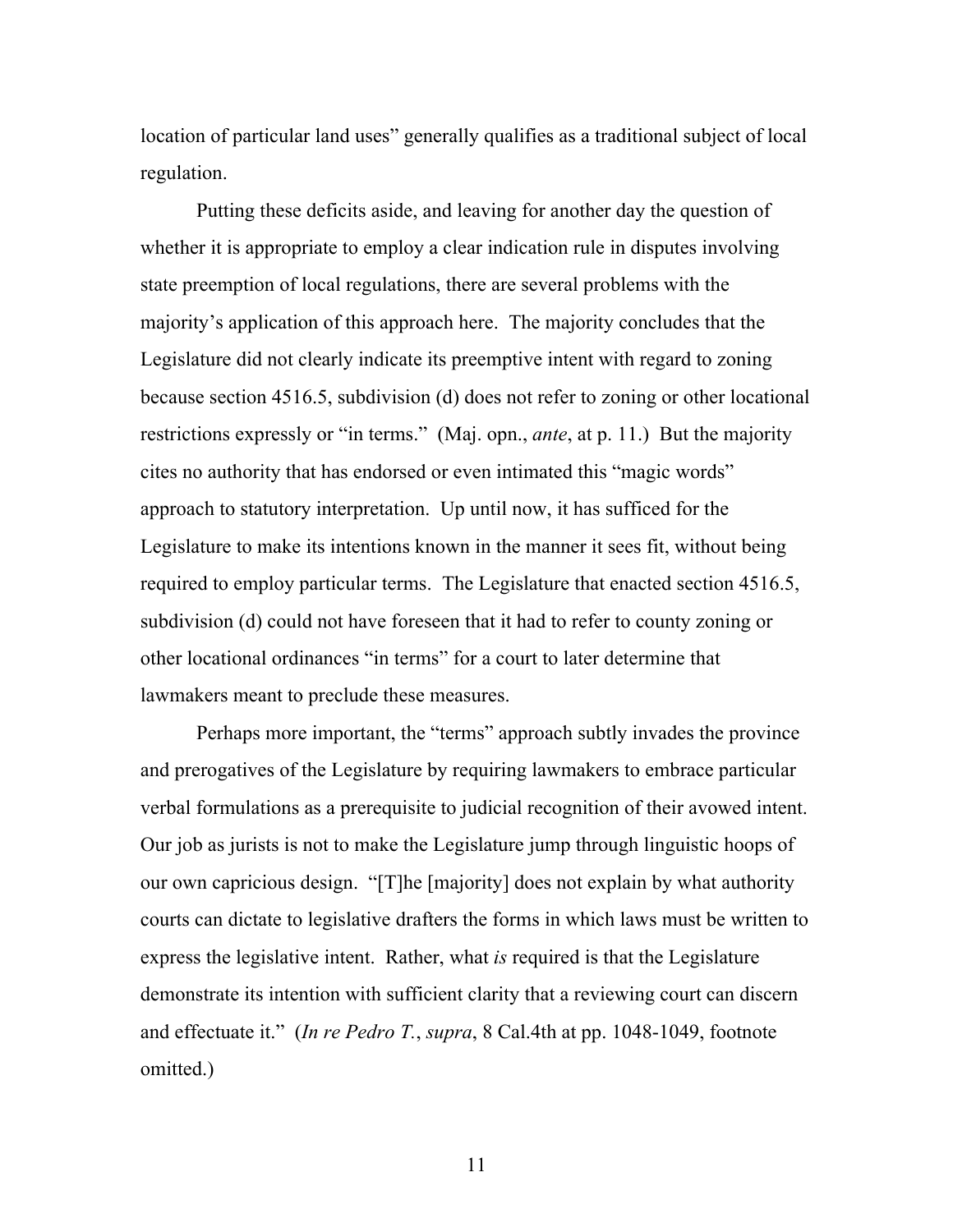This latter criticism has particular force here, given how the majority has rather arbitrarily chosen the "terms" it requires. Section 4516.5, subdivision (d) expressly discusses the *substantive* terms of the preempted local regulations—i.e., they must concern "the conduct of timber operations." But the majority rejects this wording as insufficient and unclear. Instead, the majority concludes that the Legislature should have known that it had to expressly address zoning and locational ordinances "in terms" for us to discern a preemptive intent. In other words, the required "terms" involve the manner of regulation, not the substance of these rules. Again, how the Legislature should have foreseen this nuance is anyone's guess. Undoubtedly, the Legislature will respond to this approach with more detailed and complex statutes that try to anticipate the particular "terms" courts will require in the future. I do not grasp how this will clarify or otherwise improve the law.

Next, the majority claims that the Legislature must have intended that the words "the conduct of," as used within section 4516.5, subdivision (d), would limit the scope of the preemption provision to *how* logging occurs; otherwise, the majority asserts, this phrasing would constitute mere surplusage. (Maj. opn., *ante*, at p. 15.) The majority reads too much into these three words. This error leads it to adopt a construction of section 4516.5, subdivision (d) so susceptible to abuse and evasion through clever drafting that it violates another principle of statutory interpretation, "[s]uperfluity does not vitiate" (Civ. Code,  $\S$  3537), a maxim that directs that the presence of arguably unnecessary terms in a statute should not, by itself, produce an interpretation that will defeat the Legislature's central aims in enacting the law.

In prohibiting local regulation of "the conduct of timber operations," the Legislature simply echoed phrasing used elsewhere in the FPA. Specifically, section 4551.5 states, in pertinent part, that rules and regulations adopted by the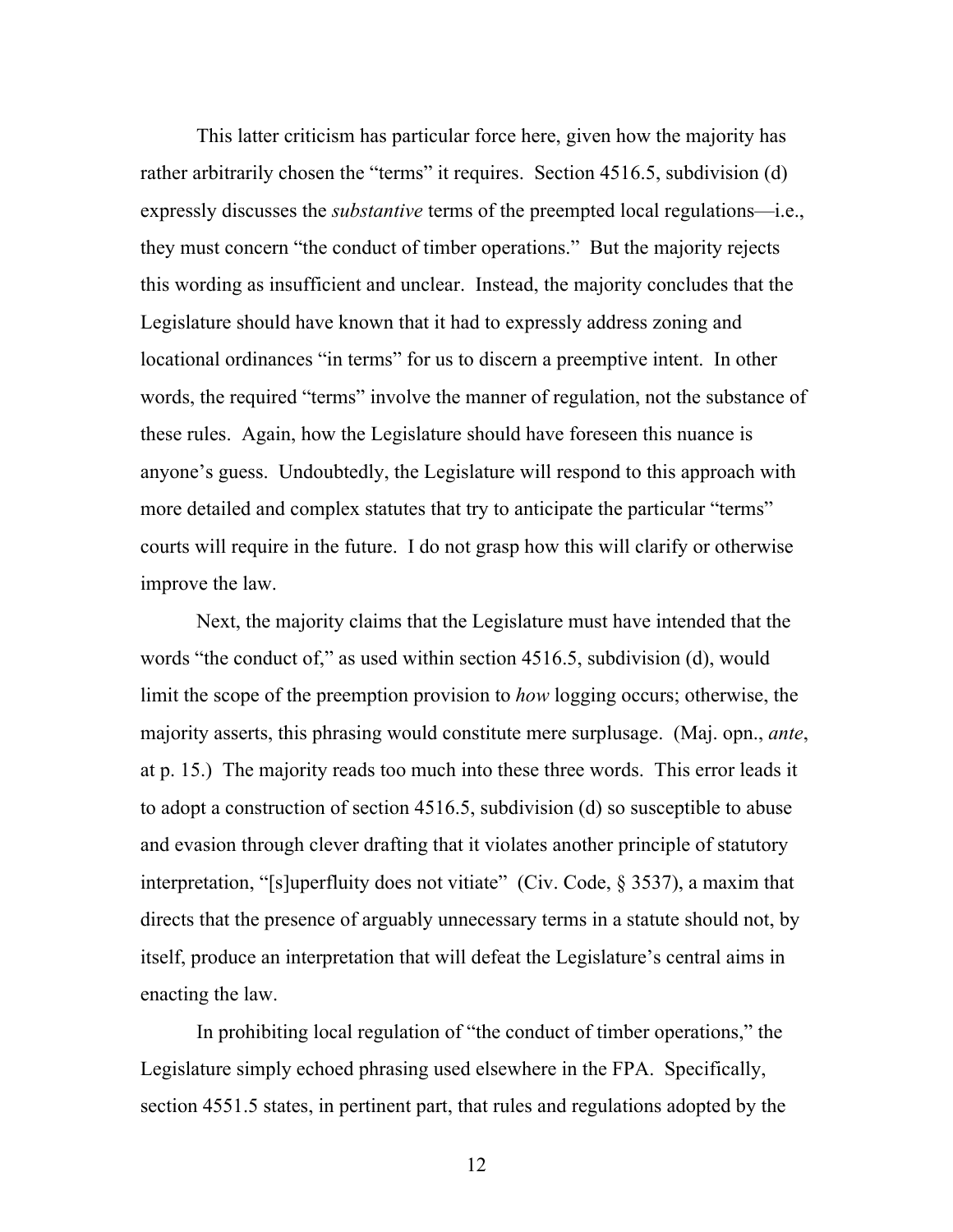Board of Forestry "shall apply to the conduct of timber operations." Pursuant to its authority to regulate "the conduct of timber operations," the Board of Forestry controls both *how* timber harvesting occurs and *where* it takes place. To take two examples of regulations that affect where logging may occur, the Board of Forestry has limited timber harvesting in "channel zones" (Cal. Code Regs., tit. 14, § 916.9, subd. (e)), and near bird nesting sites (*id.*, §§ 919.2-919.3). The use of the phrase "the conduct of" in section 4551.5, therefore, does not cabin the Board of Forestry's regulatory authority only to *how* timber harvesting occurs. And when the Legislature uses the same phrasing in different parts of a statute, all else being equal, we assume that it intends to imbue the terms with the same meaning in each context. (*People v. Wells* (1996) 12 Cal.4th 979, 986.) This principle means that the identical "the conduct of" phrasing in 4516.5, subdivision (d), does not limit the preemption provision only to county regulations concerning *how* logging takes place.

The majority also purports to find support for its interpretation in the California Timberland Productivity Act of 1982 (TPA), another statute relating to timber harvesting. (Stats. 1982, ch. 1489, §§ 1-39, pp. 5748-5766.) The TPA seeks to, inter alia, "[d]iscourage premature or unnecessary conversion of timberland to urban and other uses" (Gov. Code,  $\S$  51102, subd. (a)(2)) and "[e]ncourage investment in timberlands based on reasonable expectation of harvest" *(id., subd. (a)(4)).* Because conventional taxation methods were regarded as deterring efficient timber operations, the TPA amends but essentially reaffirms a system adopted by a predecessor statute through which timberlands may be placed in "Timberland Preserve Zones" (now referred to as a "Timberland Production Zones," or "TPZ's"). (See Gov. Code, § 51112, subd. (c); Unkel &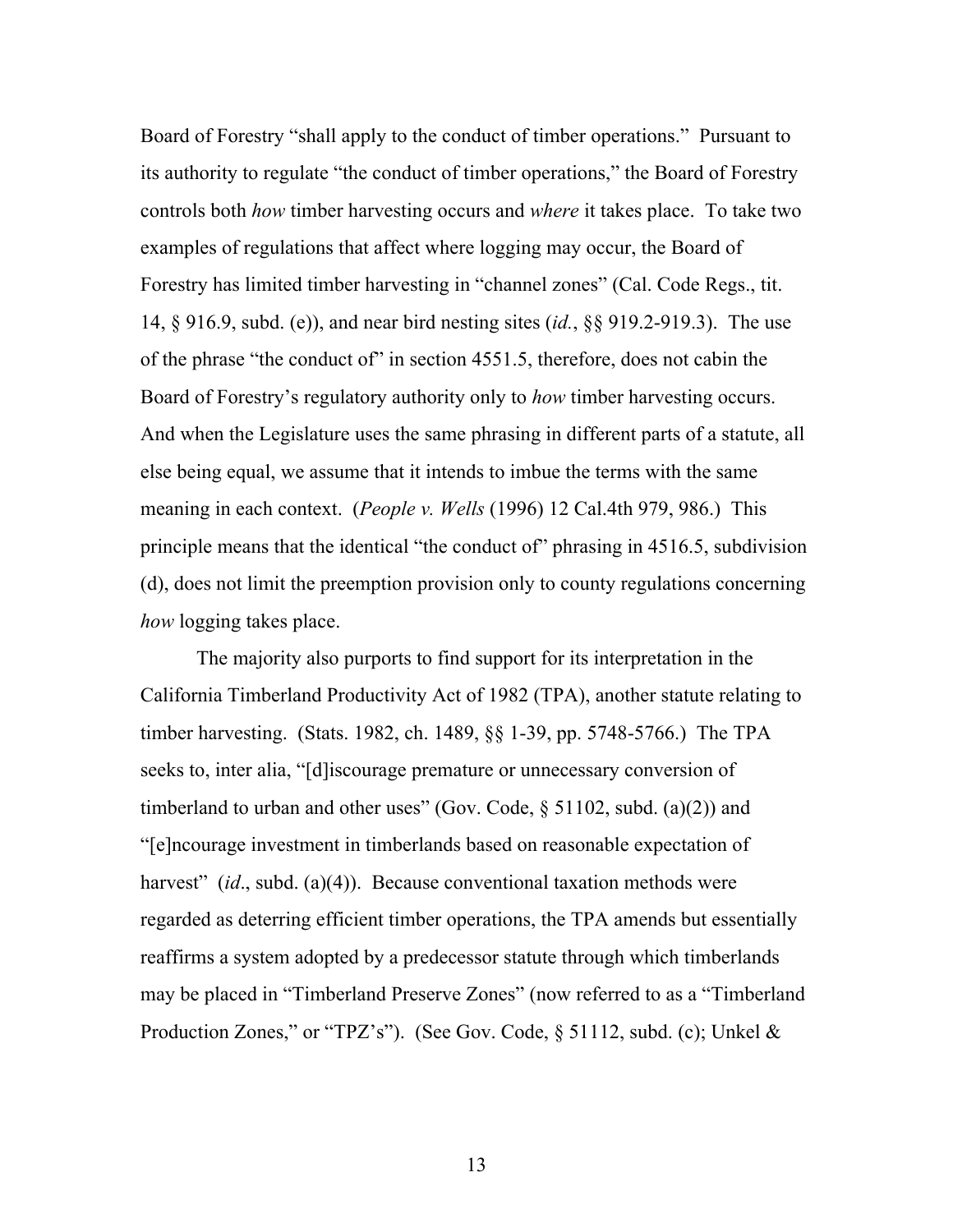Cromwell, *California's Timber Yield Tax* (1978) 6 Ecol. L.Q. 831, 845.)**23** Parcels designated TPZ are assessed for tax purposes based on their value for timber production and compatible uses. (See Rev. & Tax. Code, §§ 431, 434.5, 435.) This scheme thus affords a measure of tax relief to those who grow and harvest timber.

The majority stresses that various provisions of the TPA that relate to TPZ designations mention and rely upon local zoning authority. (Maj. opn, *ante*, at p. 14.) While this is an accurate observation, it does little to prove that the Legislature countenanced the use of this authority to directly regulate timber operations. Neither TPZ designations themselves, nor any other reference to zoning within the TPA, suggests that the lawmakers who enacted that statute and the pertinent amendments to the FPA considered it acceptable for counties to use their zoning powers in this specific manner. Only section 4516.5, subdivision (d) speaks to this subject, and its plain language establishes that the Legislature has taken this authority away from counties.

Another part of the TPA relied upon by the majority, Government Code section 51115, provides that "[p]arcels zoned as timberland production shall be zoned so as to restrict their use to growing and harvesting timber and to compatible uses. The growing and harvesting of timber on those parcels shall be regulated solely pursuant to state statutes and regulations." This language, the majority states, expresses an unambiguous legislative intent to preclude local regulation of timber operations. (Maj. opn., *ante*, at p. 16.) I agree, and observe

**<sup>23</sup>** The predecessor statute, the Z'berg-Warren-Keene-Collier Forest Taxation Reform Act, also substituted a yield tax on the value of harvested timber for the preexisting ad valorem tax on standing timber, thereby providing a tax incentive that discourages premature harvesting and the conversion of timberland to other uses. (Stats. 1976, ch. 176, § 2, p. 294; see Rev. & Tax. Code, § 38101 et seq.)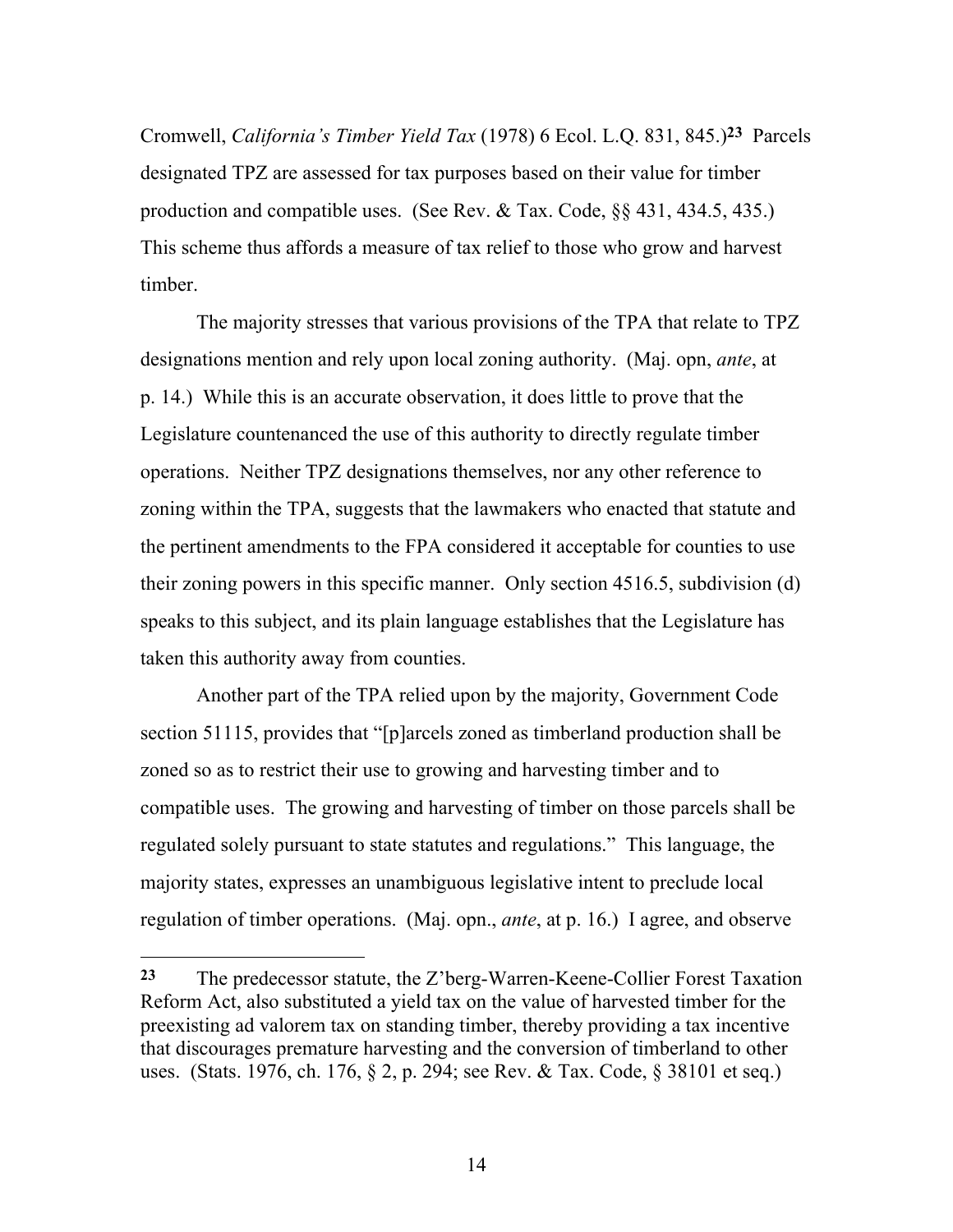that the sunset provision enacted in 1982 as Public Resources Code section 4516.5, subdivision (e), contained similar language, suggesting that the Legislature intended with section 4516.5 as well to prevent counties from regulating how or where timber operations may occur.

According to the majority, "[o]ne implication of [the language within section 51115], of course, is that the growing and harvesting of timber on non-TPZ parcels need not be regulated solely pursuant to state statutes and regulations." (Maj. opn., *ante*, at p. 16.) This carefully couched phrasing implies, correctly, that alternative implications also exist. The Legislature added the second sentence to Government Code section 51115 in the same stroke as it enacted section 4516.5. (See Stats. 1982, ch. 1561, §§ 1, 3, pp. 6164-6165.) In so doing, the Legislature may have intended to reaffirm, within the TPA, the principles endorsed by section 4516.5, subdivision (d). While this may have been unnecessary, the majority's reading of section 4516.5 creates surplusage of its own. If, as the majority concludes, section 4516.5 does not disturb local zoning authority, there would have been no need for the Legislature to specify, as it has, that timber harvesting conducted for fire-prevention purposes still must comply with local zoning ordinances.  $(\xi$  4584, subd.  $(i)(4)$ .)<sup>24</sup>

 $\overline{a}$ 

*(footnote continued on next page)*

**<sup>24</sup>** Also contrary to the majority's assertions, the interpretation of section 4516.5, subdivision (d) advanced by plaintiffs and accepted by the Court of Appeal does not render the statutory definition of "timberland" partly surplusage. Under the FPA, " 'timberland' " means "land . . . which is available for, and capable of, growing a crop of trees of any commercial species used to produce lumber and other forest products." (§ 4526.) Considering this language, the majority states, "The phrase 'available for' would be superfluous if the definition were read to include *any* land that is capable of growing qualified trees, but that is what plaintiffs implicitly urge . . . ." (Maj. opn., *ante*, at p. 15.) Plaintiffs urge no such thing. All parties recognize that, section 4516.5 or no, the state retains its authority to regulate timber operations. By operation of state regulations, land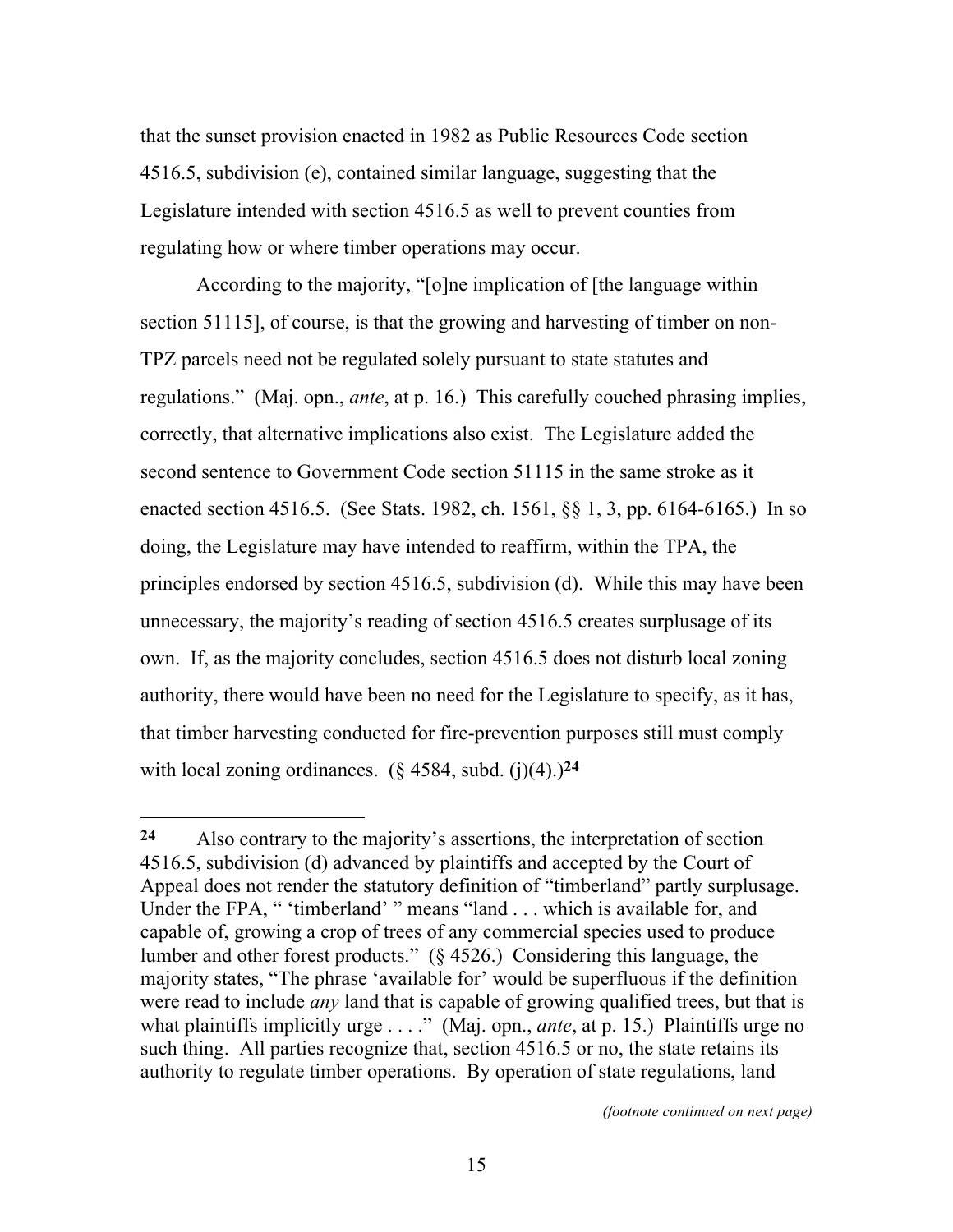The majority also claims that it would be "absurd" to allow timber harvesting near residential areas, and that the Court of Appeal's analysis would compel such a result. (Maj. opn., *ante*, at p. 16.) This invocation of the absurdity doctrine is ill-considered. Regardless of whether section 4516.5, subdivision (d) prohibits other forms of local control over timber operations, counties still may declare certain timber operations to be nuisances  $(\S 4514, \text{subd})$ ; propose to the Board of Forestry regulations concerning timber operations, with the Board of Forestry being required to adopt these proposals if they comport with the FPA (§ 4516.5, subds. (a), (b));**25** and regulate harvesting on plots of less than three acres that are not given a TPZ zoning designation (*id*., subd. (f)). Also, the Department of Forestry regulates timber harvesting through its review and approval of the timber harvesting plans required for virtually all commercial logging. (See §§ 4581-4583.) The FPA allows Santa Cruz County to recommend that the Board of Forestry adopt additional rules and regulations regarding the content of these plans. (§ 4516.8.) So the real question is much more narrow than the majority suggests: Whether it would be "absurd" to deny localities the right to forbid or limit timber operations, other than those constituting a nuisance, on parcels of more than three acres that are located near residential areas, where the Board of Forestry has declined to enact sufficient prophylactic rules and the

*(footnote continued from previous page)*

l

may be "capable" of timber harvesting but not "available" for these operations. This being the case, nothing within the interpretation of section 4516.5, subdivision (d) commended by plaintiffs renders the definition of "timberland" within section 4526 surplusage, in whole or in part.

**25** The procedure for submitting proposed rules to the Board of Forestry is no empty vessel; the Board of Forestry has in fact enacted more than 20 regulations proposed by Santa Cruz County, including rules relating to helicopter yarding. (Cal. Code Regs., tit. 14, § 926-926.25. [Santa Cruz County-specific logging rules].)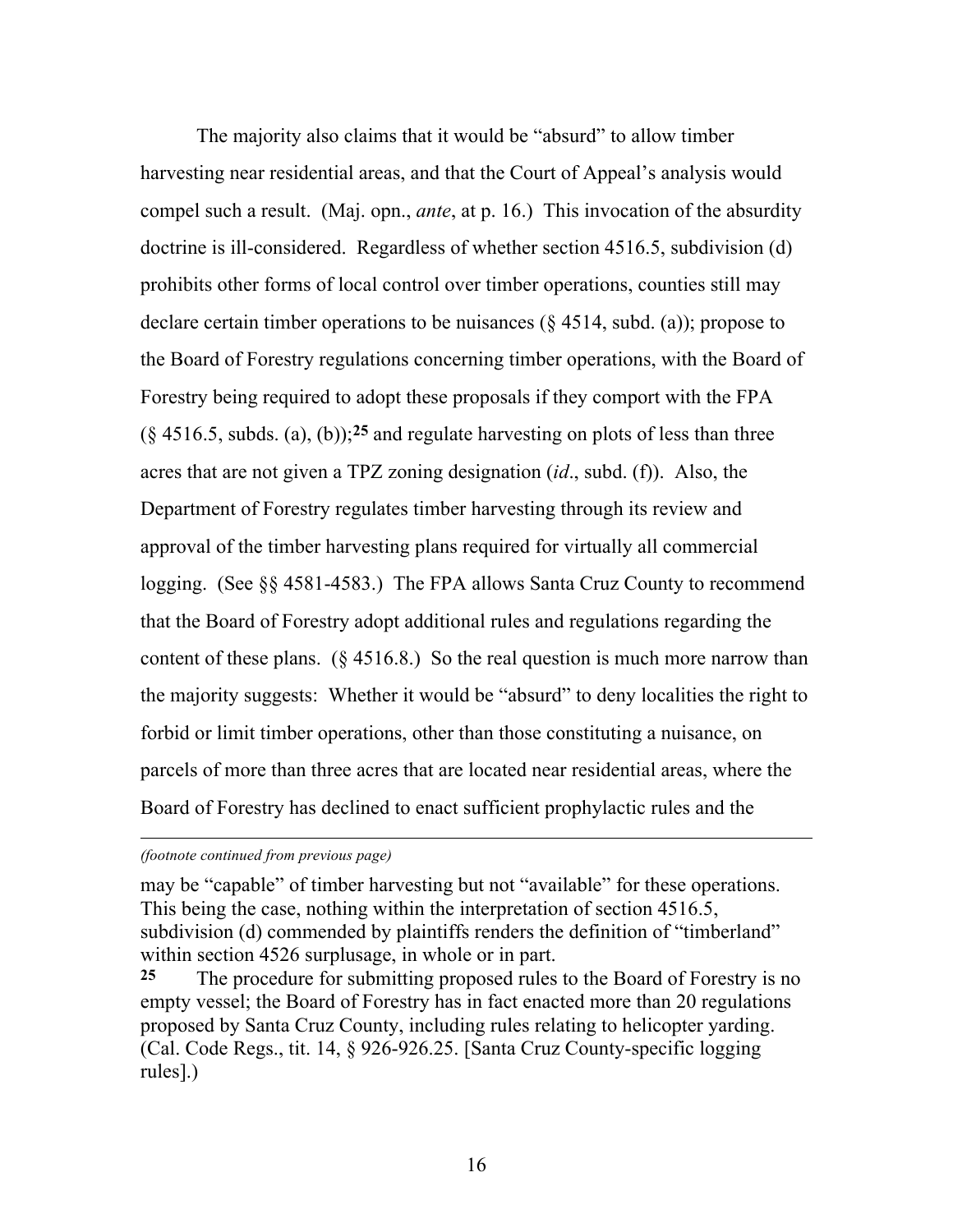pertinent timber harvesting plan has not addressed residents' concerns. The Legislature already has answered this question in the negative, for as all parties agree, it already has precluded local regulation of timber harvesting on all parcels zoned TPZ, regardless of their location. (Gov. Code, § 51115.) Apparently the Legislature is of the view that the Board of Forestry and the approval process for timber harvesting plans will provide sufficient safeguards in such cases.**26**

Finally, the majority claims to find support for its interpretation of section 4516.5, subdivision (d) in the Legislature's perceived acquiescence in the holding in *Big Creek I*, *supra*, 31 Cal.App.4th 418. (Maj. opn., *ante*, at pp. 16-17.) Some perspective is in order here. We granted review to settle a dispute between two and only two—published decisions by the Courts of Appeal. *Big Creek I* was the earlier decided case, but under the circumstances I am aware of no authority—and the majority cites to none—holding that we must defer to the initial panel's conclusions simply because they were the first to publish their views. Were legislative acquiescence so easily discerned and so potent a consideration, we would never disapprove of the earlier of two conflicting decisions. Such a rule would make our jobs inestimably easier but, easily, less estimable. Yet we do uphold the more recent decision in such situations, time and again. (See, e.g., *People v. Leal* (2004) 33 Cal.4th 999, 1003, 1010; *Hassan v. Mercy American River Hospital* (2003) 31 Cal.4th 709, 715, 724, fn. 4; *People v. Adair* (2003) 29

l

**<sup>26</sup>** Furthermore, by preempting only local regulations pertaining to "timber operations," a defined term under the FPA (see § 4527), the Legislature assumed that counties could "continue to regulate timber operations for aesthetic purposes (e.g., tree trimming ordinances) to require restocking of harvested timber, use of county roads, etc." (Conf. Com., Rep. on Sen. Bill No. 856 (1981-1982 Reg. Sess.), *supra*, at p. 1.)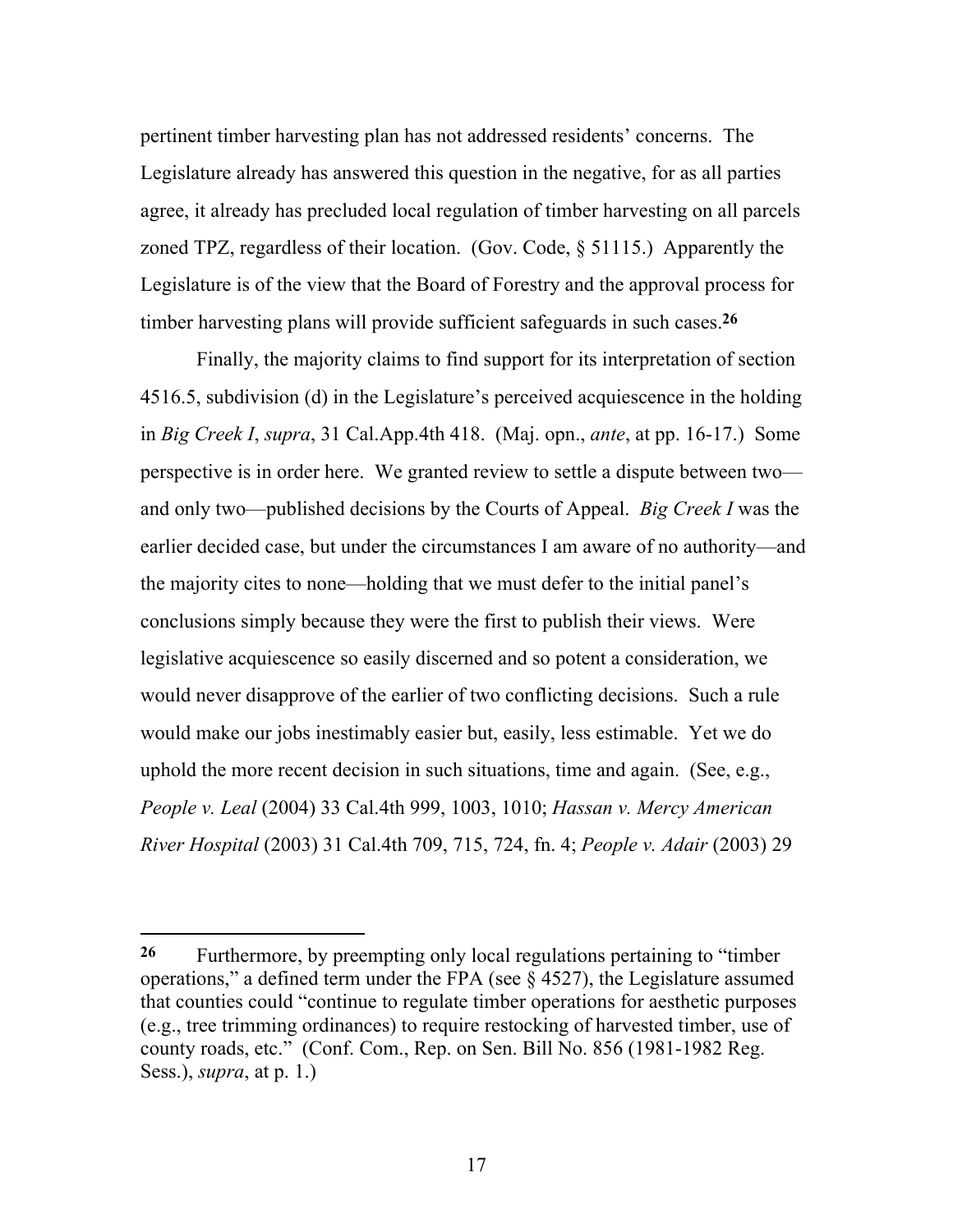Cal.4th 895, 902, 908, fn. 6.) Whatever the merits of legislative acquiescence as an interpretive tool, it has virtually no bearing on the issue before us.

The majority also adopts a mistaken understanding of the doctrine of legislative acquiescence. The majority surmises legislative acquiescence in *Big Creek I*, *supra*, 31 Cal.App.4th 418, because the Legislature has amended the FPA numerous times since that decision, without revisiting section 4516.5. (Maj. opn., *ante*, at p. 16.) But the acquiescence doctrine requires more than merely that the Legislature amended a statute at some point after a particular provision has been judicially construed. For the doctrine to apply in full measure, the general subject that had been interpreted by the courts must come before the Legislature in connection with a subsequent amendment. (*Ventura County Deputy Sheriffs' Assn. v. Board of Retirement* (1997) 16 Cal.4th 483, 506 (*Ventura County*).) Here, the parties have not brought to our attention any indication that the subject of state preemption of local authority over timber operations has come before the Legislature in connection with any amendment to the FPA over the past decade. Section 4516.5 itself was last amended in 1984, more than 10 years before *Big Creek I* was decided. (Stats. 1984, ch. 1446, § 1, pp. 5059-5060.) The amendments to various *other* sections of the FPA that the majority relies upon fail to establish that the Legislature acquiesced in the interpretation of section 4516.5, subdivision (d) advanced in *Big Creek I*. (See *Ventura County*, *supra*, 16 Cal.4th at p. 506.)

*Ventura County*, *supra*, 16 Cal.4th 483, squarely addresses the acquiescence issue before us. There we were concerned with the proper interpretation of the County Employees Retirement Law of 1937 (Gov Code., § 31450 et seq.). A Court of Appeal decision more than 10 years before *Ventura County* had interpreted portions of the law pertaining to the computation of pensions. (See *Ventura County*, *supra*, 16 Cal.4th at pp. 490-492.) In the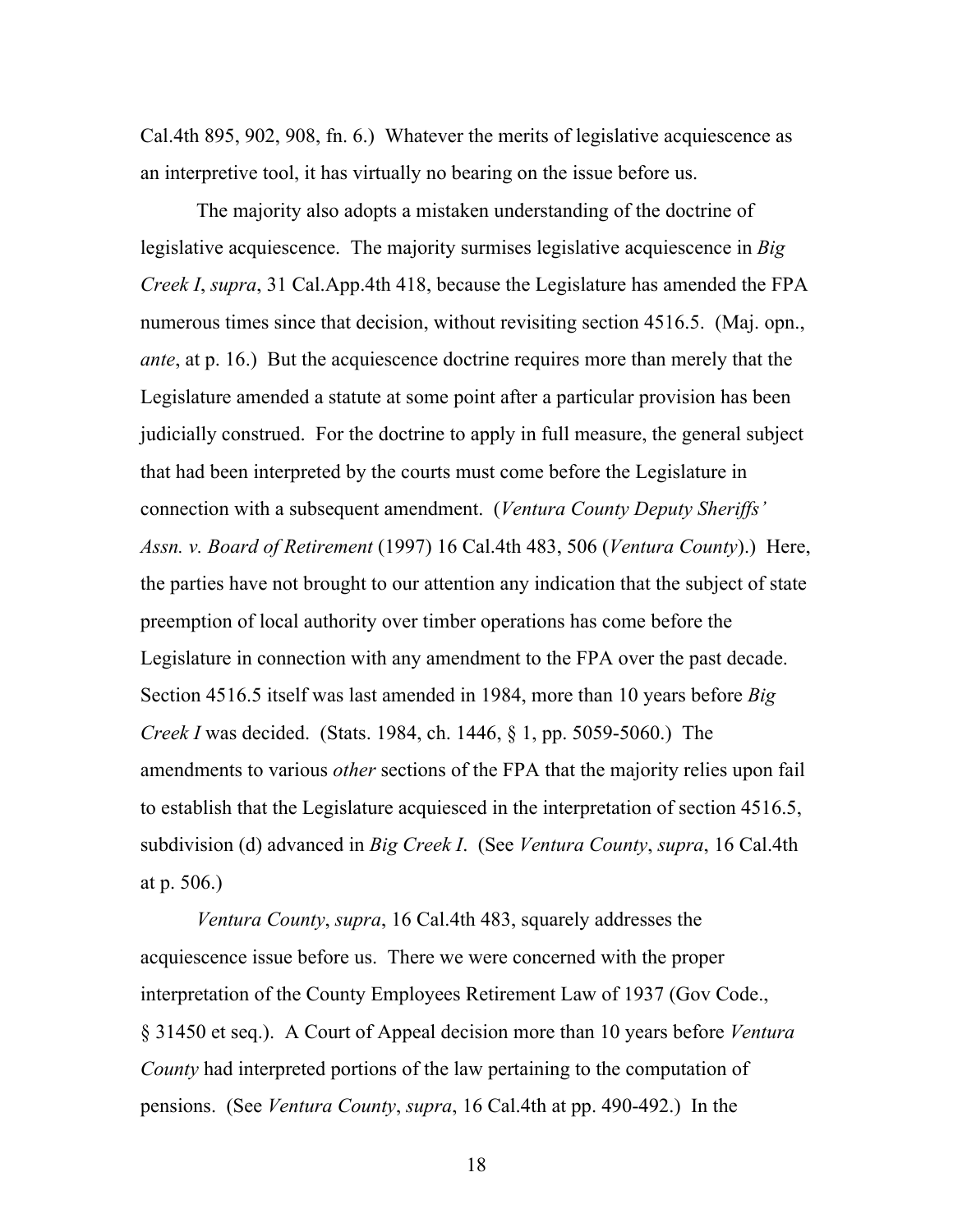intervening years, the Legislature amended various provisions of the law numerous times, without disturbing the interpretation advanced by the Court of Appeal. (*Id.* at p. 505.)

The foregoing facts, it was contended, generated an inference of legislative acquiescence in the interpretation advanced by the earlier court. (*Ventura County*, *supra*, 16 Cal.4th at pp. 505-506.) We disagreed, observing that "[i]t is not clear, however, that the general subject of county employee pensions was before the Legislature when any of the amendments to which the county refers was enacted. Instead the amendments appear to address discrete aspects of the law or to have a general but nonsubstantive effect, such as gender-neutral wording. The county identifies none which suggests that the subject of pension computation generally was before the Legislature when one or more of the amendments was enacted." (*Id*. at p. 506.) Similarly here, while the Legislature has amended distinct provisions of the FPA many times in the decade since *Big Creek I* was decided, no indication appears that the Legislature considered the preemption of local regulation of timber operations in connection with any of these amendments. The majority's reliance on legislative acquiescence under these circumstances is impossible to reconcile with our reasoning in *Ventura County*.

Furthermore, even assuming that the Legislature has accepted the result reached by *Big Creek I*, *supra*, 31 Cal.App.4th 418, the question remains whether the Legislature has endorsed a broad application of the reasoning in *Big Creek I*  similar to that embraced by the majority here. *Big Creek I* dealt with a county ordinance that prohibited logging within 1,000 feet of a legal dwelling. (*Id*., at p. 422.) The *Big Creek I* court found the ordinance valid because it regulated where logging was conducted rather than how it was performed. (*Id*., at pp. 424- 425.) I am unconvinced that the Legislature's failure to revisit section 4516.5, subdivision (d) in the decade since implies that it would approve of *every*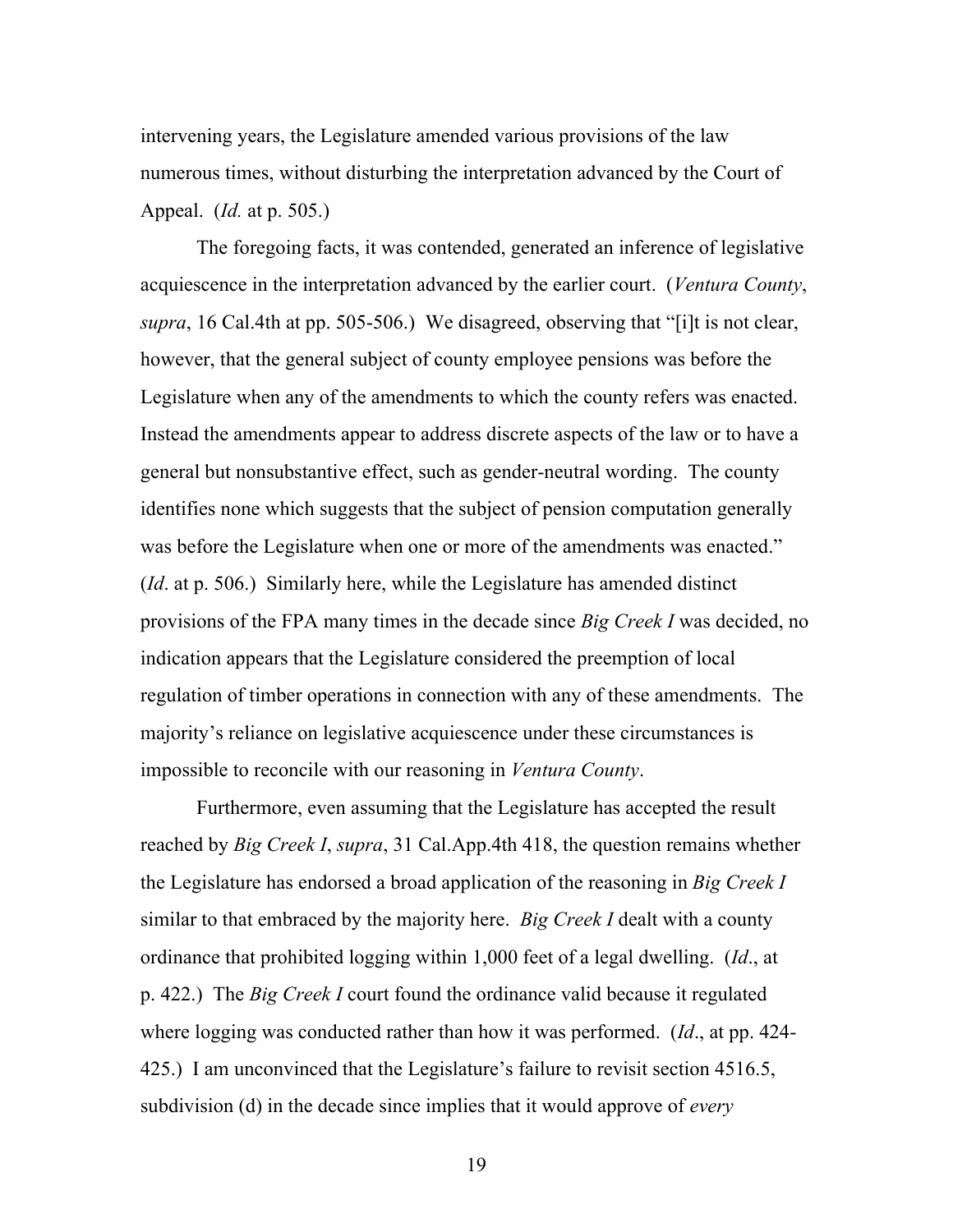ordinance cast as a "where" rather than a "how" regulation, even if in substance the ordinance seems to control the "where" only as a means of getting to the "how."

Santa Cruz's helicopter ordinance seems a case in point. The County enacted the ordinance only after the Board of Forestry declined to enact a proposed regulation that would have limited the use of helicopters in timber harvesting. The ordinance regulates where timber companies may locate their helicopter staging, loading, and service areas. By controlling where helicopters may be used for timber operations, the ordinance effectively regulates how logging will be performed within county limits. By upholding this helicopter ordinance, in particular, the majority effectively concedes that the purported distinction between ordinances that regulate how timber operations are conducted and those that regulate where they occur is wholly illusory, and that with a drafting sleight-of-hand virtually any local limitation upon timber operations will evade the proscription of county regulation set forth in section 4516.5, subdivision (d).

It might be the case that the County can defend its helicopter ordinance under a nuisance theory. The parties have not briefed this issue, and I would not decide it. But otherwise, I believe that the County's zoning and helicopter resolutions and ordinances violate the letter and spirit of section 4516.5, subdivision (d). Therefore, I respectfully dissent.

MORENO, J.

WE CONCUR: KENNARD, J.

#### BAXTER, J.